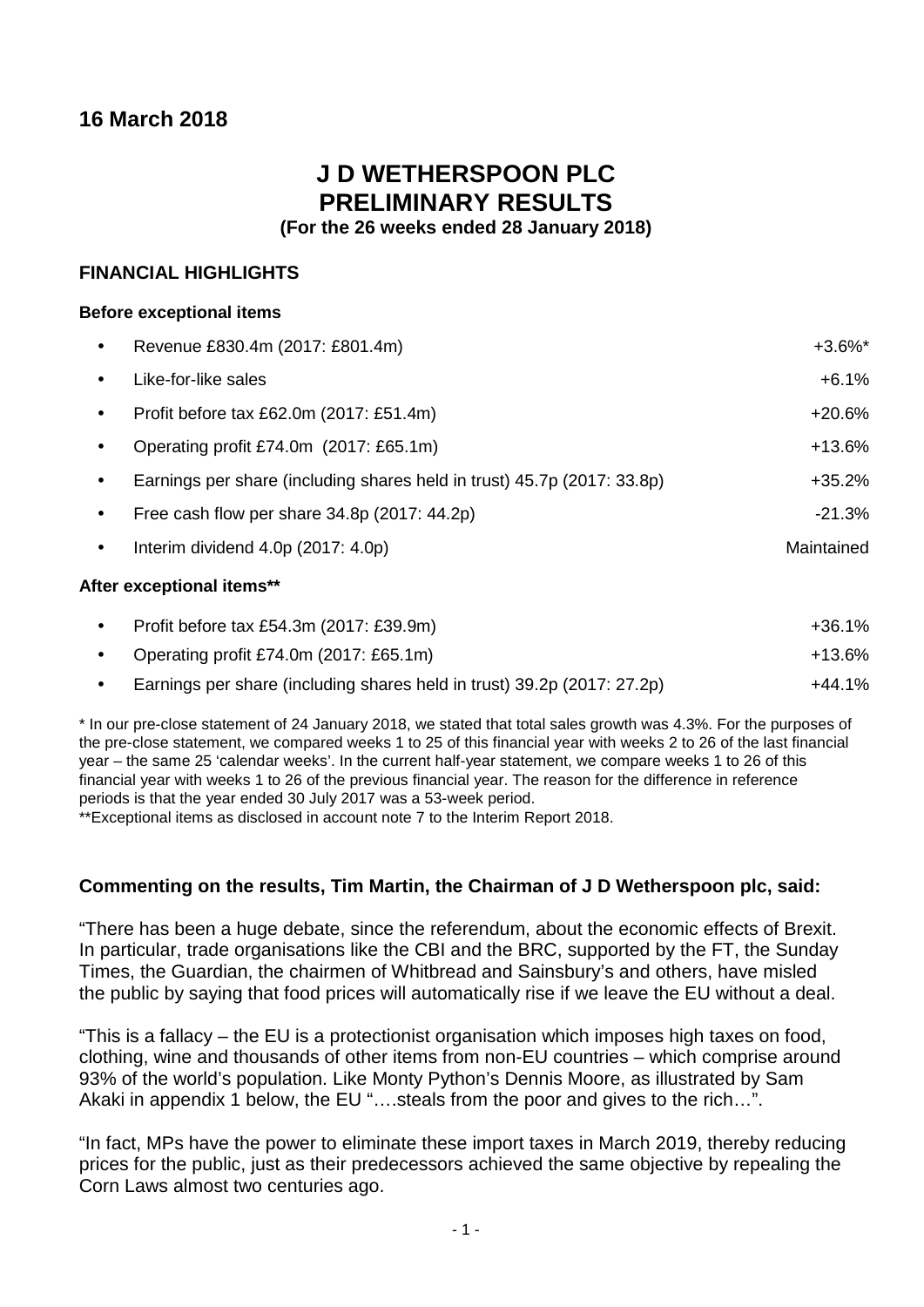"Two articles I have written on this subject for Wetherspoon News (appendix 1) and The Independent newspaper (appendix 2) are included below. The issues have also been examined by Matt Ridley in The Times (appendix 3).

"Another frequently repeated Brexit concern is that the much bigger EU economy will be better able to withstand a Mexican standoff than the UK.

"This is also a fallacy. For example, Wetherspoon is one of the biggest customers, or possibly the biggest customer, of the excellent Swedish cider-maker Kopparberg. If trade barriers were imposed, so as to make Kopparberg uneconomic, then Wetherspoon could switch to UK suppliers or those from elsewhere in the world.

"In this case, the principal losers in a trade war would be the inhabitants of a small town in Sweden, where Kopparberg is produced, rather than the UK economy. Unfortunately for the Swedes, the EU negotiators, unlike those of the UK, are not subject to judgement at the ballot box, so Kopparberg's influence on the outcome may be minimal.

"The same principle applies to thousands of EU imports including Prosecco, Champagne and many wines and spirits – in almost all cases there are suitable, and often excellent, alternatives to EU products available elsewhere.

"In fact, the biggest danger for EU producers, whose wine industry, for example, has lost huge market share to the New World, in spite of import taxes, is that UK consumers take umbrage at what they see as the overbearing behaviour of EU negotiators, and decide to favour products which originate elsewhere.

"Provided that the UK parliament votes to eliminate tariffs, EU producers will, in any event, be faced with a far more competitive UK market – since New Zealand wine producers, for example, will be able to compete on an equal, import tax-free basis, for the first time. So, the antagonistic approach of EU negotiators, which risks alienating UK consumers, is extremely unhelpful to businesses within their own bloc.

"Most economists who criticise Brexit use hypothetical arguments, but, in the real world, the UK can eliminate import taxes, improving living standards and simplifying the Byzantine tax system – both of these factors will improve the outlook for consumers and businesses in the UK.

"In the six weeks to 11 March 2018, like-for-like sales increased by 3.8% and total sales increased by 2.6%.

"The company anticipates higher costs in the second half of the financial year, in areas including pay, taxes and utilities. In view of these additional costs, and our expectation that growth in like-for-like sales will be lower in the next six months, the company remains cautious about the second half of the year.

"Nevertheless, as a result of slightly better-than-expected year-to-date sales, we currently anticipate an unchanged trading outcome for the current financial year."

Enquiries: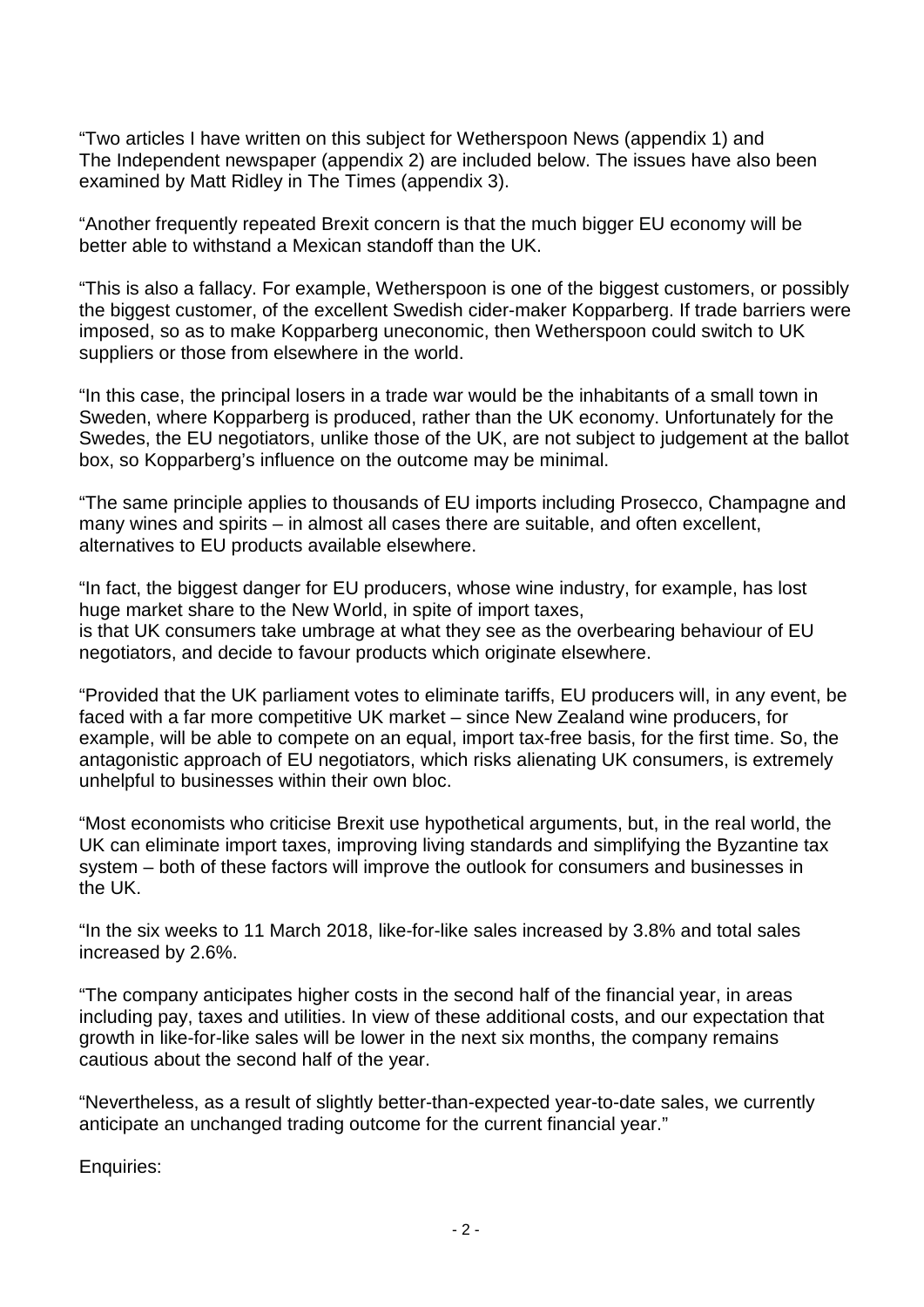| John Hutson   | <b>Chief Executive Officer</b> | 01923 477777 |
|---------------|--------------------------------|--------------|
| Ben Whitley   | <b>Finance Director</b>        | 01923 477777 |
| Eddie Gershon | Company spokesman              | 07956 392234 |

Photographs are available at: newscast.co.uk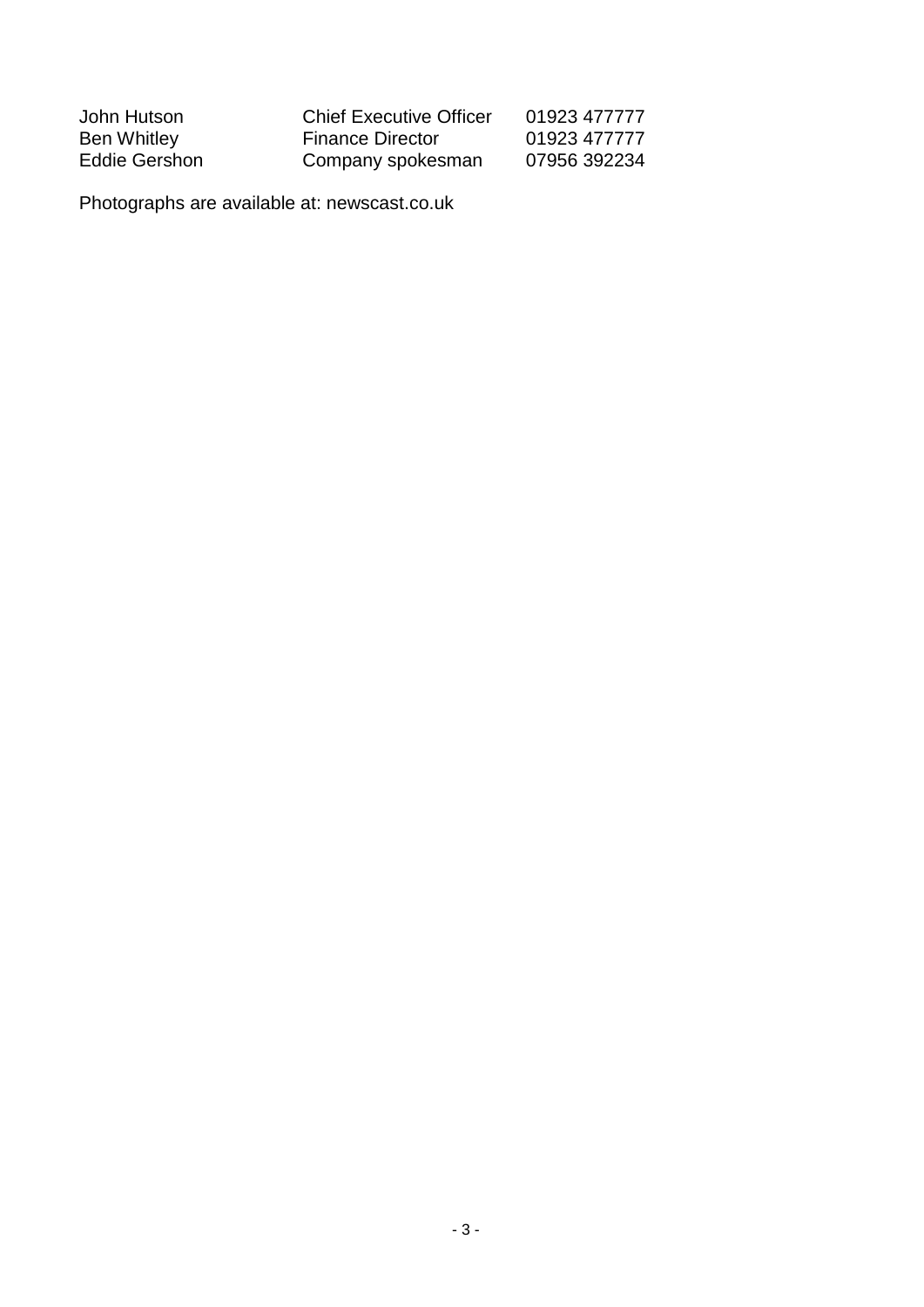# Notes to editors

- 1. J D Wetherspoon owns and operates pubs throughout the UK. The Company aims to provide customers with good-quality food and drink, served by welltrained and friendly staff, at reasonable prices. The pubs are individually designed and the Company aims to maintain them in excellent condition.
- 2. Visit our website jdwetherspoon.com<br>3. This announcement has been prepare
- This announcement has been prepared solely to provide additional information to the shareholders of J D Wetherspoon, in order to meet the requirements of the UK Listing Authority's Disclosure and Transparency Rules. It should not be relied on by any other party, for other purposes. Forward-looking statements have been made by the directors in good faith using information available up until the date that they approved this statement. Forward-looking statements should be regarded with caution because of inherent uncertainties in economic trends and business risks.
- 4. The annual report and financial statements 2017 has been published on the Company's website on 15 September 2017.
- 5. The current financial year comprises 52 trading weeks to 29 July 2018.<br>6. The next trading update will be issued on 9 May 2018.
- The next trading update will be issued on 9 May 2018.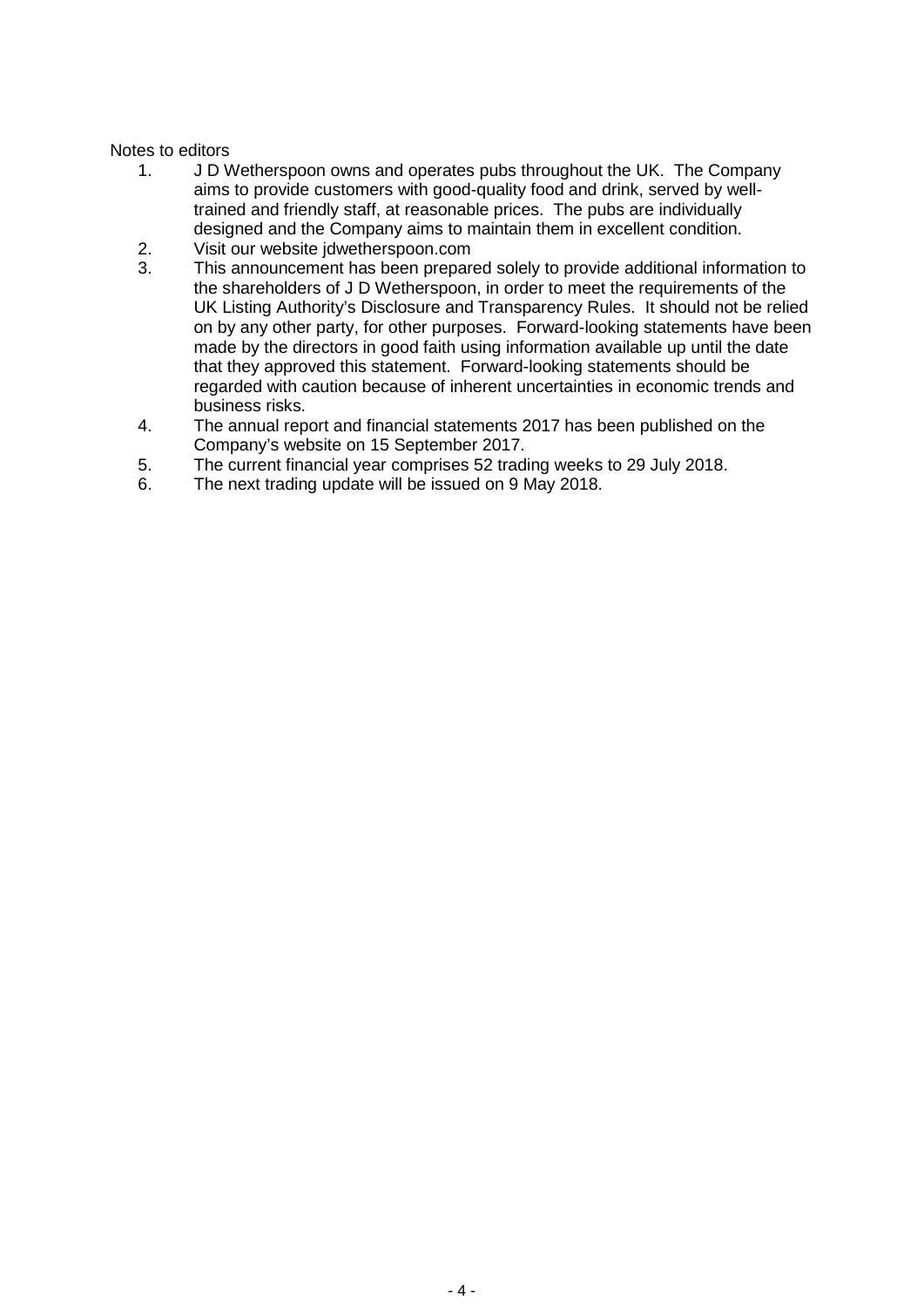# CHAIRMAN'S STATEMENT AND OPERATING REVIEW

In the 26 weeks ended 28 January 2018, like-for-like sales increased by 6.1% with total sales increasing by 3.6% to £830.4m (2017: £801.4m).

Like-for-like bar sales increased by 5.7% (2017: 2.4%), food by 6.9% (2017: 5.1%) and fruit machines by 4.6% (2017: decreased by 2.1%). Like-for-like room sales at our hotels increased by 3.1% (2017: 14.8%). Bar sales were 61.0% of total sales, food 35.3%, fruit machines 2.5% and room sales 1.1%.

Operating profit increased by 13.6% to £74.0m (2017: £65.1m). The operating margin was 8.9% (2017: 8.1%). Profit before tax and exceptional items increased by 20.6% to £62.0m (2017: £51.4m). The improved performance in the period was due mainly to strong sales and the sale of some lower-margin pubs.

Earnings per share, including shares held in trust by the employee share scheme, and before exceptional items, increased by 35.2% to 45.7p (2017: 33.8p). Earnings-per-share growth was higher than profit growth, mainly as a result of share buybacks.

As illustrated in the table in the tax section below, the company paid taxes of £356.1m in the period under review, approximately 30.2% higher than five years ago (2013: £273.5m).

Net interest was covered 5.5 times by profit before interest, tax and exceptional items (2017: 4.6 times). Total capital investment was £61.4m in the period (2017: £102.8m). £7.5m was spent on freehold reversions of properties where Wetherspoon was the tenant (2017: £55.8m), £35.1m on existing pubs (2017: £28.6m) and £18.8m on new pub openings and extensions (2017: £18.4m).

Exceptional items totalled £6.8m (2017: £7.3m). Twelve pubs were sold or closed in the period. There was a £5.9m (2017: £6.6m) loss on disposal and an impairment charge of £1.1m (2017: £5.2m) for closed pubs and pubs which are on the market. The cash effect of the exceptional charges was an inflow of £0.8m from the proceeds of pub disposals.

Free cash flow, after capital investment of £35.0m in existing pubs (2017: £28.4m) and payments of tax and interest, was £36.8m (2017: £49.2m). Free cash flow per share decreased by 21.3% to 34.8p (2017: 44.2p). The decrease was due mainly to increased expenditure on existing pubs, increased corporation tax payments and a reduction in payables.

# **Dividends**

The board declared an interim dividend of 4.0p per share for the current interim financial period ending 28 January 2018 (2017: 4.0p per share). The interim dividend will be paid on 31 May 2018 to those shareholders on the register at 4 May 2018.

# **Corporation tax**

We expect the overall corporation tax charge for the financial year, including current and deferred taxation, to be approximately 23.4% before exceptional items (30 July 2017: 25.1%). This reduction is due primarily to decreases in the amounts of non-qualifying depreciation and expenditure not allowable for tax purposes.

As in previous years, the company's tax rate is higher than the standard UK tax rate, owing mainly to depreciation which is not eligible for tax relief.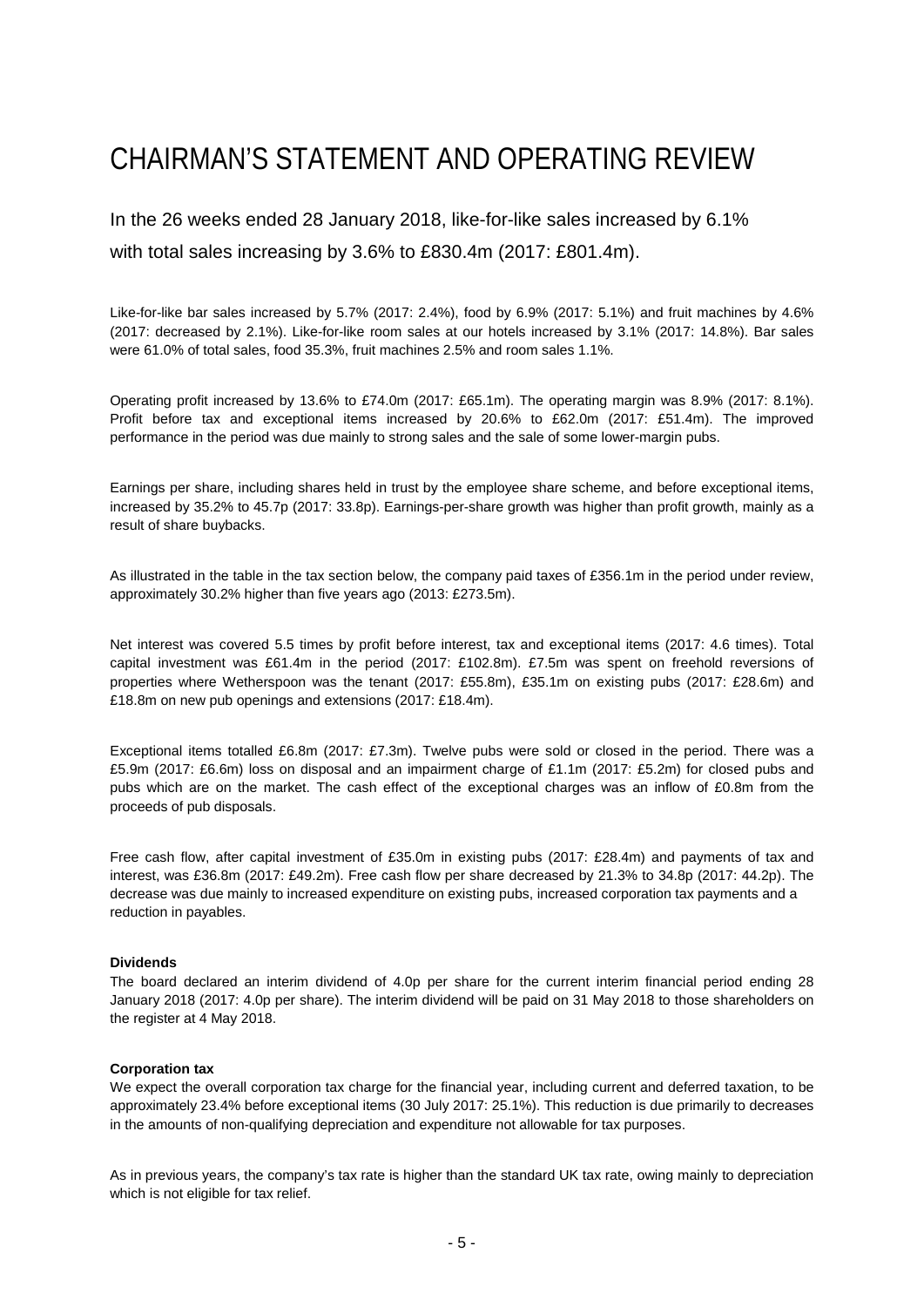# **Share buybacks**

During the half year, 3,497,500 shares were repurchased by the company for cancellation, representing approximately 3.21% of the issued share capital, at a cost of £36m, including stamp duty, representing an average cost per share of 1,025p.

At the year end, the company had a liability for share purchases of £15.5m which was settled during the half year, ended 28 January 2018.

# **Financing**

As at 28 January 2018, the company's net debt, including bank borrowings and finance leases, but excluding derivatives, was £756.4m, an increase of £60.1m, compared with that of the previous year end (30 July 2017: £696.3m).

The net-debt-to-EBITDA ratio was 3.48 times at the period end (30 July 2017: 3.39). The company has total bank facilities available, excluding finance leases, of £860m (30 July 2017: £860m).

For the foreseeable future, it is intended that the company's net-debt-to-EBITDA ratio will be around 3.5 times. The ratio would rise for a temporary period, if there were, for example, a sudden deterioration in trading, in which instance the company would seek to reduce the level in a timely manner. Insofar as it is possible to generalise, the board believes that debt levels of between 0 and 2 times EBITDA are a sensible long-term benchmark.

As indicated previously, a higher level of debt may be justifiable when interest rates are low and other factors are favourable.

# **Property**

During the period, we opened three new pubs and closed 12, bringing the number open at the period end to 886. Following a review of our estate, in recent years, we placed around 100 pubs on the market, 88 of which have now been sold, are under contract or have been closed.

# **UK taxes and regulation**

Pubs and restaurants pay proportionally far higher levels of UK tax than do supermarkets. The main disparity relates to VAT (value added tax), since supermarkets pay no VAT in respect of their food sales, whereas pubs pay 20%, enabling supermarkets to subsidise their alcoholic drinks prices. Pubs also pay approximately 18p per pint in respect of business rates, while supermarkets pay less than 2p per pint.

In addition, the government has, in recent years, introduced both a 'late-night levy' and additional fruit/slot machine taxes, further reducing the competitive position of pubs in relation to supermarkets.

The tax disparity with supermarkets is unfair. Pubs create significantly more jobs and more taxes per pint or per meal than do supermarkets and it does not make social or economic sense for the UK tax régime to favour supermarkets. We acknowledge the need for companies to pay a reasonable level of taxes, but hope that legislators will make prompt progress in creating a level playing field for all businesses which sell similar products.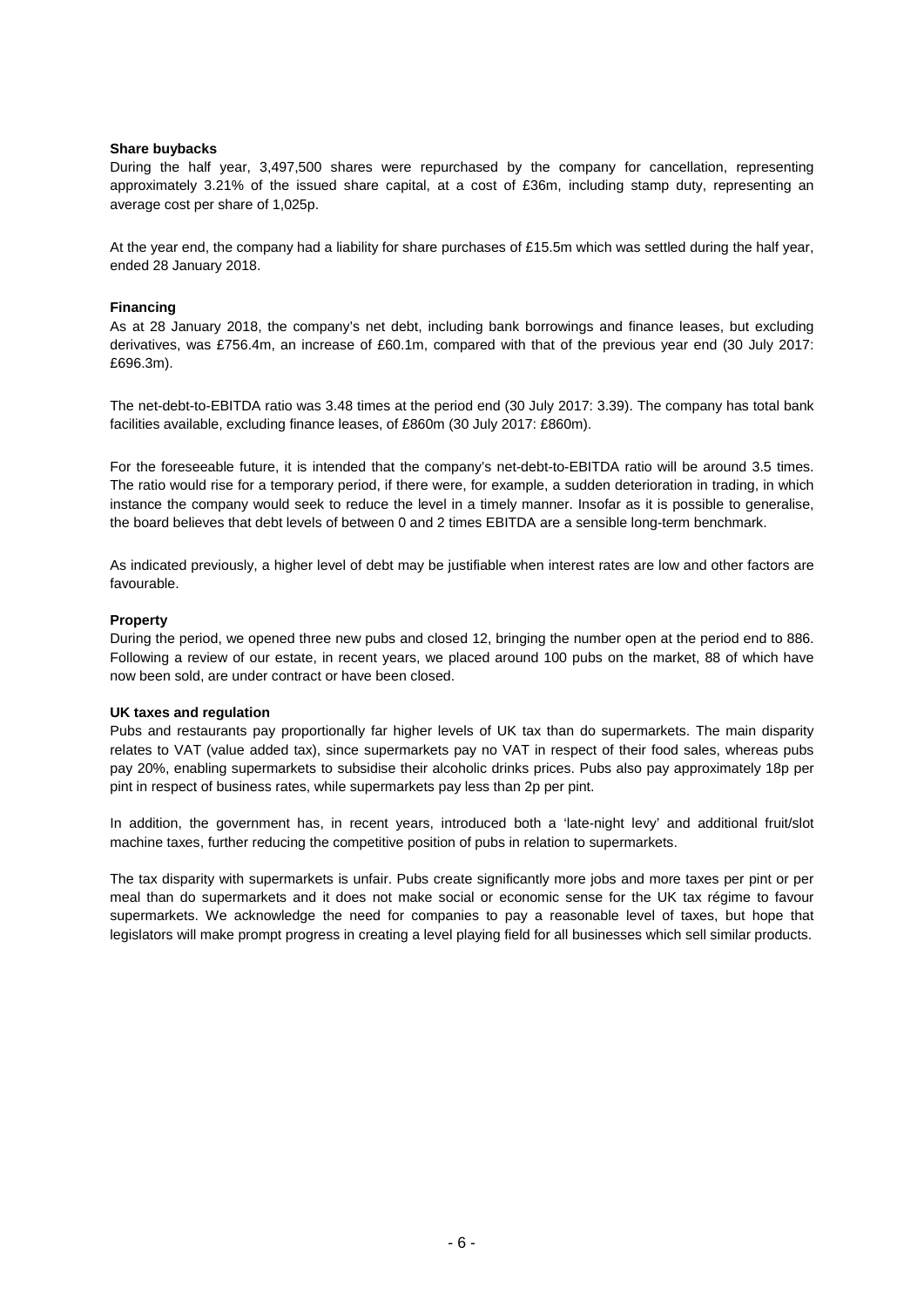The taxes paid by Wetherspoon in the period under review were as follows:

| <b>First half</b>                | 2018              | 2017  |
|----------------------------------|-------------------|-------|
| (estimate – UK only)             | £m                | £m    |
| <b>VAT</b>                       | 162.5             | 156.5 |
| Alcohol duty                     | 85.4              | 79.3  |
| PAYE and NIC                     | 54.1              | 45.1  |
| <b>Business rates</b>            | 27.5              | 25.3  |
| Corporation tax                  | 12.2 <sub>1</sub> | 8.3   |
| Machine duty                     | 5.2               | 5.0   |
| Climate change levy              | 4.5               | 4.8   |
| Carbon tax                       | 1.7               | 1.7   |
| Landfill tax                     | 1.3               | 1.2   |
| Fuel duty                        | 1.0               | 1.0   |
| Premise licence and TV licences  | 0.4               | 0.4   |
| Stamp duty                       | 0.3               | 3.0   |
| <b>TOTAL TAX</b>                 | 356.1             | 331.6 |
| Tax per pub (£000)               | 402.0             | 362.8 |
| Tax as % of sales                | 42.9% 41.4%       |       |
| Pre-exceptional profit after tax | 48.2              | 37.7  |
| Profit after tax as % of sales   | 5.8%              | 4.7%  |

# **Further progress**

As previously highlighted, the company's philosophy is to try continuously to upgrade as many areas of the business as possible.

In November 2015, the government's Food Standards Agency (FSA) issued a report which named Wetherspoon equal top of the largest 20 food chains for hygiene standards over the preceding five years. Currently , 92% of our pubs have obtained the maximum five rating, under the FSA scheme, with 98% of pubs receiving a rating of four or above. This record reflects extremely hard work by our central catering, audit and operations team, as well as by the teams in our pubs.

We have recently been recognised as a 'Top Employer UK' by the Top Employers Institute for 15 consecutive years.

The company has also recently been recognised for the quality of the facilities in its pubs, winning in six categories at the 'loo of the year' awards.

During the period under review, we allocated £21.2m in bonuses and free shares to employees, 97% of which was paid to those below board level and 84% to those working in our pubs.

## **Current trading and outlook**

There has been a huge debate, since the referendum, about the economic effects of Brexit. In particular, trade organisations like the CBI and the BRC, supported by the FT, the Sunday Times, the Guardian, the chairmen of Whitbread and Sainsbury's and others, have misled the public by saying that food prices will automatically rise if we leave the EU without a deal.

This is a fallacy – the EU is a protectionist organisation which imposes high taxes on food, clothing, wine and thousands of other items from non-EU countries – which comprise around 93% of the world's population. Like Monty Python's Dennis Moore, as illustrated by Sam Akaki in appendix 1 below, the EU "….steals from the poor and gives to the rich…".

In fact, MPs have the power to eliminate these import taxes in March 2019, thereby reducing prices for the public, just as their predecessors achieved the same objective by repealing the Corn Laws almost two centuries ago.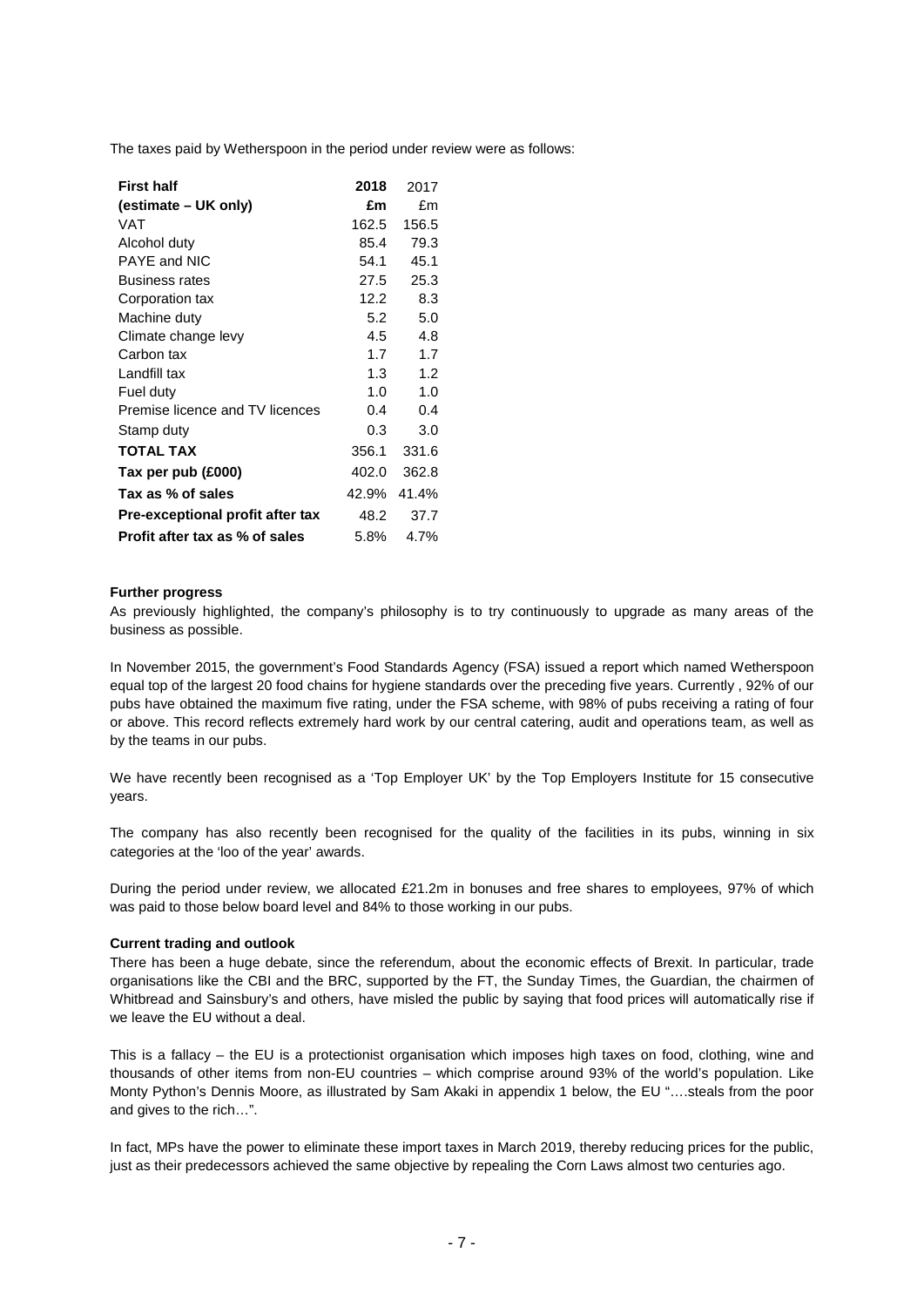Two articles I have written on this subject for Wetherspoon News (appendix 1) and The Independent newspaper (appendix 2) are included below. The issues have also been examined by Matt Ridley in The Times (appendix 3).

Another frequently repeated Brexit concern is that the much bigger EU economy will be better able to withstand a Mexican standoff than the UK.

This is also a fallacy. For example, Wetherspoon is one of the biggest customers, or possibly the biggest customer, of the excellent Swedish cider-maker Kopparberg. If trade barriers were imposed, so as to make Kopparberg uneconomic, then Wetherspoon could switch to UK suppliers or those from elsewhere in the world.

In this case, the principal losers in a trade war would be the inhabitants of a small town in Sweden, where Kopparberg is produced, rather than the UK economy. Unfortunately for the Swedes, the EU negotiators, unlike those of the UK, are not subject to judgement at the ballot box, so Kopparberg's influence on the outcome may be minimal.

The same principle applies to thousands of EU imports including Prosecco, Champagne and many wines and spirits – in almost all cases there are suitable, and often excellent, alternatives to EU products available elsewhere.

In fact, the biggest danger for EU producers, whose wine industry, for example, has lost huge market share to the New World, in spite of import taxes, is that UK consumers take umbrage at what they see as the overbearing behaviour of EU negotiators, and decide to favour products which originate elsewhere.

Provided that the UK parliament votes to eliminate tariffs, EU producers will, in any event, be faced with a far more competitive UK market – since New Zealand wine producers, for example, will be able to compete on an equal, import tax-free basis, for the first time. So, the antagonistic approach of EU negotiators, which risks alienating UK consumers, is extremely unhelpful to businesses within their own bloc.

Most economists who criticise Brexit use hypothetical arguments, but, in the real world, the UK can eliminate import taxes, improving living standards and simplifying the Byzantine tax system – both of these factors will improve the outlook for consumers and businesses in the UK.

In the six weeks to 11 March 2018, like-for-like sales increased by 3.8% and total sales increased by 2.6%.

The company anticipates higher costs in the second half of the financial year, in areas including pay, taxes and utilities. In view of these additional costs, and our expectation that growth in like-for-like sales will be lower in the next six months, the company remains cautious about the second half of the year.

Nevertheless, as a result of slightly better-than-expected year-to-date sales, we currently anticipate an unchanged trading outcome for the current financial year.

Tim Martin Chairman 15 March 2018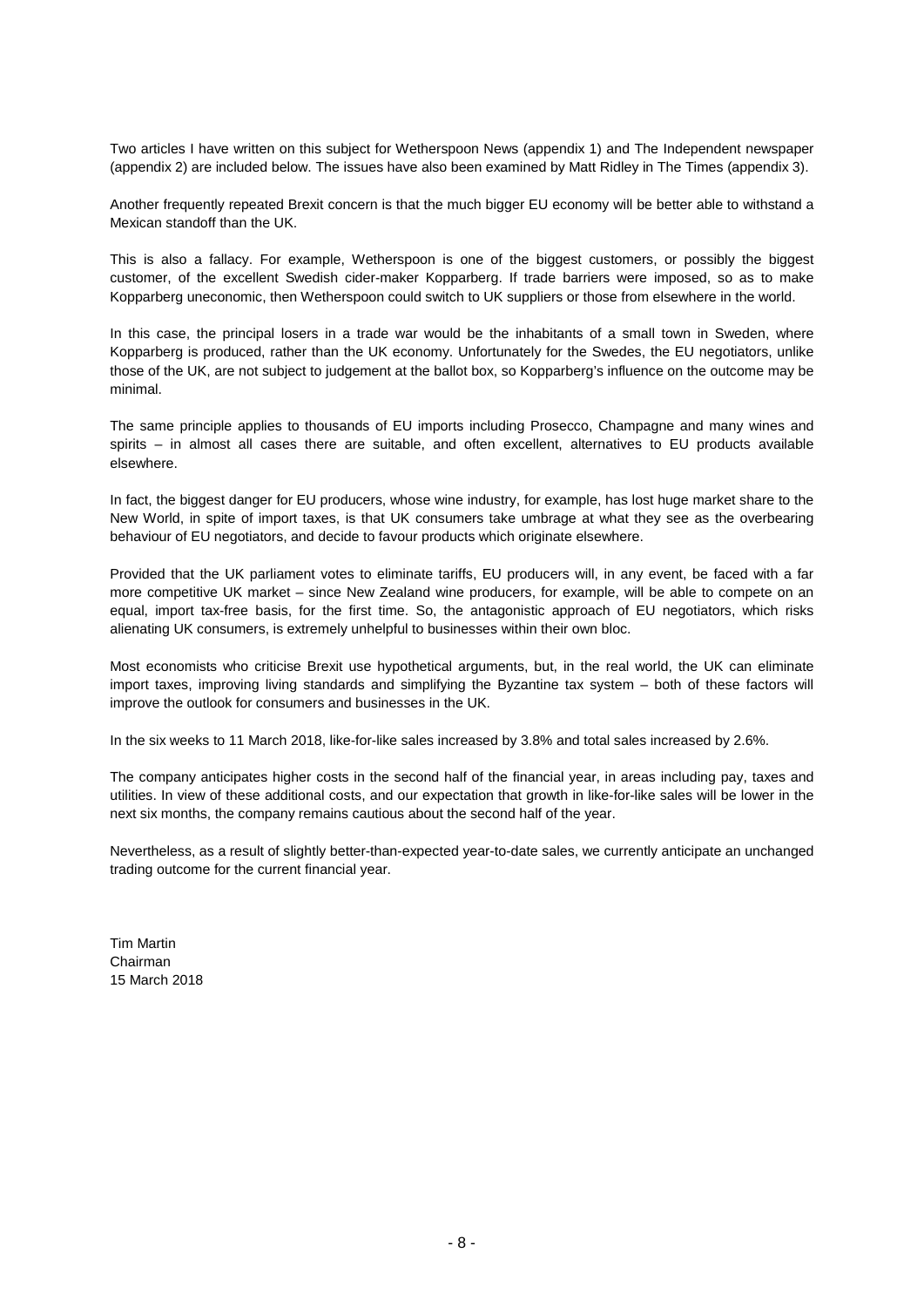## **Appendix 1 – Tim's Viewpoint, Wetherspoon News, spring 2018**

## **Ignore daft ideas – the public does know best**

## **Wetherspoon News foils the CBI plan to fool the public about food prices**

Few people are capable of expressing, with equanimity, opinions which differ from the prejudices of their social environment. Most people are incapable of forming such opinions. – Albert Einstein

Wetherspoon News has had, at least, a temporary victory in the battle to correct the myth that food prices would inevitably rise in the absence of a 'deal' with the EU – a battle in which we took on much of the national press and big business.

The perpetrators of the myth – the CBI, the British Retail Consortium, the Financial Times, The Sunday Times, The Guardian, the chairmen of Sainsbury's and Whitbread and others – have had to accept that MPs do, indeed, have the power, in March next year, to lower food prices at a stroke, by voting to eliminate taxes, also called tariffs, on non-EU food imports, including coffee, rice, wine and thousands of other products.

#### **Imports**

This will mean, under World Trade Organisation rules, that there are no taxes, either, on food imports from the EU itself.

In addition, on leaving, MPs have the power, as government lawyers have repeatedly stated, to end the £200 million per week of net payments to the EU, and to divert those funds for domestic purposes – maybe the NHS, maybe tax breaks for the less well-off… MPs can choose.

Another benefit is that the UK can regain control of its historic fishing waters – 60% of fish in UK waters are now caught by EU boats, with devastating effects in many fishing communities.

#### **Economists**

So, why have the CBI, the City and most banks and economists insisted that we're all doomed without a deal?

The main reason is that highly educated people (and the heads of the above organisations, who all went to Oxford or Cambridge University) are often more susceptible to daft ideas than the 'man on the Clapham omnibus'.

Philby, Burgess and the Apostles of the 1930s, seduced by undemocratic creeds, all went to Cambridge University.

The truly clever people, who created democracy and the jury system, for example, understood these dangers.

But not all graduates are seduced – as the above quotation from Einstein implies, there are non- conformist exceptions.

Indeed, some of the most articulate advocates of democracy in the referendum were Oxbridge grads. An unfortunate by-product of education, for the credulous, is the toxic belief that the elite knows best.

Twenty years ago, middle-aged Oxbridge males like Clarke, Mandelson, Blair, Heseltine and Howe, along with their peers at the CBI, Goldman Sachs, Arthur Andersen, Ernst and Young, most of the City and the Financial Times, urged us, with revolutionary zeal, to join the disastrous euro – in spite of the fact that its predecessor, the exchange rate mechanism, had brought the country to its knees only a few years before.

Luckily you, the public, remained unimpressed.

## **Elite**

This 'we know best' attitude, incorporating a grudging view of democracy, is typical of the elite – and is illustrated by comments from City investment adviser, and Cambridge graduate, Mark Brumby.

In a February newsletter to clients, he said: "Democracy, which is great, but which gave us Boaty McBoatface and the Birdie Song … has now given us Brexit."

Brumby adds that The Times newspaper warns liberals that "they should not sneer at populism".

Brumby himself then says that "if you substitute 'look aghast' for 'sneer' and 'ignorance' for 'populism' … you might get a different answer". The indiscreet Brumby, influential in the City, says in public what around 70–80% of the elite say in privat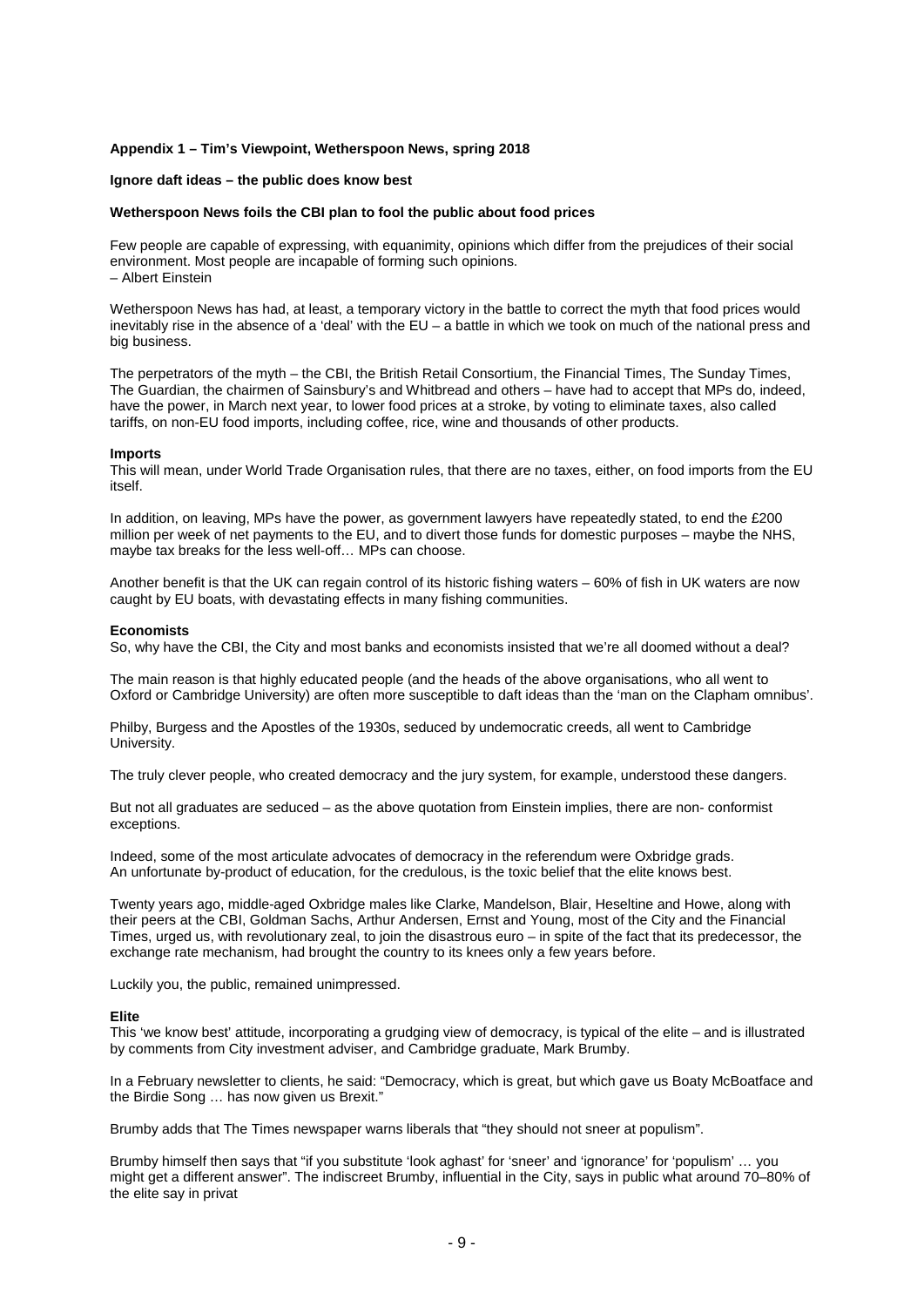They mistrust the hoi polloi – and have started to call ideas or movements with which they disagree 'populism'. But, in reality, populism is Churchill in the 1930s, the Boston Tea Party, the Beatles, Rap, Punk, Martin Luther King, Mahatma Gandhi, the suffragettes, the smashing of the Berlin Wall, the Internet and a million other interventions. Not all are great, but populism, distilled through a democratic system, is humanity's greatest achievement.

But the modern-day apostles, who evangelise the EU's unelected presidents, unaccountable court and parliament whose MPs can't even initiate legislation, don't hesitate to attribute the referendum result to racism or ignorance. They also have a more immediate motive for the orchestrated campaign to frighten the public about food price rises.

# **Deal**

If the public can be convinced about the necessity of a deal with the EU, they can also be convinced to stay in the EU's 'customs union'.

In effect, this means staying in the EU by stealth, since the UK would then have to obey most EU laws – and would lose the benefits of independence, such as lower food prices and control of fishing rights.

The customs union means that EU countries, which comprise seven per cent of the world's population, charge no food taxes to one another, but charge punitive taxes to the rest of the world, thereby keeping prices at artificially high levels for UK and EU consumers.

The customs union also causes huge damage to African economies, as Sam Akaki emphasises on the opposite page.

And the food taxes on non-EU imports are sent to Brussels, too, rather than being used for the benefit of the UK public. Can you Adam and Eve it? Nice try Carolyn Fairbairn of the CBI, David Tyler of Sainsbury's, Richard Baker of Whitbread and others, but we've rumbled the latest edition of Project Fear. Listen up, big chiefs. The EU is leading most of Europe on a tragic path, away from democracy.Just ask the Greeks.

Einstein, a seriously clever guy who never went to university, said that real genius was knowing what you don't know.

So, when it comes to complex issues like the euro and democracy, take a cue from Einstein and understand that the collective intelligence of the public is infinitely greater than yours. It's painful for big egos to accept, but the public really does know best.

Tim Martin, Chairman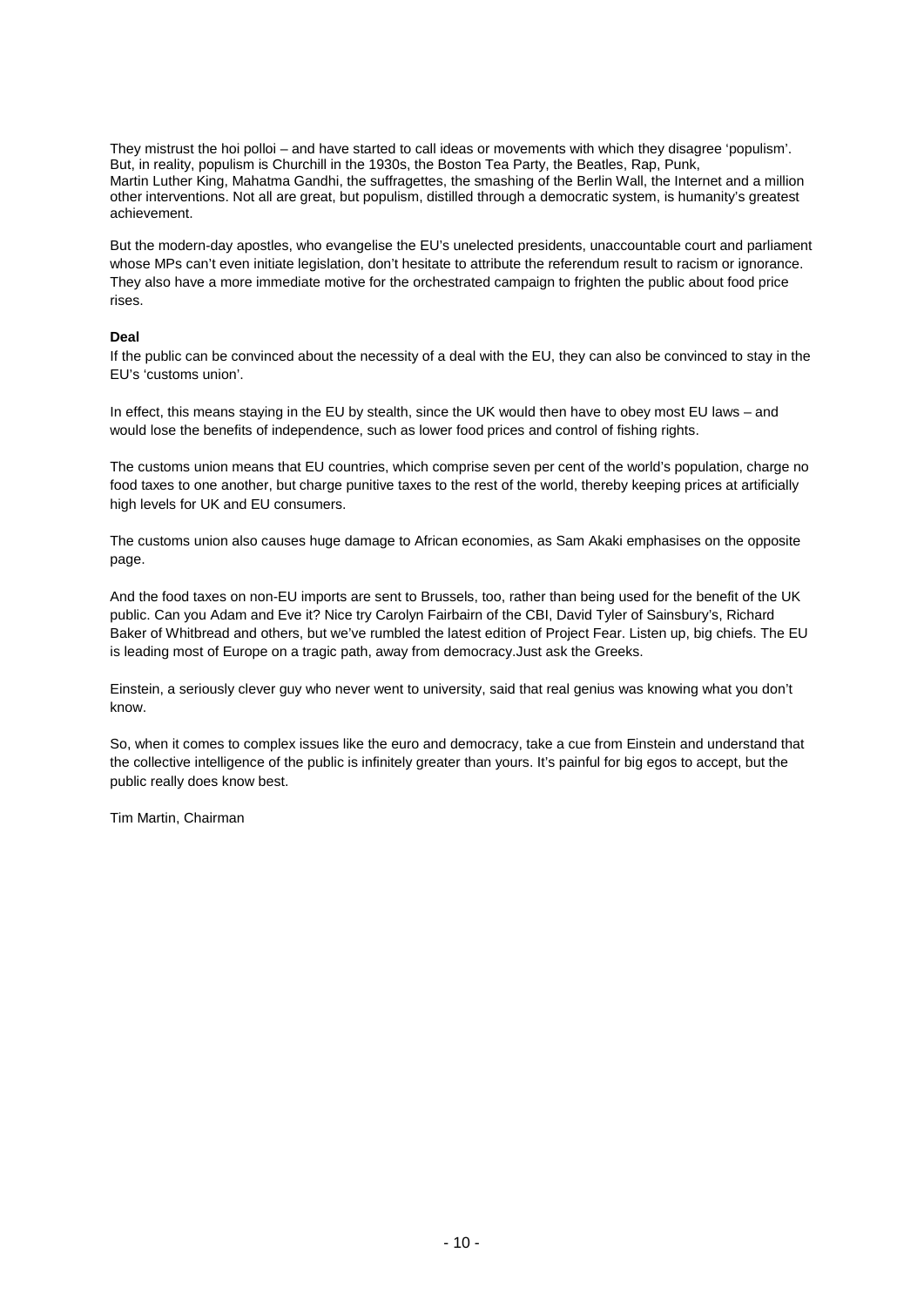# **Appendix 2 – Tim Martin, The Independent, 21 December 2017**

"Brexit will be great for our food industry and our pubs…

According to historian Martin Gilbert the truth exists, but it's hidden in a fog by lack of evidence and lack of perspective – other impediments include intellectual arrogance and misinformation, especially in politics. It's fascinating to see, at close quarters, the process by which myths are dismantled and the truth emerges in our democratic system.

The Confederation of British Industry (CBI) and the British Retail Consortium (BRC), abetted by the chairmen of Whitbread and Sainsbury's, have had considerable success in creating a fog which has misled the public, MPs and commentators about food prices. The Financial Times, Sunday Times and Guardian, for example, have all run stories stating that failure to agree a deal with the EU will result in substantial food price rises – a key part of their "cliff-edge" narrative of economic dislocation.

The false thesis is that reverting to World Trade Organisation rules, in the absence of an EU "deal", automatically results in tariffs, currently imposed on non-EU countries only, applying equally to imports from the EU itself. This is untrue, since WTO rules allow our Parliament to emulate New Zealand, Singapore and Hong Kong, among others, by eliminating food tariffs, provided the policy applies equally to all nations. Such rules would, as many Remainers admit, cause prices to fall in shops – and pubs.

In a Jeremy Vine show debate the Labour MP, Chuka Umunna, repeated the canard about food price rises. It was obvious that Chuka had swallowed the CBI line and really believed what he was saying, so I took to Twitter, for the first time ever, to try to correct his understandable misinterpretation. In an exchange of tweets, Chuka stuck religiously to his guns, but his followers got the point even so.

Their comments, hidden in a fog of abuse, abandoned the automatic-price-rise-post-Brexit position and instead said that UK farmers would suffer. That at least, unlike Chuka's position, is a valid argument. Indeed, it was a vexed and divisive debate in the 1830s and 40s, when almost precisely the same issues arose with regard to the Corn Laws. They were created to keep corn prices at a high level, by restricting imports, principally to protect landowners whose views predominated in Parliament at the time. However, their imposition eventually had devastating consequences for the poor, and was felt by many to have had catastrophic consequences in Ireland during the potato famine. When the Corn Laws were eventually abandoned, food prices fell.

The pub industry in the UK was also notorious for "trade protection" for most of the 20th century. Brewers were protected by a licensing system which favoured vested interests, but caused high prices and reduced competition in pubs and restaurants. Nostalgia aside, it is clear to most people that the abandonment of "barriers to entry" has led to a dramatic increase in the number of independent pubs, bars and restaurants, and to greater choice and higher standards than in the past.

There are thousands of examples of the benefits to the public of increased choice and competition. New Zealand farmers, to take one example, were protected by trade barriers in the recent past. There was huge anxiety about the elimination of tariffs there, but free trade has been a great success — farming productivity has surged, living standards have improved and food exports have boomed.

For those with long memories, tariffs and protection also did little to help the British car manufacturing industry – and are unlikely to help British farmers or manufacturers today, especially in the long run. The CBI and big-business boardrooms, through religious attachment to the EU – which follows their equivalent zeal for the disastrous Exchange Rate Mechanism and the euro – have undoubtedly fooled some of the people some of the time. However, in a democracy the truth will emerge, and Chuka and members of the public who have been duped will quickly see through the cloud of misinformation. In due course, the debate will move on to the question of the validity of the EU's modern-day Corn Laws.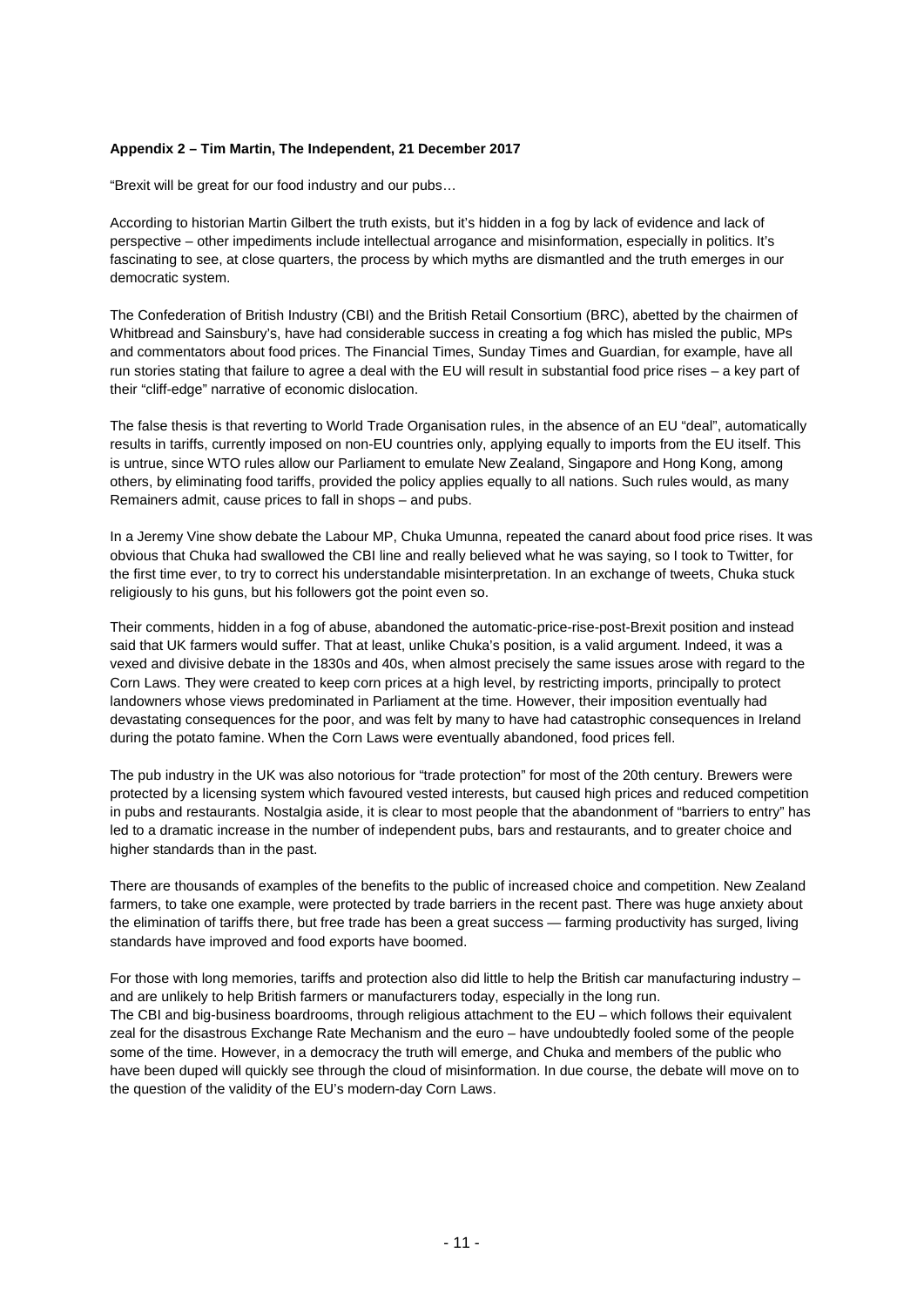The emergence of the truth about food prices may, or may not, change political positions in the country about the EU, but the existence of the debate shows how democracy works, and why it's the best system. The main argument in favour of Brexit, ill-understood in the echo chamber of Remain, is that the EU's lack of democracy, its distant parliament, unelected presidents and unaccountable court prevent the very debates and direct dialogues with lawmakers, like Chuka, upon which freedom and prosperity depend."

Tim Martin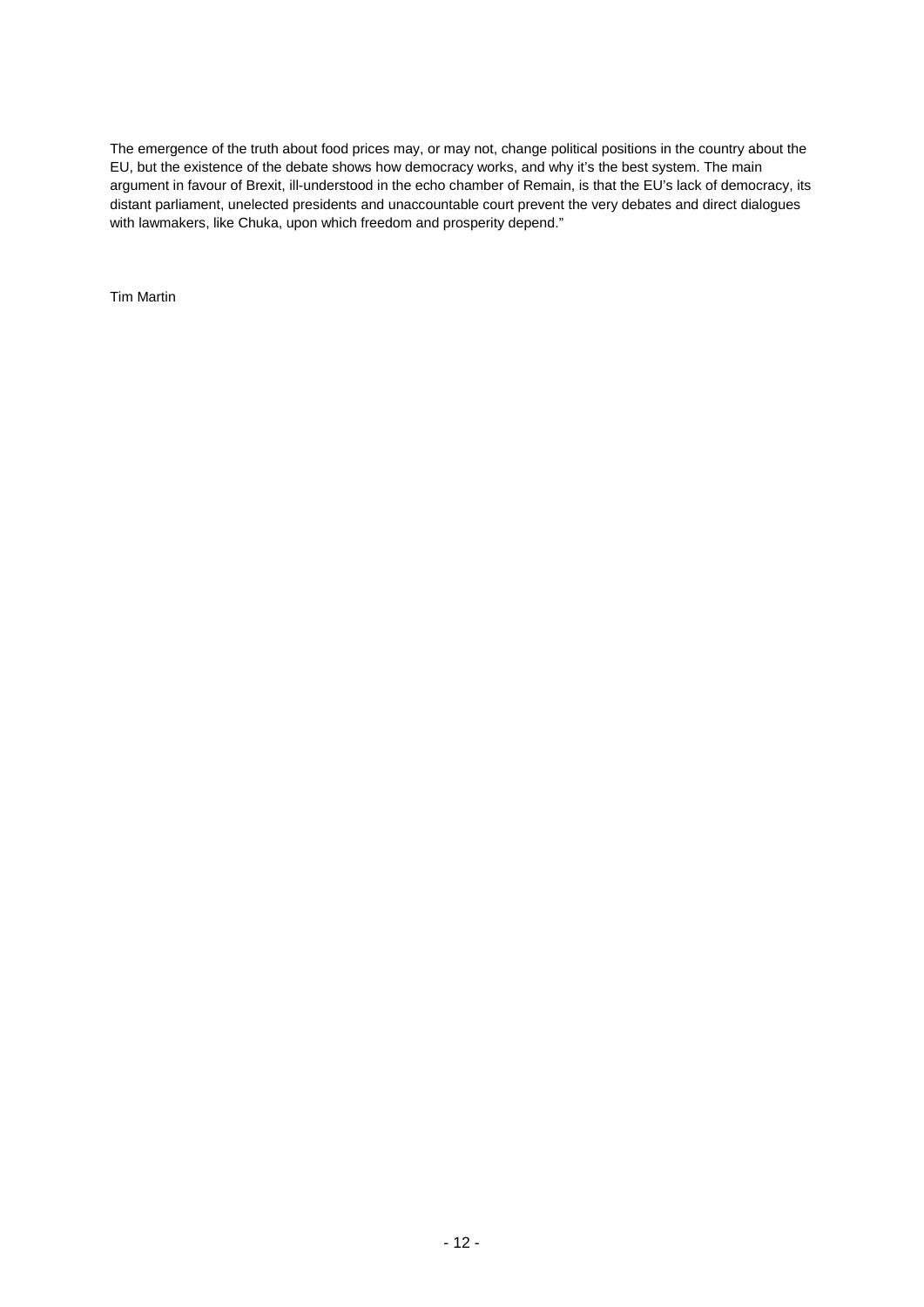# **Appendix 3 - Matt Ridley, February 26 2018, The Times**

# **"Corbyn's post-Brexit customs union would hurt the poor**

# **The Labour leader's latest stance on Brexit ignores historic links between left-wing principles and free trade**

If reports are accurate, there is at least one thing in Jeremy Corbyn's speech today with which I will agree: "The EU is not the root of all our problems and leaving it will not solve all our problems. Likewise the EU is not the source of all enlightenment and leaving it does not inevitably spell doom for our country. Brexit is what we make of it together." Yet this makes his overall conclusion, that we should stay in "a" customs union with the European Union, all the more baffling. That would be the worst of all worlds. It would be, in an inversion of the Labour Party's phrase, "for the few, not the many".

As Steven Pinker sets out in his new book Enlightenment Now, human beings are cursed by a pervasive negativity bias, "driven by a morbid interest in what can go wrong". Yet again and again, we defy the pessimists and improve the world. Brexit is fertile ground for this proclivity for pessimism because it has not yet happened. Our imaginations, and those of people with political axes to grind, run riot.

This is being exploited by the paid servants of big business and big government to try to keep us in a customs union system that benefits both. Ordinary people, in my experience, mostly see through this, as they did on referendum day. As a report from the organisations Labour Leave, Economists for Free Trade and Leave Means Leave calculated, the poor would benefit most from Brexit. If the Labour Party is really on the side of the poor rather than the elite, the EU customs union is a curious thing to defend. As David Paton, the professor of industrial economics at Nottingham University Business School, pointed out in a recent paper, The Left-wing Case for Free Trade, free trade always used to be a left-wing cause.

Free trade says to the poorest: we will enable you to get access to the cheapest and best products and services from wherever in the world they come. We will not, in the economist Joan Robinson's arresting image, put rocks in our own harbours to obstruct arriving cargo ships just because other people put rocks in theirs. The customs union, however, says: if Italy wants rocks in its harbours to protect its rice growers against Asian competition, then Britain must have them too, even though it grows no rice.

Take trainers. Britain makes very few such shoes. It imports lots. The average external EU customs union tariff on them is 17 per cent. Four fifths of this money goes straight to the European Commission. Poor people do not necessarily buy more trainers than rich people but trainers are a higher percentage of their spending. Their inflated trainer prices mean they spend less on other things, which hurts other producers, many of them British, affecting jobs and pay. The tariffs are there for pure protectionism: to aid the shoe industry elsewhere in Europe.

The purpose of all production is consumption, said Adam Smith. Or, as the American wit PJ O'Rourke put it, "imports are Christmas morning; exports are January's Mastercard bill". Yet the conversation about the customs union has been conducted almost entirely on behalf of producers, and exporters in particular. Remember, according to the Office for National Statistics in 2016, trade with the EU accounts for only 12 per cent of gross domestic product. It is not unreasonable to put the interests of the other 88 per cent first.

The poor are consumers too. So are businesses, including ones that export. They import raw materials and other goods and the cheaper those are, the more competitive our exporters will be. Outside a customs union, we would not have to cut all tariffs. If we wanted to protect certain British industries then we could, although I hope we would do so sparingly and temporarily.

This argument for free trade is not just a theoretical one. It was demonstrated unambiguously when we flourished after repealing the Corn Laws, which also privileged producers at the expense of consumers, in the mid-19th century. It was demonstrated by the two most free-trading economies in the world, Singapore and Hong Kong, as they roared past us in the prosperity league table from very poor to very rich in recent decades, and more recently by New Zealand and Australia, fast-growing since their turns towards freer trade.

The customs union diverts our trade towards Europe at the expense of poorer countries. Instead of buying ground coffee from African factories with low costs, we buy it from Germany: there is no tariff on coffee beans imported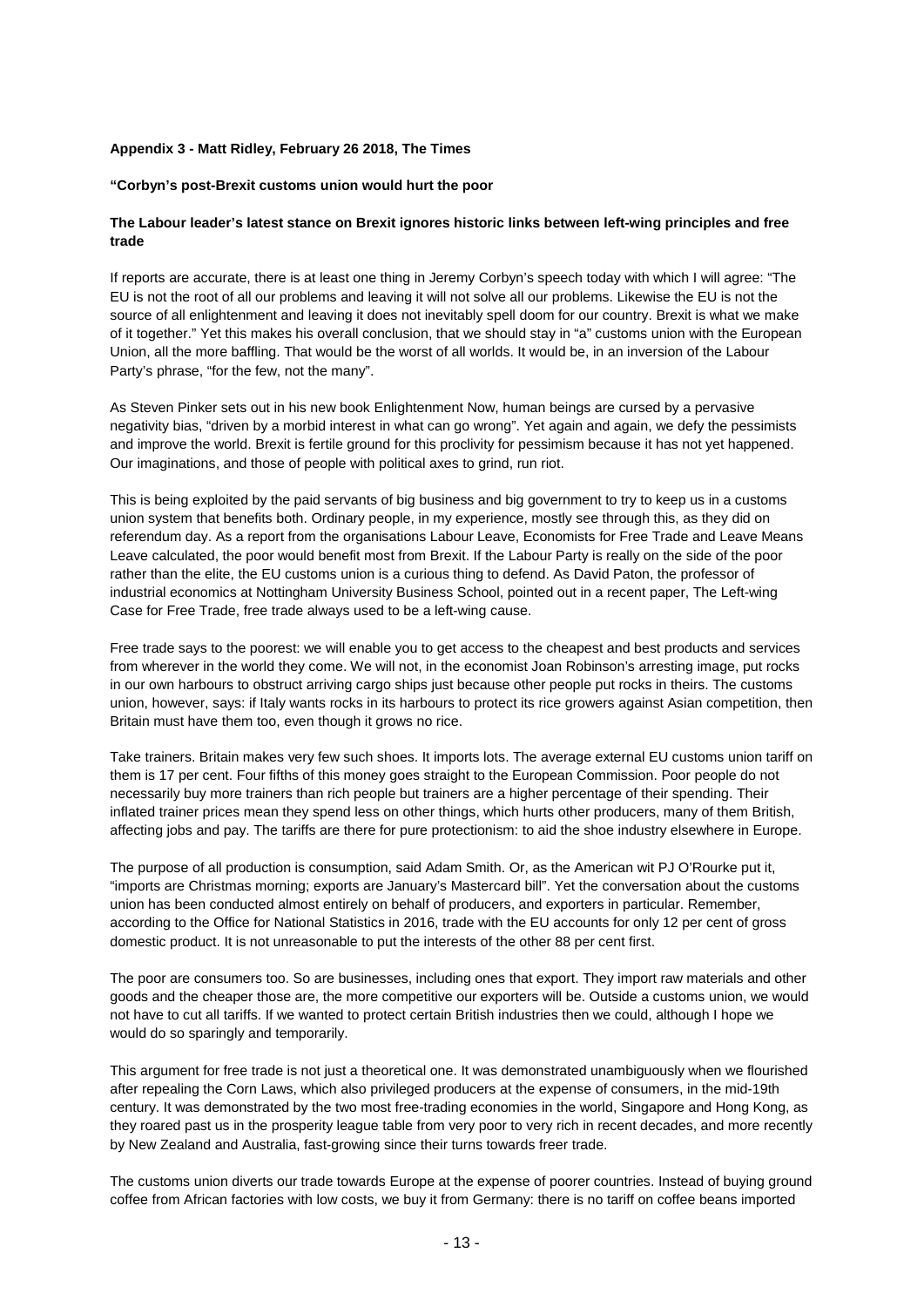from Africa but a tariff on processed coffee. The customs union is not a free trade area. It would be possible to be in a free trade area with the EU while outside a customs union, like Iceland, Norway and Liechtenstein.

That we voted to leave the customs union should not be in doubt. The Vote Leave organisation made clear that "Britain lacks the power to strike free trade deals with its trading partners outside Europe. Being in the EU means that Brussels has full control of our trade policy . . . if we vote Leave, we can negotiate for ourselves." The government made clear that "a common external trade policy is an inherent and inseparable part of a customs union" and that apart from emulating Turkey's subservient relationship with the EU, "all the alternatives involve leaving the customs union". In 1846, two years before the publication of The Communist Manifesto, Richard Cobden, the campaigning manufacturer and politician whose rational optimism has proved a better guide to subsequent history than the conflict-obsessed dialectic of Karl Marx, made a speech in Manchester. "I believe that the physical gain will be the smallest gain to humanity from the success of this principle [free trade]," he said. "I look farther; I see in the free trade principle that which shall act on the moral world as the principle of gravitation in the universe — drawing men together, thrusting aside the antagonism of race, and creed, and language, and uniting us in the bonds of eternal peace.

"I have looked even farther . . . I believe that the desire and the motive for large and mighty empires; for gigantic armies and great navies — for those materials which are used for the destruction of life and the desolation of the rewards of labour — will die away; I believe that such things will cease to be necessary, or to be used, when man becomes one family, and freely exchanges the fruits of his labour with his brother man."

Give it a try, Jeremy."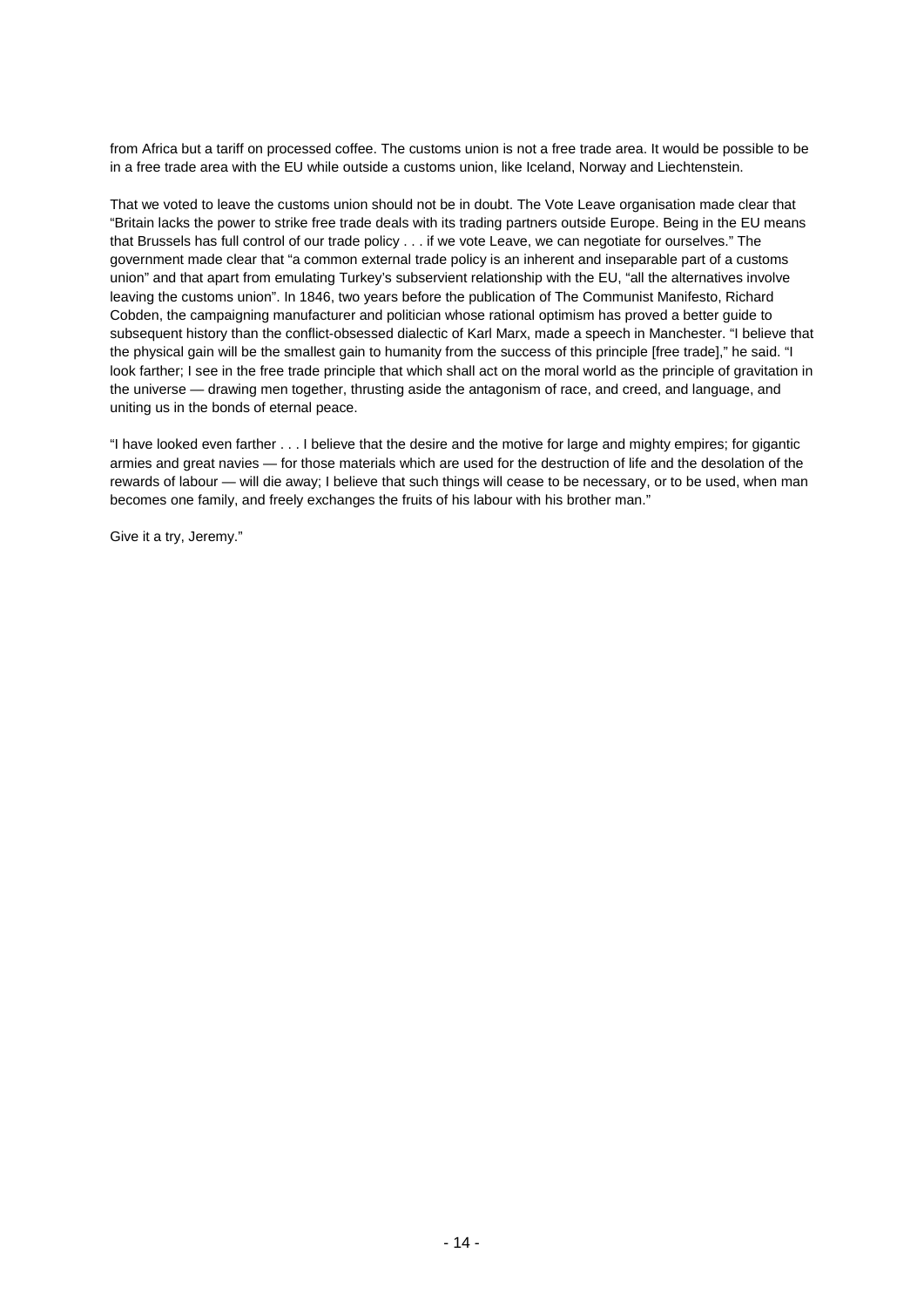# INCOME STATEMENT FOR THE 26 WEEKS ENDED 28 January 2018

J D Wetherspoon plc, company number: 1709784

|                                  | <b>Notes</b> | Unaudited<br>26 weeks<br>ended<br>28 January<br>2018<br><b>Before</b><br>exceptional<br>items<br>£000 | Unaudited<br>26 weeks<br>ended<br>28 January<br>2018<br>After<br>exceptional<br>items<br>£000 | Unaudited<br>26 weeks<br>ended<br>22 January<br>2017<br><b>Before</b><br>exceptional<br>items<br>£000 | Unaudited<br>26 weeks<br>ended<br>22 January<br>2017<br>After<br>exceptional<br>items<br>£000 | Audited<br>53 weeks<br>ended<br>30 July<br>2017<br><b>Before</b><br>exceptional<br>items<br>£000 | Audited<br>53 weeks<br>ended<br>30 July<br>2017<br>After<br>exceptional<br>items<br>£000 |
|----------------------------------|--------------|-------------------------------------------------------------------------------------------------------|-----------------------------------------------------------------------------------------------|-------------------------------------------------------------------------------------------------------|-----------------------------------------------------------------------------------------------|--------------------------------------------------------------------------------------------------|------------------------------------------------------------------------------------------|
| Revenue                          | 4            | 830,392                                                                                               | 830,392                                                                                       | 801,435                                                                                               | 801,435                                                                                       | 1,660,750                                                                                        | 1,660,750                                                                                |
| Operating costs                  |              | (756, 405)                                                                                            | (756, 405)                                                                                    | (736, 334)                                                                                            | (736, 334)                                                                                    | (1,532,242)                                                                                      | (1,532,242)                                                                              |
| Operating profit                 | 5            | 73,987                                                                                                | 73,987                                                                                        | 65,101                                                                                                | 65,101                                                                                        | 128,508                                                                                          | 128,508                                                                                  |
| Property gains                   | 6            | 1,653                                                                                                 | 1,653                                                                                         | 586                                                                                                   | 586                                                                                           | 2,807                                                                                            | 2,807                                                                                    |
| Property losses - exceptional    | 7            |                                                                                                       | (7,656)                                                                                       |                                                                                                       | (11, 885)                                                                                     |                                                                                                  | (26, 868)                                                                                |
| Profit before interest and tax   |              | 75,640                                                                                                | 67,984                                                                                        | 65,687                                                                                                | 53,802                                                                                        | 131,315                                                                                          | 104,447                                                                                  |
| Finance income                   |              | 27                                                                                                    | 27                                                                                            | 38                                                                                                    | 38                                                                                            | 72                                                                                               | 72                                                                                       |
| Finance income - exceptional     | 7            |                                                                                                       |                                                                                               |                                                                                                       | 402                                                                                           |                                                                                                  | 402                                                                                      |
| Finance costs                    |              | (13,666)                                                                                              | (13,666)                                                                                      | (14, 310)                                                                                             | (14, 310)                                                                                     | (28, 557)                                                                                        | (28, 557)                                                                                |
| Profit before tax                |              | 62,001                                                                                                | 54,345                                                                                        | 51,415                                                                                                | 39,932                                                                                        | 102,830                                                                                          | 76,364                                                                                   |
| Income tax expense               | 8            | (13, 785)                                                                                             | (13,785)                                                                                      | (13,760)                                                                                              | (13,760)                                                                                      | (25, 846)                                                                                        | (25, 846)                                                                                |
| Income tax expense - exceptional | 8            |                                                                                                       | 881                                                                                           |                                                                                                       | 4,138                                                                                         |                                                                                                  | 5,541                                                                                    |
| Profit for the period            |              | 48,216                                                                                                | 41,441                                                                                        | 37,655                                                                                                | 30,310                                                                                        | 76,984                                                                                           | 56,059                                                                                   |
| Earnings per ordinary share (p)  |              |                                                                                                       |                                                                                               |                                                                                                       |                                                                                               |                                                                                                  |                                                                                          |
| - Basic <sup>1</sup>             | 9            | 46.7                                                                                                  | 40.1                                                                                          | 34.6                                                                                                  | 27.8                                                                                          | 70.8                                                                                             | 51.5                                                                                     |
| - Diluted $2$                    | 9            | 45.7                                                                                                  | 39.2                                                                                          | 33.8                                                                                                  | 27.2                                                                                          | 69.2                                                                                             | 50.4                                                                                     |

STATEMENT OF COMPREHENSIVE INCOME FOR THE 26 WEEKS ENDED 28 January 2018

|                                                                  | <b>Notes</b> | Unaudited<br>26 weeks<br>ended<br>28 January<br>2018<br>£000 | Unaudited<br>26 weeks<br>ended<br>22 January<br>2017<br>£000 | Audited<br>53 weeks<br>ended<br>30 July<br>2017<br>£000 |
|------------------------------------------------------------------|--------------|--------------------------------------------------------------|--------------------------------------------------------------|---------------------------------------------------------|
| Items which will be reclassified subsequently to profit or loss: |              |                                                              |                                                              |                                                         |
| Interest-rate swaps: gain taken to other comprehensive income    | 16           | 12,101                                                       | 30,381                                                       | 24,581                                                  |
| Tax on items taken directly to other comprehensive income        | 16           | (2,056)                                                      | (5,800)                                                      | (4,814)                                                 |
| Currency translation differences                                 |              | (762)                                                        | 883                                                          | 2,104                                                   |
| Net gain recognised directly in other comprehensive income       |              | 9,283                                                        | 25,464                                                       | 21,871                                                  |
| Profit for the period                                            |              | 41,441                                                       | 30,310                                                       | 56,059                                                  |
| Total comprehensive income for the period                        |              | 50,724                                                       | 55,774                                                       | 77.930                                                  |

 $1$  Calculated excluding shares held in trust.<br> $2$  Calculated using issued share capital which includes shares held in trust.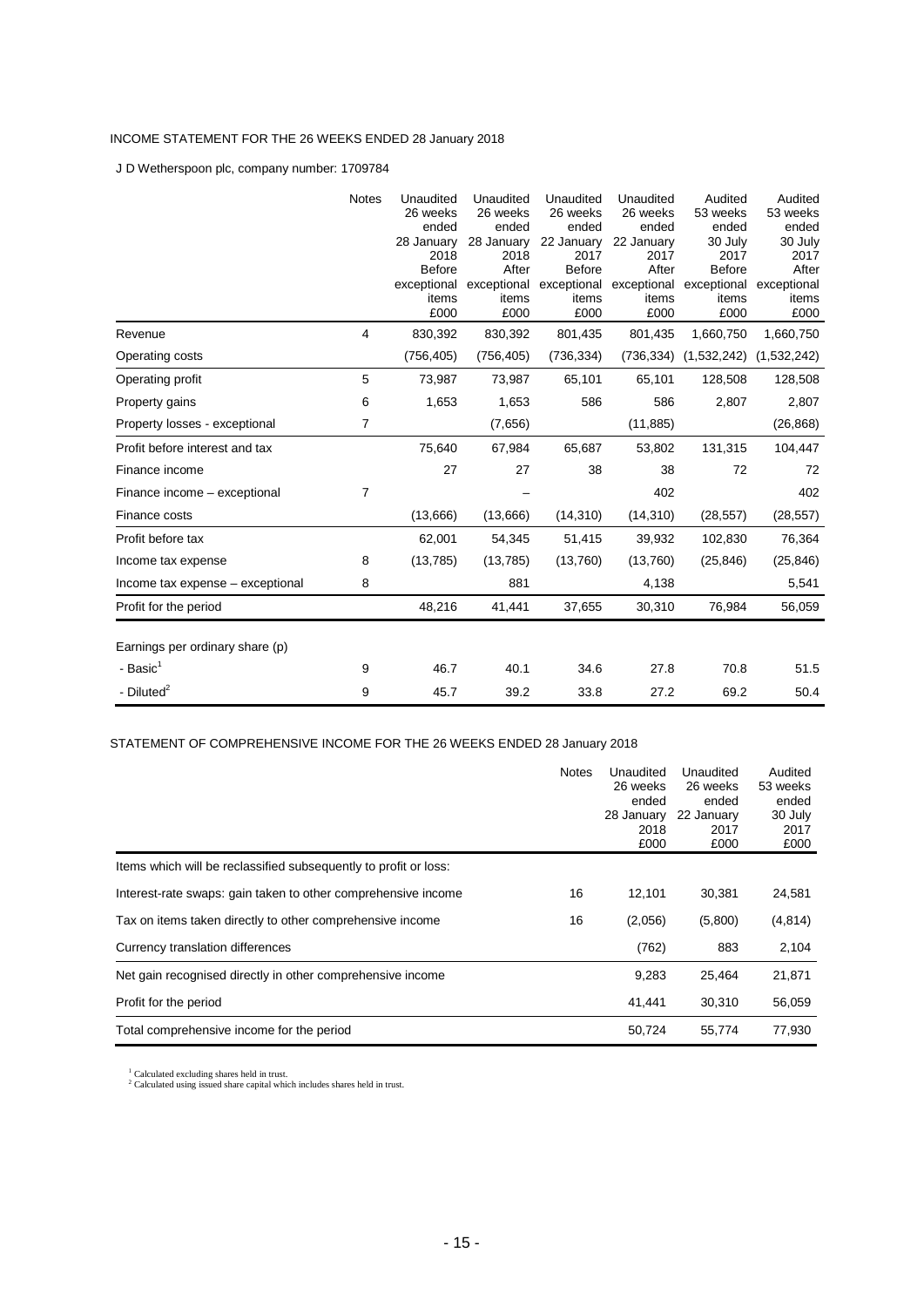# CASH FLOW STATEMENT FOR THE 26 WEEKS ENDED 28 January 2018

J D Wetherspoon plc, company number: 1709784

|                                                     | <b>Notes</b> | Unaudited<br>cash flow<br>26 weeks | Unaudited<br>free cash<br>flow <sup>1</sup><br>26 weeks | Unaudited<br>cash flow<br>26 weeks                                   | Unaudited<br>free cash<br>flow <sup>1</sup><br>26 weeks | Audited<br>cash flow<br>53 weeks | Audited<br>free cash<br>flow <sup>1</sup><br>53 weeks |
|-----------------------------------------------------|--------------|------------------------------------|---------------------------------------------------------|----------------------------------------------------------------------|---------------------------------------------------------|----------------------------------|-------------------------------------------------------|
|                                                     |              | ended<br>2018<br>£000              | ended<br>2018<br>£000                                   | ended<br>28 January 28 January 22 January 22 January<br>2017<br>£000 | ended<br>2017<br>£000                                   | ended<br>30 July<br>2017<br>£000 | ended<br>30 July<br>2017<br>£000                      |
| Cash flows from operating activities                |              |                                    |                                                         |                                                                      |                                                         |                                  |                                                       |
| Cash generated from operations                      | 10           | 104,066                            | 104,066                                                 | 105,052                                                              | 105,052                                                 | 224,403                          | 224,403                                               |
| Interest received                                   |              | 15                                 | 15                                                      | 26                                                                   | 26                                                      | 57                               | 57                                                    |
| Net exceptional finance income                      |              |                                    |                                                         | 402                                                                  |                                                         | 402                              |                                                       |
| Interest paid                                       |              | (12, 236)                          | (12, 236)                                               | (13, 150)                                                            | (13, 150)                                               | (26, 834)                        | (26, 834)                                             |
| Corporation tax paid                                |              | (12, 163)                          | (12, 163)                                               | (8,250)                                                              | (8,250)                                                 | (20, 683)                        | (20, 683)                                             |
| Net cash inflow from operating activities           |              | 79,682                             | 79,682                                                  | 84,080                                                               | 83,678                                                  | 177,345                          | 176,943                                               |
| Cash flows from investing activities                |              |                                    |                                                         |                                                                      |                                                         |                                  |                                                       |
| Purchase of property, plant and equipment           |              | (32, 513)                          | (32, 513)                                               | (18, 775)                                                            | (18, 775)                                               | (45,056)                         | (45,056)                                              |
| Purchase of intangible assets                       |              | (2, 468)                           | (2, 468)                                                | (9,633)                                                              | (9,633)                                                 | (13,502)                         | (13,502)                                              |
| Investment in new pubs and pub extensions           |              | (27, 620)                          |                                                         | (18,012)                                                             |                                                         | (40, 285)                        |                                                       |
| Freehold reversions                                 |              | (11, 288)                          |                                                         | (49, 582)                                                            |                                                         | (88, 603)                        |                                                       |
| Proceeds of sale of property, plant and equipment   |              | 2,726                              |                                                         | 8,798                                                                |                                                         | 19,620                           |                                                       |
| Net cash outflow from investing activities          |              | (71, 163)                          | (34, 981)                                               | (87, 204)                                                            | (28, 408)                                               | (167, 826)                       | (58, 558)                                             |
| Cash flows from financing activities                |              |                                    |                                                         |                                                                      |                                                         |                                  |                                                       |
| Equity dividends paid                               | 17           | (8, 437)                           |                                                         | (8,933)                                                              |                                                         | (13, 352)                        |                                                       |
| Purchase of own shares for cancellation             |              | (51,647)                           |                                                         | (25, 359)                                                            |                                                         | (28, 445)                        |                                                       |
| Purchase of own shares for share-based payments     |              | (7,938)                            | (7,938)                                                 | (6,046)                                                              | (6,046)                                                 | (10, 449)                        | (10, 449)                                             |
| Loan advances                                       | 15           | 72,595                             |                                                         | 59,944                                                               |                                                         | 47,236                           |                                                       |
| Net cash inflow/(outflow) from financing activities |              | 4,573                              | (7,938)                                                 | 19,606                                                               | (6,046)                                                 | (5,010)                          | (10, 449)                                             |
| Net change in cash and cash equivalents             | 15           | 13,092                             |                                                         | 16,482                                                               |                                                         | 4,509                            |                                                       |
| Opening cash and cash equivalents                   |              | 50,644                             |                                                         | 46,135                                                               |                                                         | 46,135                           |                                                       |
| Closing cash and cash equivalents                   |              | 63,736                             |                                                         | 62,617                                                               |                                                         | 50,644                           |                                                       |
| Free cash flow                                      |              |                                    | 36,763                                                  |                                                                      | 49,224                                                  |                                  | 107,936                                               |
| Free cash flow per ordinary share                   | 9            |                                    | 34.8p                                                   |                                                                      | 44.2p                                                   |                                  | 97.0p                                                 |

<sup>1</sup> Free cash flow is a measure not required by accounting standards; a definition is provided in our accounting policies.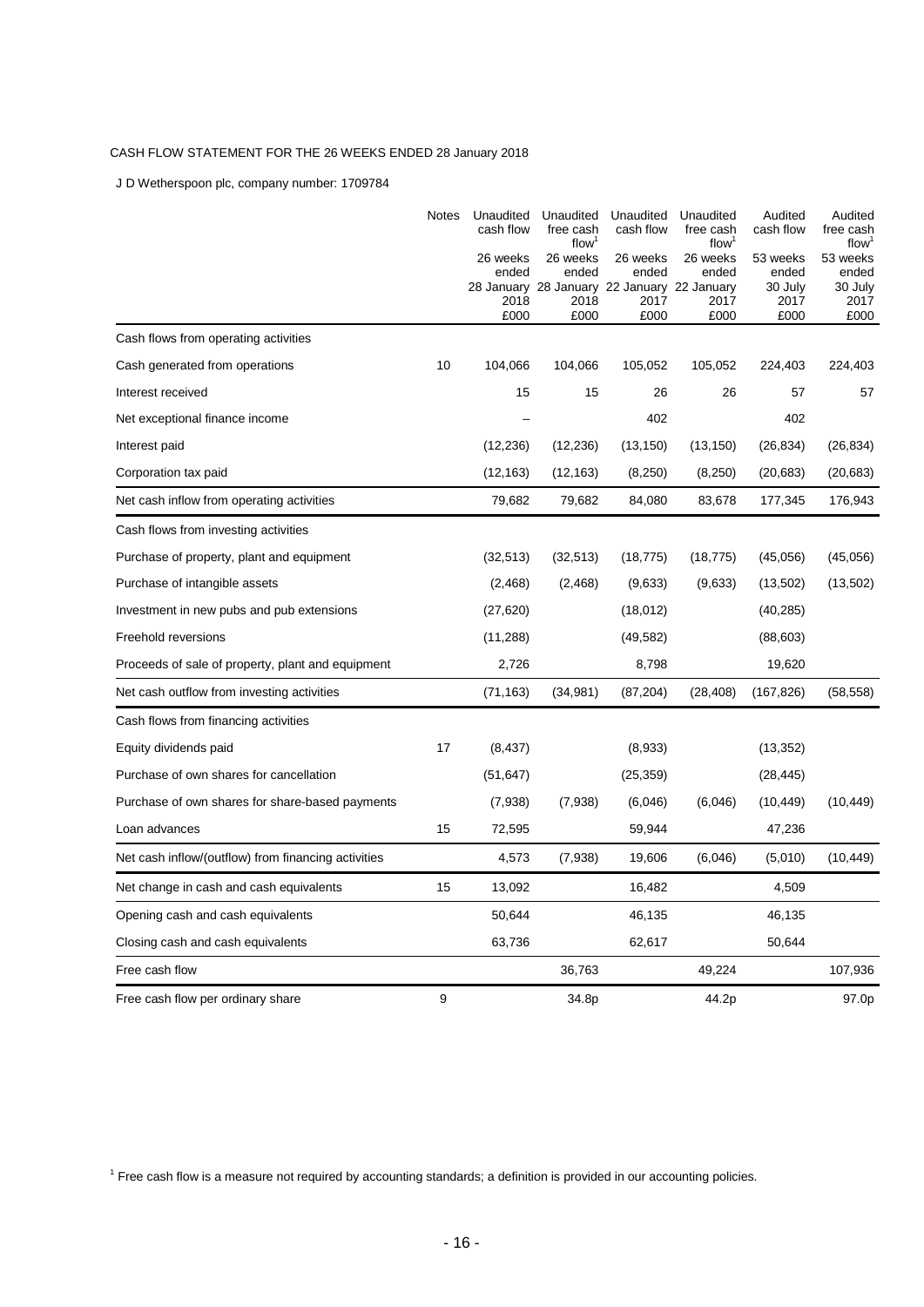# BALANCE SHEET AS AT 28 January 2018

J D Wetherspoon plc, company number: 1709784

| 2017<br>2017<br>2018<br>£000<br>£000<br>£000<br>Assets<br>Non-current assets<br>Property, plant and equipment<br>11<br>1,300,358<br>1,229,252<br>1,282,633<br>12<br>Intangible assets<br>28,219<br>30,809<br>29,691<br>13<br>7,522<br>7,577<br>7,550<br>Investment property<br>14<br>8,102<br>8,693<br>8,272<br>Other non-current assets<br>15<br>Derivative financial instruments<br>16,204<br>17,645<br>11,380<br>5,626<br>6,612<br>Deferred tax assets<br>4,556<br>1,299,602<br>1,364,961<br>1,346,138<br>Total non-current assets<br>276<br>Assets held for sale<br>4,182<br>1,524<br><b>Current assets</b><br>Inventories<br>20,531<br>20,401<br>21,575<br>Receivables<br>29,517<br>24,827<br>21,029<br>15<br>63,736<br>62,617<br>50,644<br>Cash and cash equivalents<br>109,094<br>112,535<br>93,248<br>Total current assets<br>1,416,319<br>1,440,910<br>Total assets<br>1,474,331<br>Liabilities<br><b>Current liabilities</b><br>15<br><b>Borrowings</b><br>(113)<br>(80)<br>(17, 461)<br>Derivative financial instruments<br>15<br>(3,728)<br>Trade and other payables<br>(278, 283)<br>(278, 329)<br>(313, 525)<br>Current income tax liabilities<br>(13,096)<br>(12, 327)<br>(12, 159)<br>Provisions<br>(5, 175)<br>(4, 408)<br>(4,526)<br>Total current liabilities<br>(299, 628)<br>(295, 262)<br>(348, 320)<br>Non-current liabilities<br>15<br>Borrowings<br>(819, 991)<br>(729, 487)<br>(758, 536)<br>15<br>(50, 276)<br>Derivative financial instruments<br>(39, 271)<br>(50, 741)<br>Deferred tax liabilities<br>(69, 731)<br>(69,003)<br>(71, 519)<br>Provisions<br>(1,890)<br>(2,850)<br>(1,890)<br>Other liabilities<br>(11, 583)<br>(12, 433)<br>(12, 383)<br>(941, 738)<br>(896, 079)<br>(863, 767)<br>Total non-current liabilities<br>232,965<br>224,978<br>228,823<br>Net assets<br>Shareholders' equity<br>18<br>Share capital<br>2,110<br>2,211<br>2,180<br>143,294<br>143,294<br>143,294<br>Share premium account<br>Capital redemption reserve<br>2,321<br>2,220<br>2,251<br>Hedging reserve<br>(22, 239)<br>(27, 470)<br>(32, 284)<br>Currency translation reserve<br>4,899<br>4,133<br>3,561<br>103,346<br>Retained earnings<br>101,162<br>108,483<br>Total shareholders' equity<br>232,965<br>224,978 | <b>Notes</b> | Unaudited<br>28 January | Unaudited<br>22 January | Audited<br>30 July |
|-----------------------------------------------------------------------------------------------------------------------------------------------------------------------------------------------------------------------------------------------------------------------------------------------------------------------------------------------------------------------------------------------------------------------------------------------------------------------------------------------------------------------------------------------------------------------------------------------------------------------------------------------------------------------------------------------------------------------------------------------------------------------------------------------------------------------------------------------------------------------------------------------------------------------------------------------------------------------------------------------------------------------------------------------------------------------------------------------------------------------------------------------------------------------------------------------------------------------------------------------------------------------------------------------------------------------------------------------------------------------------------------------------------------------------------------------------------------------------------------------------------------------------------------------------------------------------------------------------------------------------------------------------------------------------------------------------------------------------------------------------------------------------------------------------------------------------------------------------------------------------------------------------------------------------------------------------------------------------------------------------------------------------------------------------------------------------------------------------------------------------------------------------------------------------------------------------------------------------------------|--------------|-------------------------|-------------------------|--------------------|
|                                                                                                                                                                                                                                                                                                                                                                                                                                                                                                                                                                                                                                                                                                                                                                                                                                                                                                                                                                                                                                                                                                                                                                                                                                                                                                                                                                                                                                                                                                                                                                                                                                                                                                                                                                                                                                                                                                                                                                                                                                                                                                                                                                                                                                         |              |                         |                         |                    |
|                                                                                                                                                                                                                                                                                                                                                                                                                                                                                                                                                                                                                                                                                                                                                                                                                                                                                                                                                                                                                                                                                                                                                                                                                                                                                                                                                                                                                                                                                                                                                                                                                                                                                                                                                                                                                                                                                                                                                                                                                                                                                                                                                                                                                                         |              |                         |                         |                    |
|                                                                                                                                                                                                                                                                                                                                                                                                                                                                                                                                                                                                                                                                                                                                                                                                                                                                                                                                                                                                                                                                                                                                                                                                                                                                                                                                                                                                                                                                                                                                                                                                                                                                                                                                                                                                                                                                                                                                                                                                                                                                                                                                                                                                                                         |              |                         |                         |                    |
|                                                                                                                                                                                                                                                                                                                                                                                                                                                                                                                                                                                                                                                                                                                                                                                                                                                                                                                                                                                                                                                                                                                                                                                                                                                                                                                                                                                                                                                                                                                                                                                                                                                                                                                                                                                                                                                                                                                                                                                                                                                                                                                                                                                                                                         |              |                         |                         |                    |
|                                                                                                                                                                                                                                                                                                                                                                                                                                                                                                                                                                                                                                                                                                                                                                                                                                                                                                                                                                                                                                                                                                                                                                                                                                                                                                                                                                                                                                                                                                                                                                                                                                                                                                                                                                                                                                                                                                                                                                                                                                                                                                                                                                                                                                         |              |                         |                         |                    |
|                                                                                                                                                                                                                                                                                                                                                                                                                                                                                                                                                                                                                                                                                                                                                                                                                                                                                                                                                                                                                                                                                                                                                                                                                                                                                                                                                                                                                                                                                                                                                                                                                                                                                                                                                                                                                                                                                                                                                                                                                                                                                                                                                                                                                                         |              |                         |                         |                    |
|                                                                                                                                                                                                                                                                                                                                                                                                                                                                                                                                                                                                                                                                                                                                                                                                                                                                                                                                                                                                                                                                                                                                                                                                                                                                                                                                                                                                                                                                                                                                                                                                                                                                                                                                                                                                                                                                                                                                                                                                                                                                                                                                                                                                                                         |              |                         |                         |                    |
|                                                                                                                                                                                                                                                                                                                                                                                                                                                                                                                                                                                                                                                                                                                                                                                                                                                                                                                                                                                                                                                                                                                                                                                                                                                                                                                                                                                                                                                                                                                                                                                                                                                                                                                                                                                                                                                                                                                                                                                                                                                                                                                                                                                                                                         |              |                         |                         |                    |
|                                                                                                                                                                                                                                                                                                                                                                                                                                                                                                                                                                                                                                                                                                                                                                                                                                                                                                                                                                                                                                                                                                                                                                                                                                                                                                                                                                                                                                                                                                                                                                                                                                                                                                                                                                                                                                                                                                                                                                                                                                                                                                                                                                                                                                         |              |                         |                         |                    |
|                                                                                                                                                                                                                                                                                                                                                                                                                                                                                                                                                                                                                                                                                                                                                                                                                                                                                                                                                                                                                                                                                                                                                                                                                                                                                                                                                                                                                                                                                                                                                                                                                                                                                                                                                                                                                                                                                                                                                                                                                                                                                                                                                                                                                                         |              |                         |                         |                    |
|                                                                                                                                                                                                                                                                                                                                                                                                                                                                                                                                                                                                                                                                                                                                                                                                                                                                                                                                                                                                                                                                                                                                                                                                                                                                                                                                                                                                                                                                                                                                                                                                                                                                                                                                                                                                                                                                                                                                                                                                                                                                                                                                                                                                                                         |              |                         |                         |                    |
|                                                                                                                                                                                                                                                                                                                                                                                                                                                                                                                                                                                                                                                                                                                                                                                                                                                                                                                                                                                                                                                                                                                                                                                                                                                                                                                                                                                                                                                                                                                                                                                                                                                                                                                                                                                                                                                                                                                                                                                                                                                                                                                                                                                                                                         |              |                         |                         |                    |
|                                                                                                                                                                                                                                                                                                                                                                                                                                                                                                                                                                                                                                                                                                                                                                                                                                                                                                                                                                                                                                                                                                                                                                                                                                                                                                                                                                                                                                                                                                                                                                                                                                                                                                                                                                                                                                                                                                                                                                                                                                                                                                                                                                                                                                         |              |                         |                         |                    |
|                                                                                                                                                                                                                                                                                                                                                                                                                                                                                                                                                                                                                                                                                                                                                                                                                                                                                                                                                                                                                                                                                                                                                                                                                                                                                                                                                                                                                                                                                                                                                                                                                                                                                                                                                                                                                                                                                                                                                                                                                                                                                                                                                                                                                                         |              |                         |                         |                    |
|                                                                                                                                                                                                                                                                                                                                                                                                                                                                                                                                                                                                                                                                                                                                                                                                                                                                                                                                                                                                                                                                                                                                                                                                                                                                                                                                                                                                                                                                                                                                                                                                                                                                                                                                                                                                                                                                                                                                                                                                                                                                                                                                                                                                                                         |              |                         |                         |                    |
|                                                                                                                                                                                                                                                                                                                                                                                                                                                                                                                                                                                                                                                                                                                                                                                                                                                                                                                                                                                                                                                                                                                                                                                                                                                                                                                                                                                                                                                                                                                                                                                                                                                                                                                                                                                                                                                                                                                                                                                                                                                                                                                                                                                                                                         |              |                         |                         |                    |
|                                                                                                                                                                                                                                                                                                                                                                                                                                                                                                                                                                                                                                                                                                                                                                                                                                                                                                                                                                                                                                                                                                                                                                                                                                                                                                                                                                                                                                                                                                                                                                                                                                                                                                                                                                                                                                                                                                                                                                                                                                                                                                                                                                                                                                         |              |                         |                         |                    |
|                                                                                                                                                                                                                                                                                                                                                                                                                                                                                                                                                                                                                                                                                                                                                                                                                                                                                                                                                                                                                                                                                                                                                                                                                                                                                                                                                                                                                                                                                                                                                                                                                                                                                                                                                                                                                                                                                                                                                                                                                                                                                                                                                                                                                                         |              |                         |                         |                    |
|                                                                                                                                                                                                                                                                                                                                                                                                                                                                                                                                                                                                                                                                                                                                                                                                                                                                                                                                                                                                                                                                                                                                                                                                                                                                                                                                                                                                                                                                                                                                                                                                                                                                                                                                                                                                                                                                                                                                                                                                                                                                                                                                                                                                                                         |              |                         |                         |                    |
|                                                                                                                                                                                                                                                                                                                                                                                                                                                                                                                                                                                                                                                                                                                                                                                                                                                                                                                                                                                                                                                                                                                                                                                                                                                                                                                                                                                                                                                                                                                                                                                                                                                                                                                                                                                                                                                                                                                                                                                                                                                                                                                                                                                                                                         |              |                         |                         |                    |
|                                                                                                                                                                                                                                                                                                                                                                                                                                                                                                                                                                                                                                                                                                                                                                                                                                                                                                                                                                                                                                                                                                                                                                                                                                                                                                                                                                                                                                                                                                                                                                                                                                                                                                                                                                                                                                                                                                                                                                                                                                                                                                                                                                                                                                         |              |                         |                         |                    |
|                                                                                                                                                                                                                                                                                                                                                                                                                                                                                                                                                                                                                                                                                                                                                                                                                                                                                                                                                                                                                                                                                                                                                                                                                                                                                                                                                                                                                                                                                                                                                                                                                                                                                                                                                                                                                                                                                                                                                                                                                                                                                                                                                                                                                                         |              |                         |                         |                    |
|                                                                                                                                                                                                                                                                                                                                                                                                                                                                                                                                                                                                                                                                                                                                                                                                                                                                                                                                                                                                                                                                                                                                                                                                                                                                                                                                                                                                                                                                                                                                                                                                                                                                                                                                                                                                                                                                                                                                                                                                                                                                                                                                                                                                                                         |              |                         |                         |                    |
|                                                                                                                                                                                                                                                                                                                                                                                                                                                                                                                                                                                                                                                                                                                                                                                                                                                                                                                                                                                                                                                                                                                                                                                                                                                                                                                                                                                                                                                                                                                                                                                                                                                                                                                                                                                                                                                                                                                                                                                                                                                                                                                                                                                                                                         |              |                         |                         |                    |
|                                                                                                                                                                                                                                                                                                                                                                                                                                                                                                                                                                                                                                                                                                                                                                                                                                                                                                                                                                                                                                                                                                                                                                                                                                                                                                                                                                                                                                                                                                                                                                                                                                                                                                                                                                                                                                                                                                                                                                                                                                                                                                                                                                                                                                         |              |                         |                         |                    |
|                                                                                                                                                                                                                                                                                                                                                                                                                                                                                                                                                                                                                                                                                                                                                                                                                                                                                                                                                                                                                                                                                                                                                                                                                                                                                                                                                                                                                                                                                                                                                                                                                                                                                                                                                                                                                                                                                                                                                                                                                                                                                                                                                                                                                                         |              |                         |                         |                    |
|                                                                                                                                                                                                                                                                                                                                                                                                                                                                                                                                                                                                                                                                                                                                                                                                                                                                                                                                                                                                                                                                                                                                                                                                                                                                                                                                                                                                                                                                                                                                                                                                                                                                                                                                                                                                                                                                                                                                                                                                                                                                                                                                                                                                                                         |              |                         |                         |                    |
|                                                                                                                                                                                                                                                                                                                                                                                                                                                                                                                                                                                                                                                                                                                                                                                                                                                                                                                                                                                                                                                                                                                                                                                                                                                                                                                                                                                                                                                                                                                                                                                                                                                                                                                                                                                                                                                                                                                                                                                                                                                                                                                                                                                                                                         |              |                         |                         |                    |
|                                                                                                                                                                                                                                                                                                                                                                                                                                                                                                                                                                                                                                                                                                                                                                                                                                                                                                                                                                                                                                                                                                                                                                                                                                                                                                                                                                                                                                                                                                                                                                                                                                                                                                                                                                                                                                                                                                                                                                                                                                                                                                                                                                                                                                         |              |                         |                         |                    |
|                                                                                                                                                                                                                                                                                                                                                                                                                                                                                                                                                                                                                                                                                                                                                                                                                                                                                                                                                                                                                                                                                                                                                                                                                                                                                                                                                                                                                                                                                                                                                                                                                                                                                                                                                                                                                                                                                                                                                                                                                                                                                                                                                                                                                                         |              |                         |                         |                    |
|                                                                                                                                                                                                                                                                                                                                                                                                                                                                                                                                                                                                                                                                                                                                                                                                                                                                                                                                                                                                                                                                                                                                                                                                                                                                                                                                                                                                                                                                                                                                                                                                                                                                                                                                                                                                                                                                                                                                                                                                                                                                                                                                                                                                                                         |              |                         |                         |                    |
|                                                                                                                                                                                                                                                                                                                                                                                                                                                                                                                                                                                                                                                                                                                                                                                                                                                                                                                                                                                                                                                                                                                                                                                                                                                                                                                                                                                                                                                                                                                                                                                                                                                                                                                                                                                                                                                                                                                                                                                                                                                                                                                                                                                                                                         |              |                         |                         |                    |
|                                                                                                                                                                                                                                                                                                                                                                                                                                                                                                                                                                                                                                                                                                                                                                                                                                                                                                                                                                                                                                                                                                                                                                                                                                                                                                                                                                                                                                                                                                                                                                                                                                                                                                                                                                                                                                                                                                                                                                                                                                                                                                                                                                                                                                         |              |                         |                         |                    |
|                                                                                                                                                                                                                                                                                                                                                                                                                                                                                                                                                                                                                                                                                                                                                                                                                                                                                                                                                                                                                                                                                                                                                                                                                                                                                                                                                                                                                                                                                                                                                                                                                                                                                                                                                                                                                                                                                                                                                                                                                                                                                                                                                                                                                                         |              |                         |                         |                    |
|                                                                                                                                                                                                                                                                                                                                                                                                                                                                                                                                                                                                                                                                                                                                                                                                                                                                                                                                                                                                                                                                                                                                                                                                                                                                                                                                                                                                                                                                                                                                                                                                                                                                                                                                                                                                                                                                                                                                                                                                                                                                                                                                                                                                                                         |              |                         |                         |                    |
|                                                                                                                                                                                                                                                                                                                                                                                                                                                                                                                                                                                                                                                                                                                                                                                                                                                                                                                                                                                                                                                                                                                                                                                                                                                                                                                                                                                                                                                                                                                                                                                                                                                                                                                                                                                                                                                                                                                                                                                                                                                                                                                                                                                                                                         |              |                         |                         |                    |
|                                                                                                                                                                                                                                                                                                                                                                                                                                                                                                                                                                                                                                                                                                                                                                                                                                                                                                                                                                                                                                                                                                                                                                                                                                                                                                                                                                                                                                                                                                                                                                                                                                                                                                                                                                                                                                                                                                                                                                                                                                                                                                                                                                                                                                         |              |                         |                         |                    |
|                                                                                                                                                                                                                                                                                                                                                                                                                                                                                                                                                                                                                                                                                                                                                                                                                                                                                                                                                                                                                                                                                                                                                                                                                                                                                                                                                                                                                                                                                                                                                                                                                                                                                                                                                                                                                                                                                                                                                                                                                                                                                                                                                                                                                                         |              |                         |                         |                    |
|                                                                                                                                                                                                                                                                                                                                                                                                                                                                                                                                                                                                                                                                                                                                                                                                                                                                                                                                                                                                                                                                                                                                                                                                                                                                                                                                                                                                                                                                                                                                                                                                                                                                                                                                                                                                                                                                                                                                                                                                                                                                                                                                                                                                                                         |              |                         |                         |                    |
|                                                                                                                                                                                                                                                                                                                                                                                                                                                                                                                                                                                                                                                                                                                                                                                                                                                                                                                                                                                                                                                                                                                                                                                                                                                                                                                                                                                                                                                                                                                                                                                                                                                                                                                                                                                                                                                                                                                                                                                                                                                                                                                                                                                                                                         |              |                         |                         |                    |
|                                                                                                                                                                                                                                                                                                                                                                                                                                                                                                                                                                                                                                                                                                                                                                                                                                                                                                                                                                                                                                                                                                                                                                                                                                                                                                                                                                                                                                                                                                                                                                                                                                                                                                                                                                                                                                                                                                                                                                                                                                                                                                                                                                                                                                         |              |                         |                         | 228,823            |

Director Director

John Hutson Ben Whitley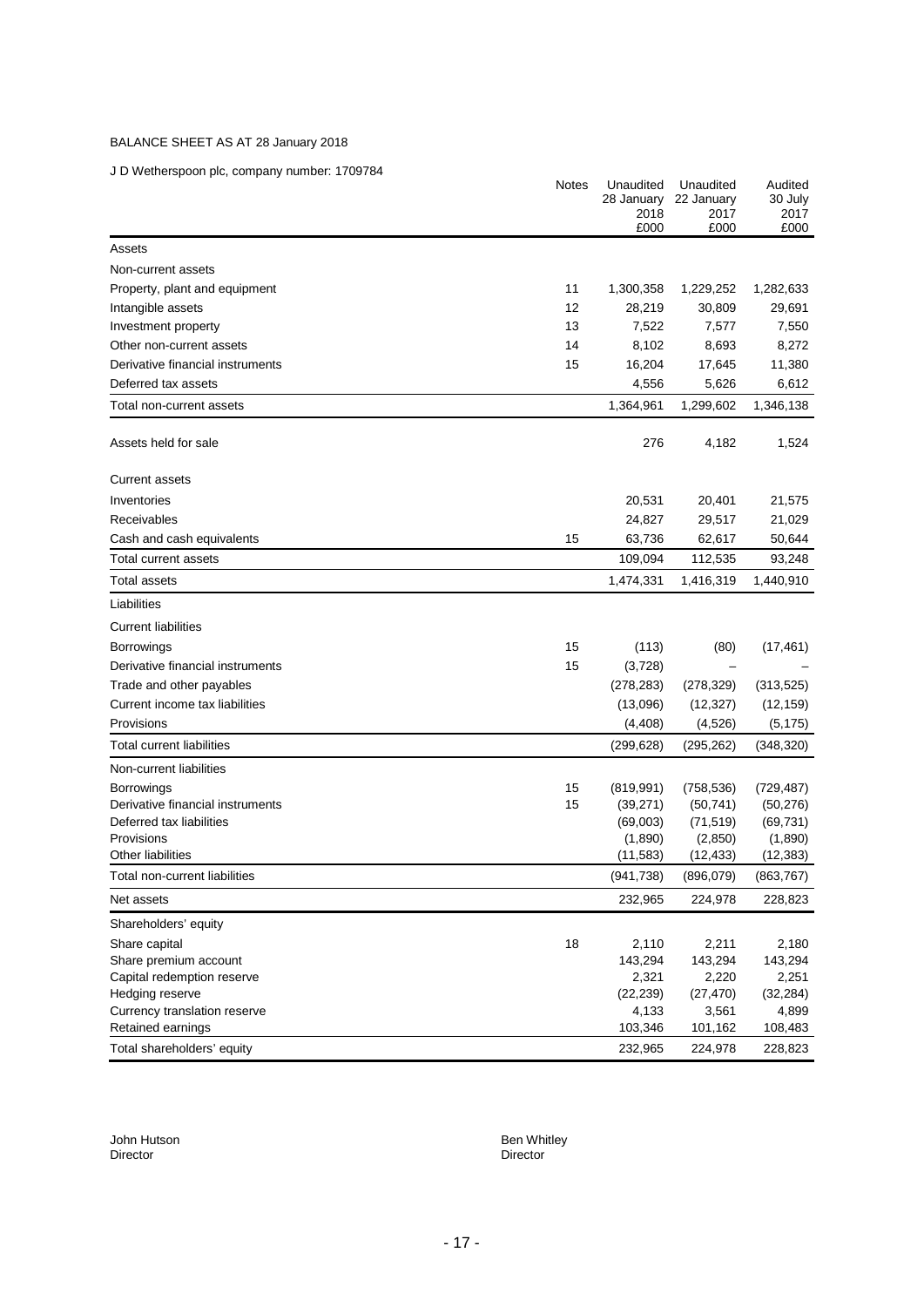# STATEMENT OF CHANGES IN EQUITY

J D Wetherspoon plc, company number: 1709784

|                                                     | Share   | Share                 |                  | Capital Hedging | Currency                     | Retaine<br>d                  | Total    |  |
|-----------------------------------------------------|---------|-----------------------|------------------|-----------------|------------------------------|-------------------------------|----------|--|
|                                                     | capital |                       | premiu redemptio |                 | reserve translation earnings |                               |          |  |
|                                                     |         | m<br>account          | n<br>reserve     |                 | reserve                      |                               |          |  |
| At 24 July 2016                                     | £000    | £000<br>2,273 143,294 | £000             | £000            | £000                         | £000<br>2,340 109,434 207,448 | £000     |  |
|                                                     |         |                       |                  | 2,158 (52,051)  |                              |                               |          |  |
| Total comprehensive income                          |         |                       |                  | 24,581          | 1,221                        | 29,972                        | 55,774   |  |
| Profit for the period                               |         |                       |                  |                 |                              | 30,310                        | 30,310   |  |
| Interest-rate swaps: cash flow hedges               |         |                       |                  | 30,381          |                              |                               | 30,381   |  |
| Tax on items taken directly to comprehensive income |         |                       |                  | (5,800)         |                              |                               | (5,800)  |  |
| Currency translation differences                    |         |                       |                  |                 | 1,221                        | (338)                         | 883      |  |
| Purchase of own shares for cancellation             | (62)    |                       | 62               |                 |                              | $(28, 445)$ $(28, 445)$       |          |  |
| Share-based payment charges                         |         |                       |                  |                 |                              | 4,966                         | 4,966    |  |
| Tax on share-based payment                          |         |                       |                  |                 |                              | 214                           | 214      |  |
| Purchase of own shares for share-based payments     |         |                       |                  |                 |                              | (6,046)                       | (6,046)  |  |
| Dividends                                           |         |                       |                  |                 |                              |                               |          |  |
|                                                     |         |                       |                  |                 |                              | (8,933)                       | (8,933)  |  |
| At 22 January 2017                                  |         | 2,211 143,294         |                  | 2,220 (27,470)  | 3,561                        | 101,162 224,978               |          |  |
|                                                     |         |                       |                  |                 |                              |                               |          |  |
| Total comprehensive income                          |         |                       |                  | (4, 814)        | 1,338                        | 25,632                        | 22,156   |  |
| Profit for the period                               |         |                       |                  |                 |                              | 25,749                        | 25,749   |  |
| Interest-rate swaps: cash flow hedges               |         |                       |                  | (5,800)         |                              |                               | (5,800)  |  |
| Tax on items taken directly to comprehensive income |         |                       |                  | 986             |                              |                               | 986      |  |
| Currency translation differences                    |         |                       |                  |                 | 1,338                        | (117)                         | 1,221    |  |
| Purchase of own shares for cancellation             | (31)    |                       | 31               |                 |                              | $(15, 442)$ $(15, 442)$       |          |  |
| Share-based payment charges                         |         |                       |                  |                 |                              | 5,745                         | 5,745    |  |
| Tax on share-based payment                          |         |                       |                  |                 |                              | 208                           | 208      |  |
| Purchase of own shares for share-based payments     |         |                       |                  |                 |                              | (4, 403)                      | (4, 403) |  |
| Dividends                                           |         |                       |                  |                 |                              | (4, 419)                      | (4, 419) |  |
|                                                     |         |                       |                  |                 |                              |                               |          |  |
| At 30 July 2017                                     |         | 2,180 143,294         |                  | 2,251 (32,284)  |                              | 4,899 108,483 228,823         |          |  |
| Total comprehensive income                          |         |                       |                  | 10,045          | (766)                        | 41,445                        | 50,724   |  |
| Profit for the period                               |         |                       |                  |                 |                              | 41,441                        | 41,441   |  |
| Interest-rate swaps: cash flow hedges               |         |                       |                  | 12,101          |                              |                               | 12,101   |  |
| Tax on items taken directly to comprehensive income |         |                       |                  | (2,056)         |                              |                               | (2,056)  |  |
| Currency translation differences                    |         |                       |                  |                 | (766)                        | 4                             | (762)    |  |
|                                                     |         |                       |                  |                 |                              |                               |          |  |
| Purchase of own shares for cancellation             | (70)    |                       | 70               |                 |                              | $(36,205)$ $(36,205)$         |          |  |
| Share-based payment charges                         |         |                       |                  |                 |                              | 5,464                         | 5,464    |  |
| Tax on share-based payment                          |         |                       |                  |                 |                              | 534                           | 534      |  |
| Purchase of own shares for share-based payments     |         |                       |                  |                 |                              | (7,938)                       | (7,938)  |  |
| <b>Dividends</b>                                    |         |                       |                  |                 |                              | (8, 437)                      | (8, 437) |  |
| At 28 January 2018                                  |         | 2,110 143,294         |                  | 2,321 (22,239)  |                              | 4,133 103,346 232,965         |          |  |

During the half year, 3,497,500 shares were repurchased by the company for cancellation, representing approximately 3.21% of the issued share capital, at a cost of £36.2m, including stamp duty, representing an average cost per share of 1,025p. At the year end, the company had a liability for share purchases of £15.5m which was settled during the half year, ended 28 January 2018.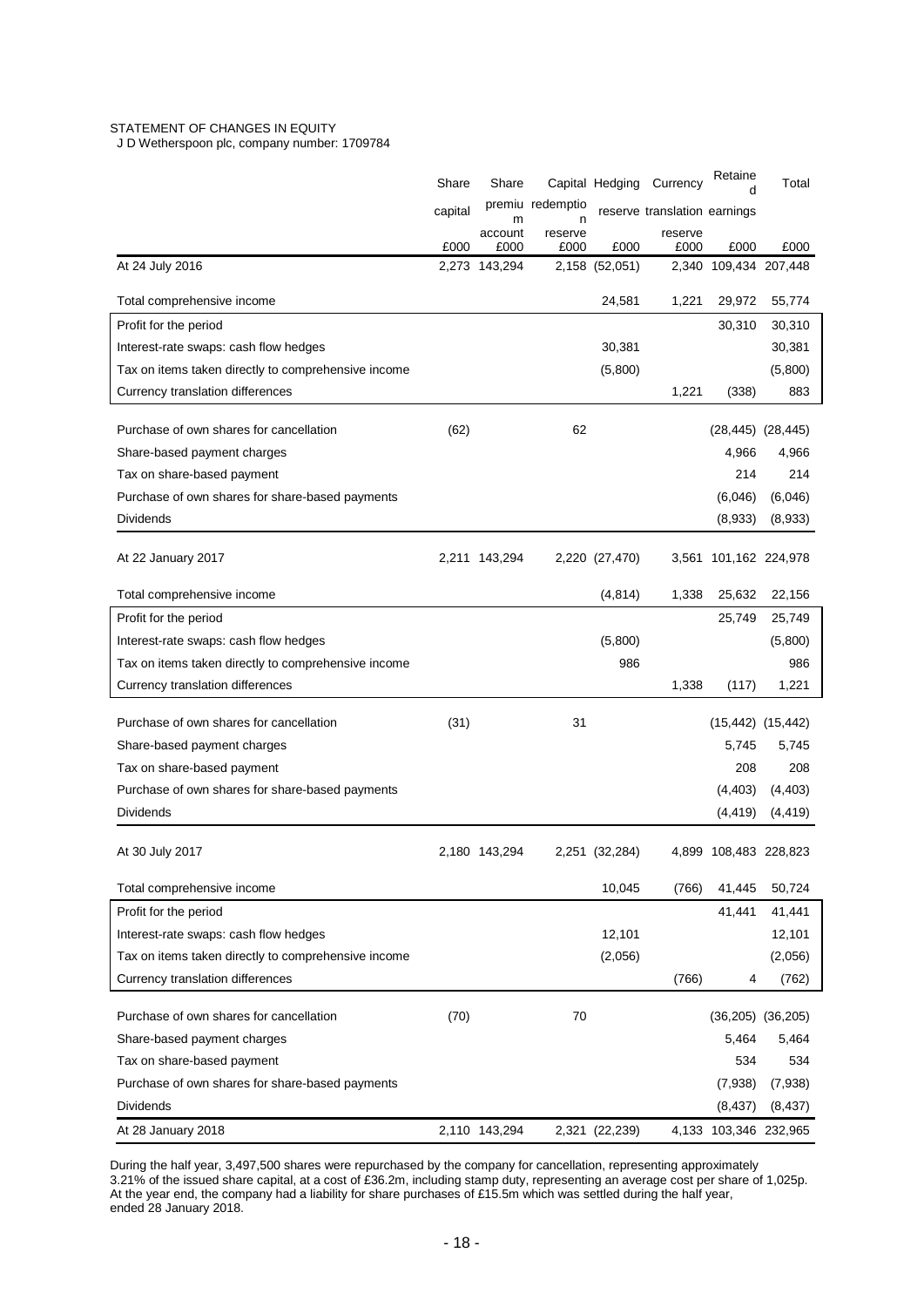## NOTES TO THE FINANCIAL STATEMENTS

## 1. General information

J D Wetherspoon plc is a public limited company, incorporated and domiciled in England and Wales. Its registered office address is: Wetherspoon House, Central Park, Reeds Crescent, Watford, WD24 4QL

The company is listed on the London Stock Exchange.

This condensed half-yearly financial information was approved for issue by the board on 15 March 2018.

This interim report does not comprise statutory accounts within the meaning of Sections 434 and 435 of the Companies Act 2006. Statutory accounts for the year ended 30 July 2017 were approved by the board of directors on 14 September 2017 and delivered to the Registrar of Companies. The report of the auditors,

on those accounts, was unqualified, did not contain an emphasis-of-matter paragraph or any statement under Sections 498 to 502 of the Companies Act 2006.

There are no changes to the principal risks and uncertainties as set out in the financial statements for the 53 weeks ended 30 July 2017, which may affect the company's performance in the next six months. The most significant risks and uncertainties relate to the taxation on, and regulation of, the sale of alcohol, cost increases and UK disposable consumer incomes. For a detailed discussion of the risks and uncertainties facing the company, refer to the annual report for 2017, pages 41 and 43.

## 2. Basis of preparation

This condensed half-yearly financial information of J D Wetherspoon plc (the 'Company'), which is abridged and unaudited, has been prepared in accordance with the Disclosure and Transparency Rules of the Financial Services Authority and with International Accounting Standards (IAS) 34, Interim Financial Reporting, as adopted by the European Union. This interim report should be read in conjunction with the annual financial statements for the 53 weeks ended 30 July 2017 which were prepared in accordance with IFRSs, as adopted by the European Union.

The directors have made enquiries into the adequacy of the Company's financial resources, through a review of the Company's budget and medium-term financial plan, including capital expenditure plans and cash flow forecasts; they have satisfied themselves that the Company will continue in operational existence for the foreseeable future. For this reason, they continue to adopt the going-concern basis in preparing the Company's financial statements.

The financial information for the 53 weeks ended 30 July 2017 is extracted from the statutory accounts of the Company for that year.

The interim results for the 26 weeks ended 28 January 2018 and the comparatives for 22 January 2017 are unaudited, yet have been reviewed by the independent auditors. A copy of the review report is included at the end of this report.

## 3. Accounting policies

With the exception of tax, the accounting policies adopted in the preparation of the interim report are consistent with those applied in the preparation of the Company's annual report for the year ended 30 July 2017 – and the same methods of computation and presentation are used.

#### Income tax

Taxes on income in the interim periods are accrued using the tax rate which would be applicable to expected total annual earnings.

#### Changes in standards

The following new standards, amendments to standards or interpretations are mandatory for the first time for the financial year beginning 31 July 2017 and will have a minimal impact on the financial statements:

Recognition of deferred tax assets for unrealised losses – amendments to IAS 12

- $\blacksquare$  Disclosure initiative amendments to IAS 7
- Annual improvements to IFRS 2014 2016 cycle

Standards and interpretations which are not yet effective and have not been early adopted by the Company:

On 13 January 2016, the International Accounting Standards Board issued IFRS 16 – 'Leases' which is effective for periods starting on or after 1 January 2019. IFRS 16 requires lessees to recognise a lease liability reflecting future lease payments and a right-of-use asset for lease contracts, subject to exceptions for short-term leases and leases of low-value assets.

The impact of this standard is expected to be material. The choice of transition method is expected to be significant.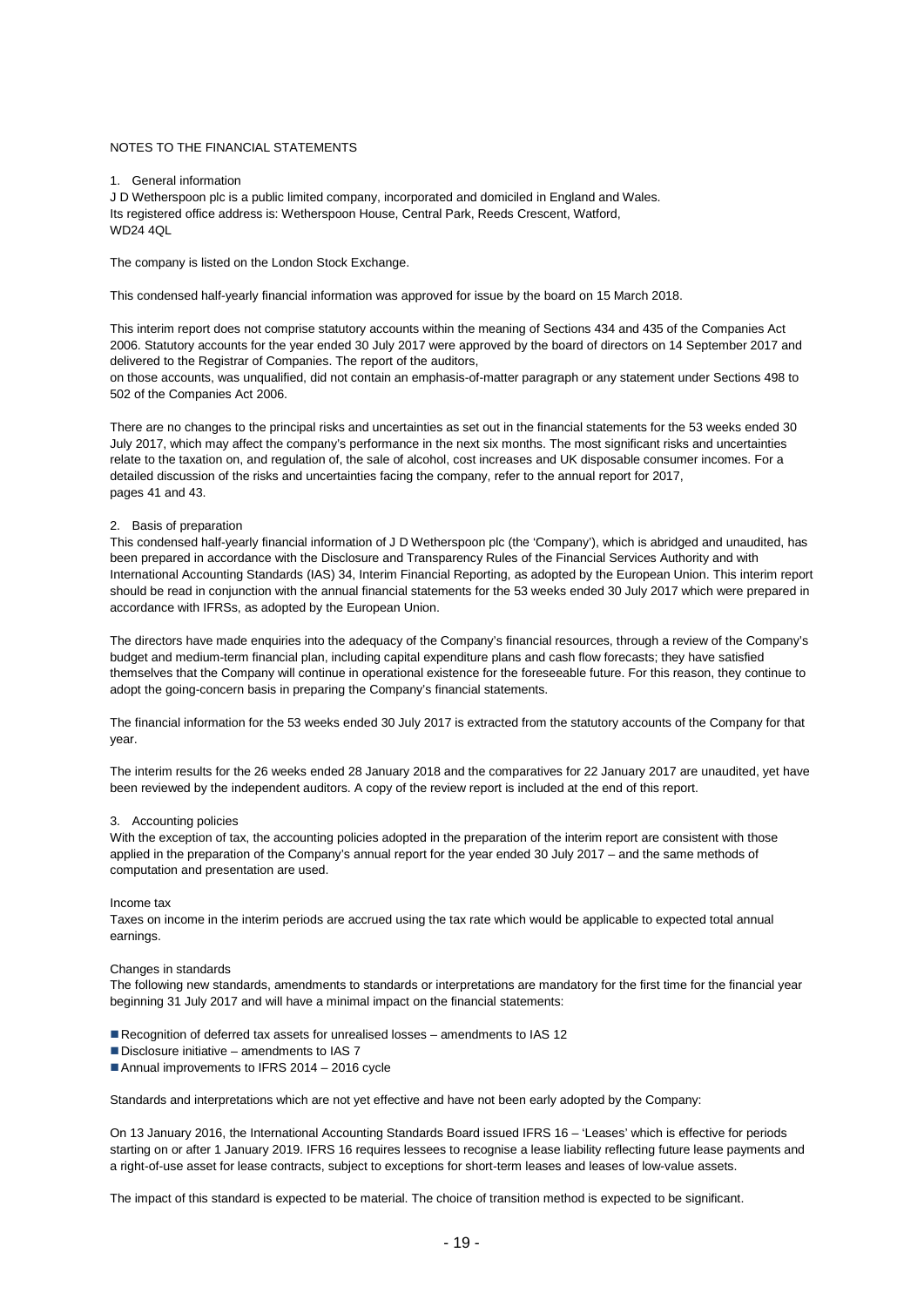The standard gives the option to either fully restate or recognise an asset equal to the value of the liability on the date of transition.

The Company is waiting for clarification on the tax treatment of this change, before selecting the transition method.

On 28 May 2014, the International Accounting Standards Board issued IFRS 15 – 'Revenue from Contracts with Customers' which is effective for periods starting on or after 1 January 2018. The impact of this accounting standard on the Company's accounts is considered immaterial. The Company does not have long-term contractual relationships with its customers.

On 24 July 2014, the International Accounting Standards Board issued IFRS 9 – 'Financial Instruments: Recognition and Measurement' which is effective for periods starting on or after 1 January 2018. IFRS 9 addresses the classification, measurement and derecognition of financial assets and financial liabilities, introduces new rules for hedge accounting and a new impairment model for financial assets.

Debt instruments currently classified as 'held to maturity' and measured at amortised cost will meet the conditions for classification at amortised cost under IFRS 9.

The Company believes that its current hedge relationships will qualify as continuing hedges, on the adoption of IFRS 9.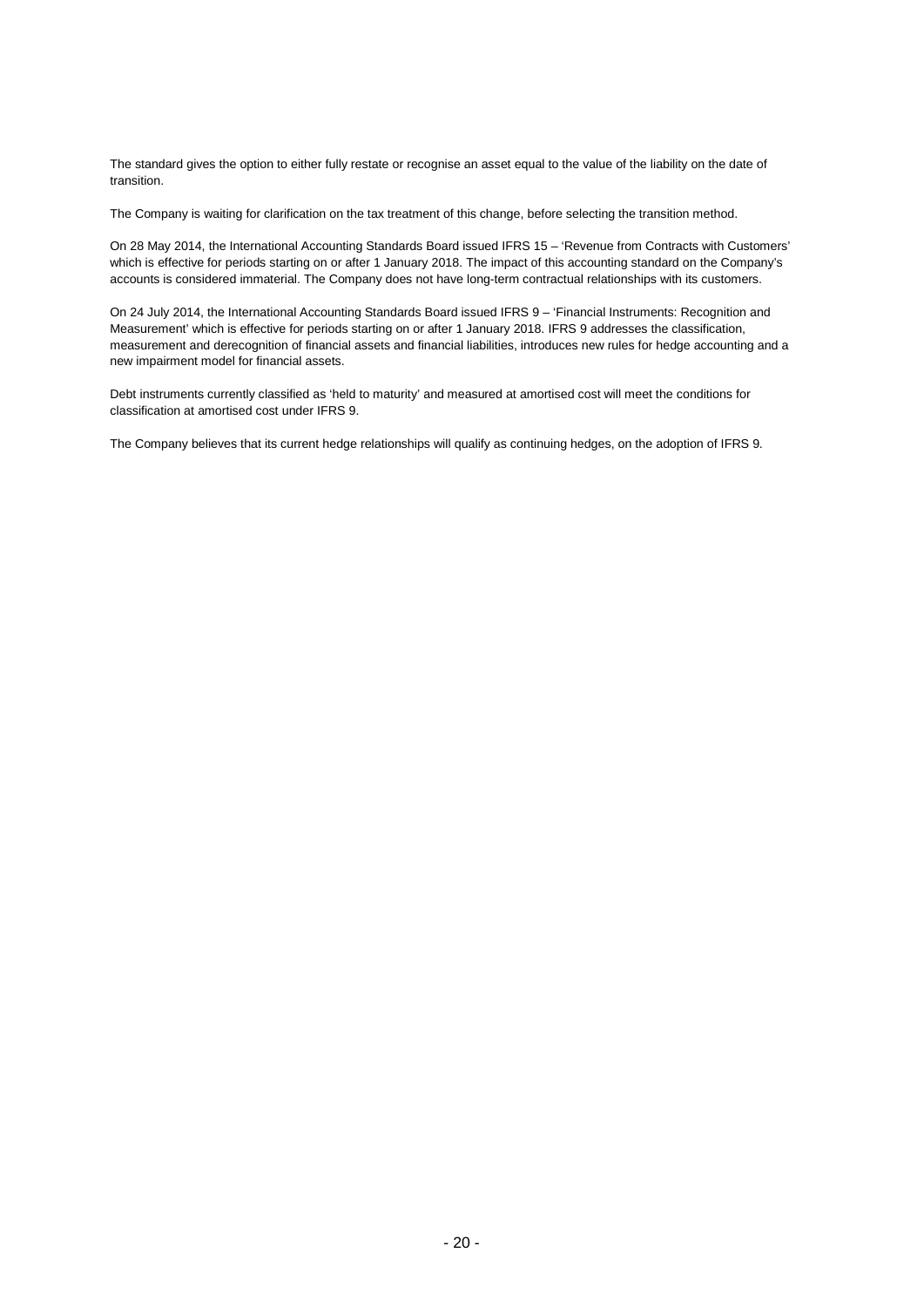# 4. Revenue

Revenue disclosed in the income statement is analysed as follows:

| Sales of food, beverages, hotel rooms and machine income | 830.392    | 801.435    | 1,660,750 |
|----------------------------------------------------------|------------|------------|-----------|
|                                                          |            |            |           |
|                                                          | £000       | £000       | £000      |
|                                                          | 2018       | 2017       | 2017      |
|                                                          | 28 January | 22 January | 30 July   |
|                                                          | ended      | ended      | ended     |
|                                                          | 26 weeks   | 26 weeks   | 53 weeks  |
|                                                          | Unaudited  | Unaudited  | Audited   |

# 5. Operating profit – analysis of costs by nature

This is stated after charging/(crediting):

|                                               | <b>Notes</b> | Unaudited  | Unaudited  | Audited  |
|-----------------------------------------------|--------------|------------|------------|----------|
|                                               |              | 26 weeks   | 26 weeks   | 53 weeks |
|                                               |              | ended      | ended      | ended    |
|                                               |              | 28 January | 22 January | 30 July  |
|                                               |              | 2018       | 2017       | 2017     |
|                                               |              | £000       | £000       | £000     |
| Concession rental payments                    |              | 11.474     | 11,639     | 24,784   |
| Minimum operating lease payments              |              | 22,430     | 23,727     | 44,828   |
| Repairs and maintenance                       |              | 32.182     | 29,232     | 66,219   |
| Net rent receivable                           |              | (679)      | (743)      | (1, 422) |
| Share-based payments                          |              | 5.464      | 4.966      | 10,711   |
| Depreciation of property, plant and equipment | 11           | 34,270     | 32.741     | 66,483   |
| Amortisation of intangible assets             | 12           | 3,992      | 3,332      | 6,931    |
| Depreciation of investment properties         | 13           | 28         | 28         | 55       |
| Amortisation of other non-current assets      | 14           | 170        | 206        | 400      |

# 6. Property (gains)/losses

|                                                       | <b>Notes</b> | Unaudited<br>26 weeks<br>ended<br>28 January<br>2018<br>£000 | Unaudited<br>26 weeks<br>ended<br>22 January<br>2017<br>£000 | Audited<br>53 weeks<br>ended<br>30 July<br>2017<br>£000 |
|-------------------------------------------------------|--------------|--------------------------------------------------------------|--------------------------------------------------------------|---------------------------------------------------------|
| Non-exceptional property (gains)/losses               |              |                                                              |                                                              |                                                         |
| Loss/(gain) on disposal of fixed assets               |              | (988)                                                        | 62                                                           | (615)                                                   |
| Additional costs of disposal                          |              | 15                                                           |                                                              | 25                                                      |
| Other property gains                                  |              | (680)                                                        | (648)                                                        | (2, 217)                                                |
|                                                       |              | (1,653)                                                      | (586)                                                        | (2,807)                                                 |
| Exceptional property losses                           |              |                                                              |                                                              |                                                         |
| Loss on disposal of fixed assets – disposal programme |              | 3,580                                                        | 5,618                                                        | 15,099                                                  |
| Additional costs of disposal                          |              | 2,330                                                        | 976                                                          | 3,262                                                   |
| Impairment of property, plant and equipment           |              | 1,131                                                        | 5,169                                                        | 7,787                                                   |
| Onerous lease provision                               |              | 615                                                          | 122                                                          | 720                                                     |
|                                                       | 7            | 7,656                                                        | 11,885                                                       | 26,868                                                  |
| Total property losses                                 |              | 6,003                                                        | 11,299                                                       | 24,061                                                  |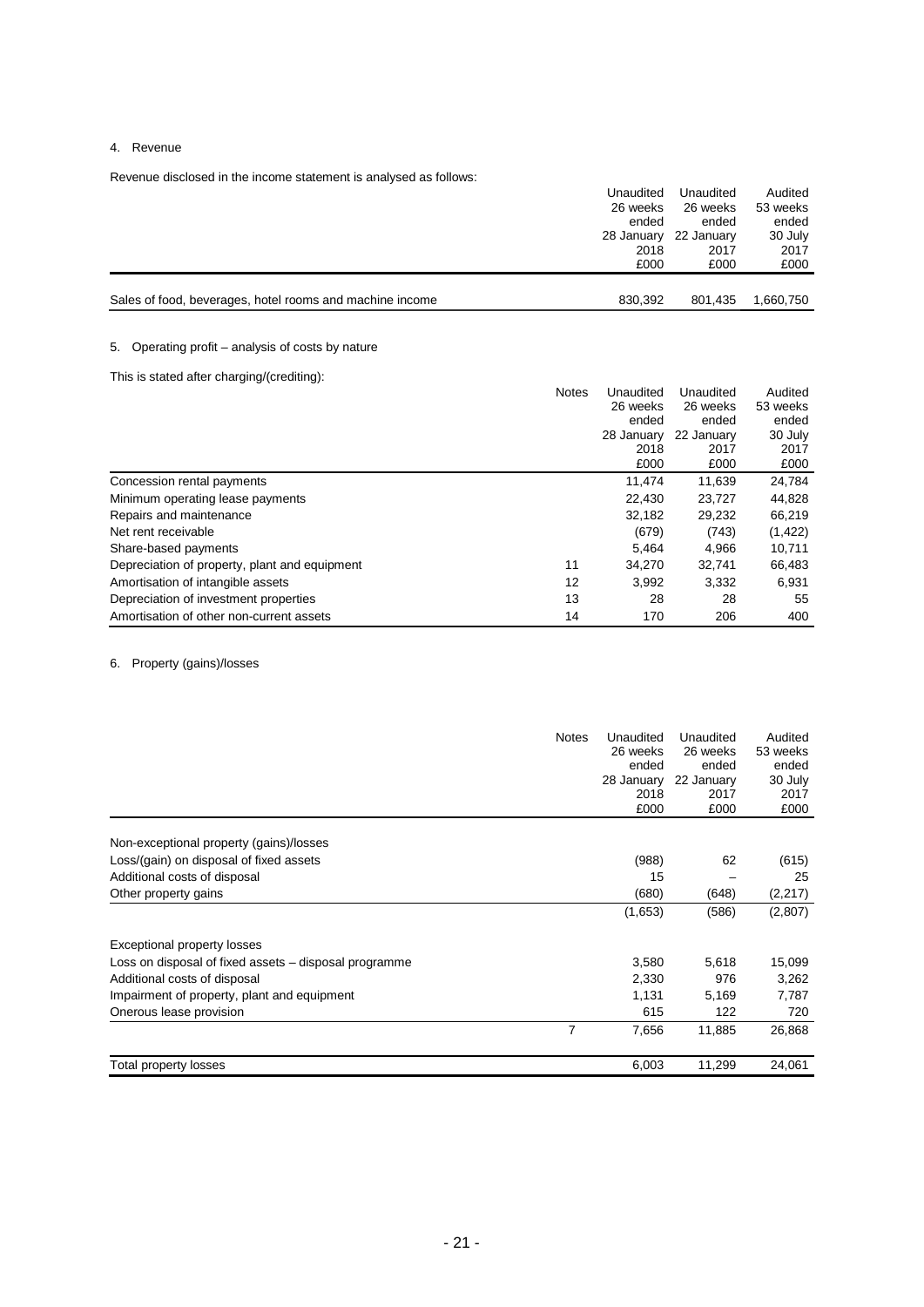## 7. Exceptional items

|                                             | Unaudited<br>26 weeks<br>ended<br>28 January<br>2018<br>£000 | Unaudited<br>26 weeks<br>ended<br>22 January<br>2017<br>£000 | Audited<br>53 weeks<br>ended<br>30 July<br>2017<br>£000 |
|---------------------------------------------|--------------------------------------------------------------|--------------------------------------------------------------|---------------------------------------------------------|
| Exceptional property losses                 |                                                              |                                                              |                                                         |
| Disposal programme                          |                                                              |                                                              |                                                         |
| Loss on disposal of pubs                    | 5,910                                                        | 6,594                                                        | 18,361                                                  |
| Impairment of property plant and equipment  | 1,131                                                        | 3,899                                                        | 5,943                                                   |
| Impairment of other non-current assets      |                                                              | 1,270                                                        | 141                                                     |
| Onerous lease reversal                      |                                                              | (235)                                                        | (1, 319)                                                |
| Onerous lease provision                     | 242                                                          | 252                                                          | 1,659                                                   |
|                                             | 7,283                                                        | 11,780                                                       | 24,785                                                  |
| Other property losses                       |                                                              |                                                              |                                                         |
| Impairment of property, plant and equipment |                                                              |                                                              | 1,664                                                   |
| Impairment of intangible assets             |                                                              |                                                              | 39                                                      |
| Onerous lease reversal                      | (110)                                                        | (208)                                                        | (696)                                                   |
| Onerous lease provision                     | 483                                                          | 313                                                          | 1,076                                                   |
|                                             | 373                                                          | 105                                                          | 2,083                                                   |
| Total exceptional property losses           | 7,656                                                        | 11,885                                                       | 26,868                                                  |
| Other exceptional items                     |                                                              |                                                              |                                                         |
| Net exceptional finance income              |                                                              | (402)                                                        | (402)                                                   |
|                                             |                                                              | (402)                                                        | (402)                                                   |
| Total pre-tax exceptional items             | 7,656                                                        | 11,483                                                       | 26,466                                                  |
| Exceptional tax                             |                                                              |                                                              |                                                         |
| Exceptional tax items                       |                                                              | (4, 413)                                                     | (4, 155)                                                |
| Tax effect on exceptional items             | (881)                                                        | 275                                                          | (1, 386)                                                |
|                                             | (881)                                                        | (4, 138)                                                     | (5, 541)                                                |
|                                             |                                                              |                                                              |                                                         |
| Total exceptional items                     | 6,775                                                        | 7,345                                                        | 20,925                                                  |

#### Disposal programme

The Company has offered several of its sites for sale. During the half year end, 11 pubs had been sold, two were classified as held for sale and two additional pubs had been closed as part of the pub-disposal programme. In the table above, those costs classified as loss on disposal are the loss on sold sites and associated costs to sale.

The costs classified above as impairment of assets held for sale of £1,131,000 relate to the write-down of assets to their assessed recoverable amount for any pubs which the Company has committed to selling. It is the view of management that the Company is committed to selling when a contract for sale has been exchanged.

#### Other property losses

The onerous lease provision relates to pubs for which future trading profits, or income from subleases, are not expected to cover the rent. The provision takes several factors into account, including the expected future profitability of the pub and also the amount estimated as payable on surrender of the lease, where this is a likely outcome. In the period, £373,000 was charged net in respect of onerous leases.

Property impairment relates to the situation in which, owing to poor trading performance, pubs are unlikely to generate sufficient cash in the future to justify their current book value. In the period, no exceptional charge was incurred in respect of the impairment of property, plant and equipment, as required under IAS 36. All exceptional items listed above generated a net cash inflow of £845,000.

Impairments recognised in last half-year accounts were reclassified as disposal losses in the full-year accounts, if the pub was sold in the second half of the year.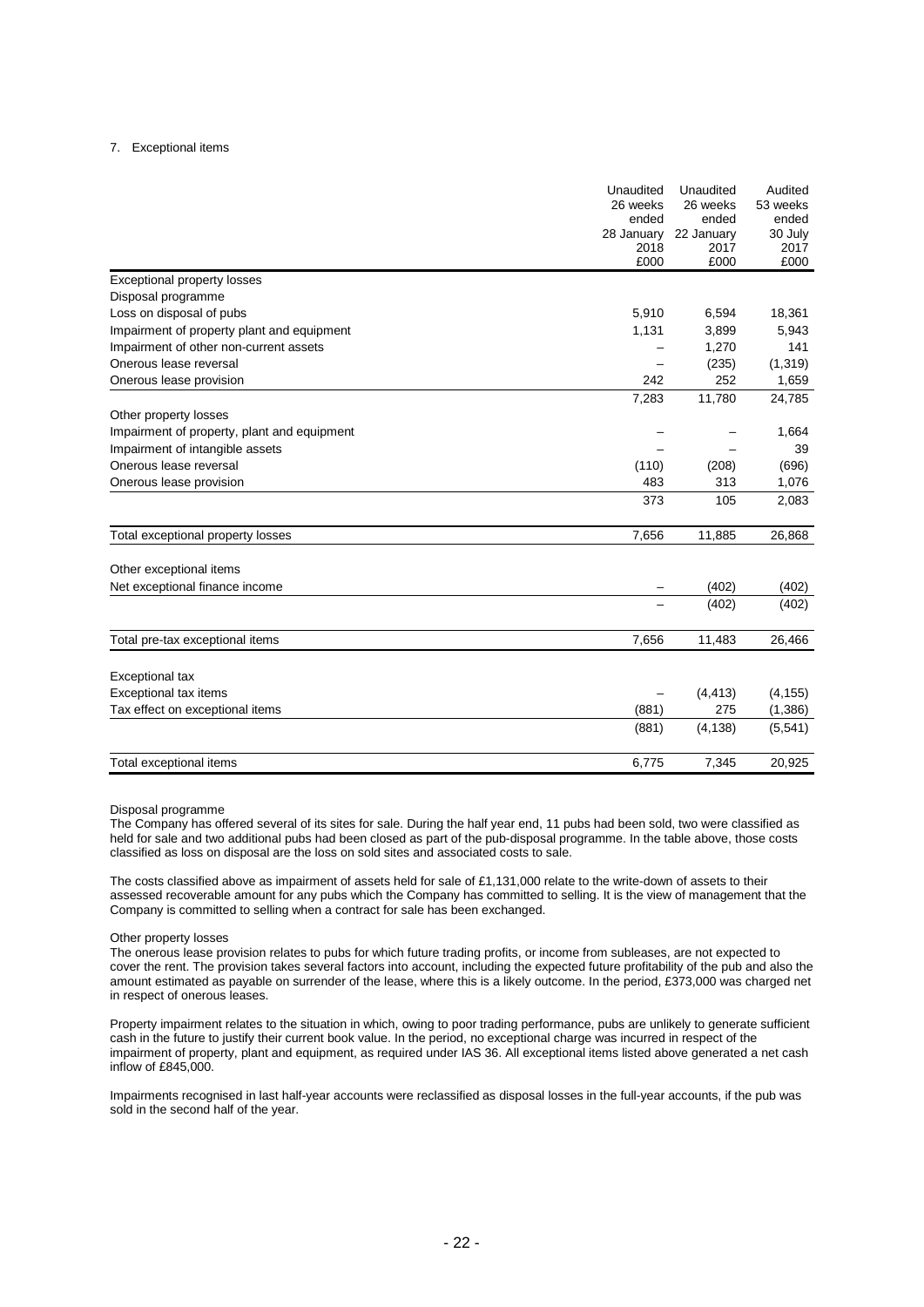# 8. Income tax expense

The taxation charge for the 26 weeks ended 28 January 2018 is based on the pre-exceptional profit before tax of £62.0m and the estimated effective tax rate before exceptional items for the 26 weeks ended 28 January 2018 of 22.2% (July 2017: 25.1%). This comprises a pre-exceptional current tax rate of 22.0% (July 2017: 23.9%) and a pre-exceptional deferred tax charge of 0.2% (July 2017: 1.2%).

The UK standard weighted average tax rate for the period is 19% (2017: 19.67%). The current tax rate is higher than the UK standard weighted average tax rate owing, mainly to depreciation which is not eligible for tax relief.

|                                                          | Unaudited             | Unaudited             | Audited             |
|----------------------------------------------------------|-----------------------|-----------------------|---------------------|
|                                                          | 26 weeks              | 26 weeks              | 53 weeks            |
|                                                          | ended                 | ended                 | ended               |
|                                                          | 28 January<br>2018    | 22 January<br>2017    | 30 July<br>2017     |
|                                                          | £000                  | £000                  | £000                |
| Income tax before exceptional items                      |                       |                       |                     |
| Current income tax:                                      |                       |                       |                     |
| Current tax                                              | 13,645                | 12,491                | 24,837              |
| Prior year adjustment                                    | (6)                   | (93)                  | (246)               |
| Total current income tax                                 | 13,639                | 12,398                | 24,591              |
| Deferred tax:                                            |                       |                       |                     |
| Origination and reversal of temporary differences        | (162)                 | 1,601                 | 1,103               |
| Adjustment in respect of prior period                    | 308                   | (239)                 | 152                 |
| Total deferred tax                                       | 146                   | 1,362                 | 1,255               |
|                                                          |                       |                       |                     |
| Total income tax expense before exceptional items        | 13,785                | 13,760                | 25,846              |
| Exceptional income tax                                   |                       |                       |                     |
| Exceptional current income tax:                          |                       |                       |                     |
| Current tax on exceptional items                         | (221)                 | 59                    | 161                 |
| Total exceptional current income tax                     | (221)                 | 59                    | 161                 |
|                                                          |                       |                       |                     |
| Exceptional deferred tax:                                |                       |                       |                     |
| Deferred tax on exceptional items                        | (660)                 | 216                   | (1,547)             |
| Impact of change in the UK tax rate – exceptional        |                       | (4, 413)              | (4, 155)            |
| Total exceptional deferred tax                           | (660)                 | (4, 197)              | (5,702)             |
| Total exceptional income tax credit on exceptional items | (881)                 | (4,138)               | (5, 541)            |
|                                                          |                       |                       |                     |
| Tax charge in the income statement                       | 12,904                | 9,622                 | 20,305              |
|                                                          |                       |                       |                     |
|                                                          | Unaudited<br>26 weeks | Unaudited<br>26 weeks | Audited<br>53 weeks |
|                                                          | ended                 | ended                 | ended               |
|                                                          | 28 January            | 22 January            | 30 July             |
|                                                          | 2018                  | 2017                  | 2017                |
|                                                          | £000                  | £000                  | £000                |
| Taken through equity                                     |                       |                       |                     |
| Current tax on share-based payment                       | (320)                 | (127)                 | (159)               |
| Deferred tax on share-based payment                      | (214)                 | (87)                  | (263)               |
| Tax charge credit                                        | (534)                 | (214)                 | (422)               |
|                                                          |                       |                       |                     |
|                                                          | Unaudited             | Unaudited             | Audited             |
|                                                          | 26 weeks              | 26 weeks              | 53 weeks            |
|                                                          | ended                 | ended                 | ended               |
|                                                          | 28 January            | 22 January            | 30 July             |
|                                                          | 2018                  | 2017                  | 2017                |
|                                                          | £000                  | £000                  | £000                |
| Taken through comprehensive income                       |                       |                       |                     |
| Deferred tax charge on swaps                             | 2,299                 | 5,496                 | 4,835               |
| Impact of change in UK tax rate                          | (243)                 | 304                   | (21)                |
| Tax charge                                               | 2,056                 | 5,800                 | 4,814               |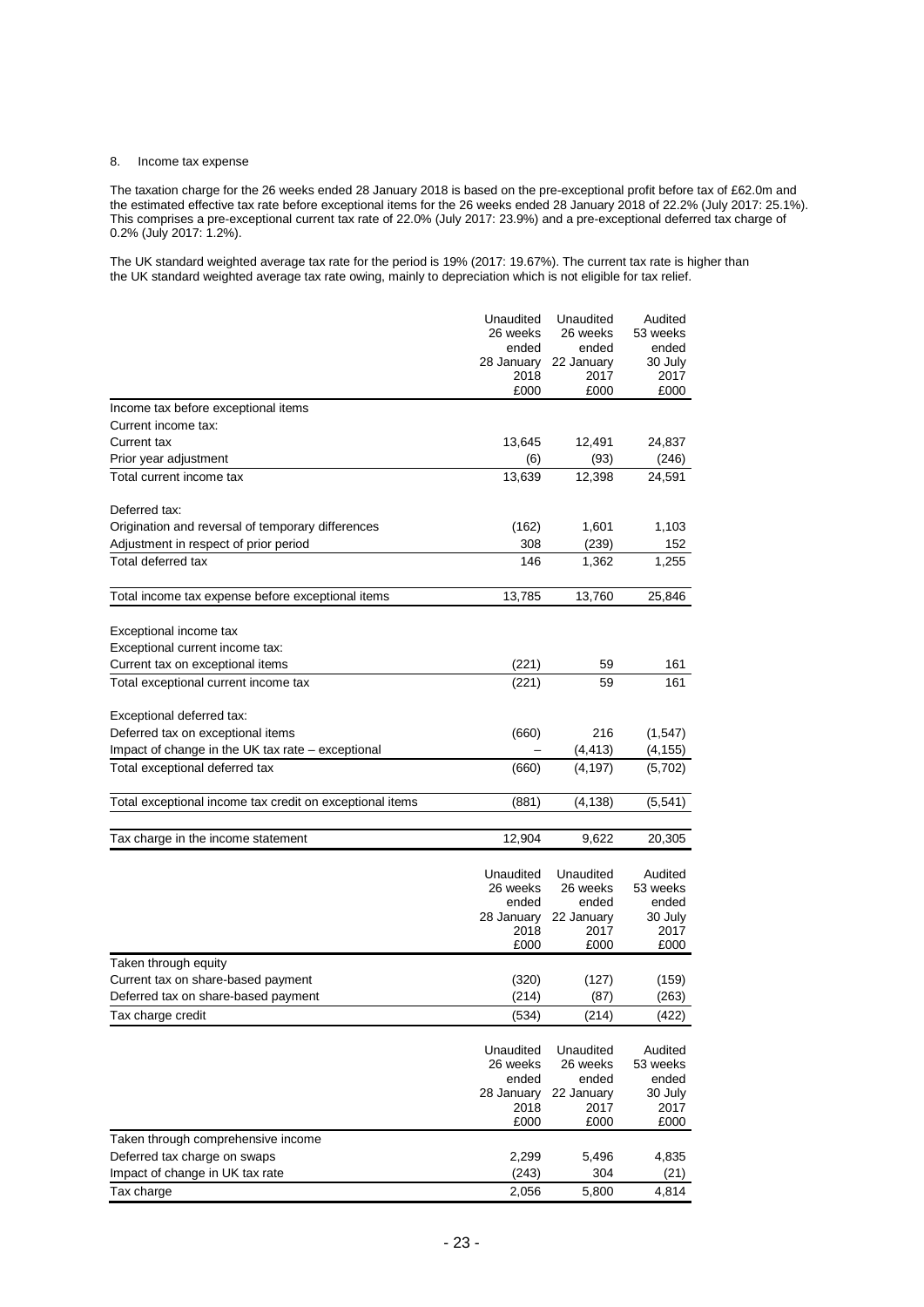# 9. Earnings and free cash flow per share

## (a) Weighted average number of shares

Earnings per share are based on the weighted average number of shares in issue of 105,605,135 (2017: 111,364,354), including those held in trust in respect of employee share schemes. Earnings per share, calculated on this basis, are usually referred to as 'diluted', since all of the shares in issue are included.

Accounting standards refer to 'basic earnings' per share – these exclude those shares held in trust in respect of employee share schemes.

| Weighted average number of shares         | Unaudited<br>26 weeks<br>ended<br>28 January<br>2018 | Unaudited<br>26 weeks<br>ended<br>22 January<br>2017 | Audited<br>53 weeks<br>ended<br>30 July<br>2017 |
|-------------------------------------------|------------------------------------------------------|------------------------------------------------------|-------------------------------------------------|
| Shares in issue (used for diluted EPS)    | 105.605.135                                          | 111.364.354                                          | 111,293,971                                     |
| Shares held in trust                      | (2,366,388)                                          | (2,441,371)                                          | (2,500,717)                                     |
| Shares in issue less shares held in trust | 103.238.747                                          | 108.922.983                                          | 108.793.254                                     |

The weighted average number of shares held in trust for employee share schemes has been adjusted to exclude those shares which have vested, but which remain in trust.

# (b) Earning per share

| 26 weeks ended 22 January 2017 unaudited      | Profit  | Basic EPS<br>pence per<br>ordinary | <b>Diluted EPS</b><br>pence per<br>ordinary |
|-----------------------------------------------|---------|------------------------------------|---------------------------------------------|
|                                               | £000    | share                              | share                                       |
| Earnings (profit after tax)                   | 41.441  | 40.1                               | 39.2                                        |
| Exclude effect of exceptional items after tax | 6.775   | 6.6                                | 6.5                                         |
| Earnings before exceptional items             | 48.216  | 46.7                               | 45.7                                        |
| Exclude effect of property gains/(losses)     | (1,653) | (1.6)                              | (1.6)                                       |
| Underlying earnings before exceptional items  | 46.563  | 45.1                               | 44.1                                        |

| 26 weeks ended 22 January 2017 unaudited      | Profit | <b>Basic EPS</b><br>pence per<br>ordinary | <b>Diluted EPS</b><br>pence per<br>ordinary |
|-----------------------------------------------|--------|-------------------------------------------|---------------------------------------------|
|                                               | £000   | share                                     | share                                       |
| Earnings (profit after tax)                   | 30,310 | 27.8                                      | 27.2                                        |
| Exclude effect of exceptional items after tax | 7.345  | 6.8                                       | 6.6                                         |
| Earnings before exceptional items             | 37.655 | 34.6                                      | 33.8                                        |
| Exclude effect of property gains/(losses)     | (586)  | (0.6)                                     | (0.5)                                       |
| Underlying earnings before exceptional items  | 37.069 | 34.0                                      | 33.3                                        |

| 53 weeks ended 30 July 2017 audited           | Profit  | <b>Basic EPS</b> | <b>Diluted EPS</b> |
|-----------------------------------------------|---------|------------------|--------------------|
|                                               |         | pence per        | pence per          |
|                                               |         | ordinary         | ordinary           |
|                                               | £000    | share            | share              |
| Earnings (profit after tax)                   | 56.059  | 51.5             | 50.4               |
| Exclude effect of exceptional items after tax | 20.925  | 19.3             | 18.8               |
| Earnings before exceptional items             | 76.984  | 70.8             | 69.2               |
| Exclude effect of property gains/(losses)     | (2,807) | (2.6)            | (2.6)              |
| Underlying earnings before exceptional items  | 74.177  | 68.2             | 66.6               |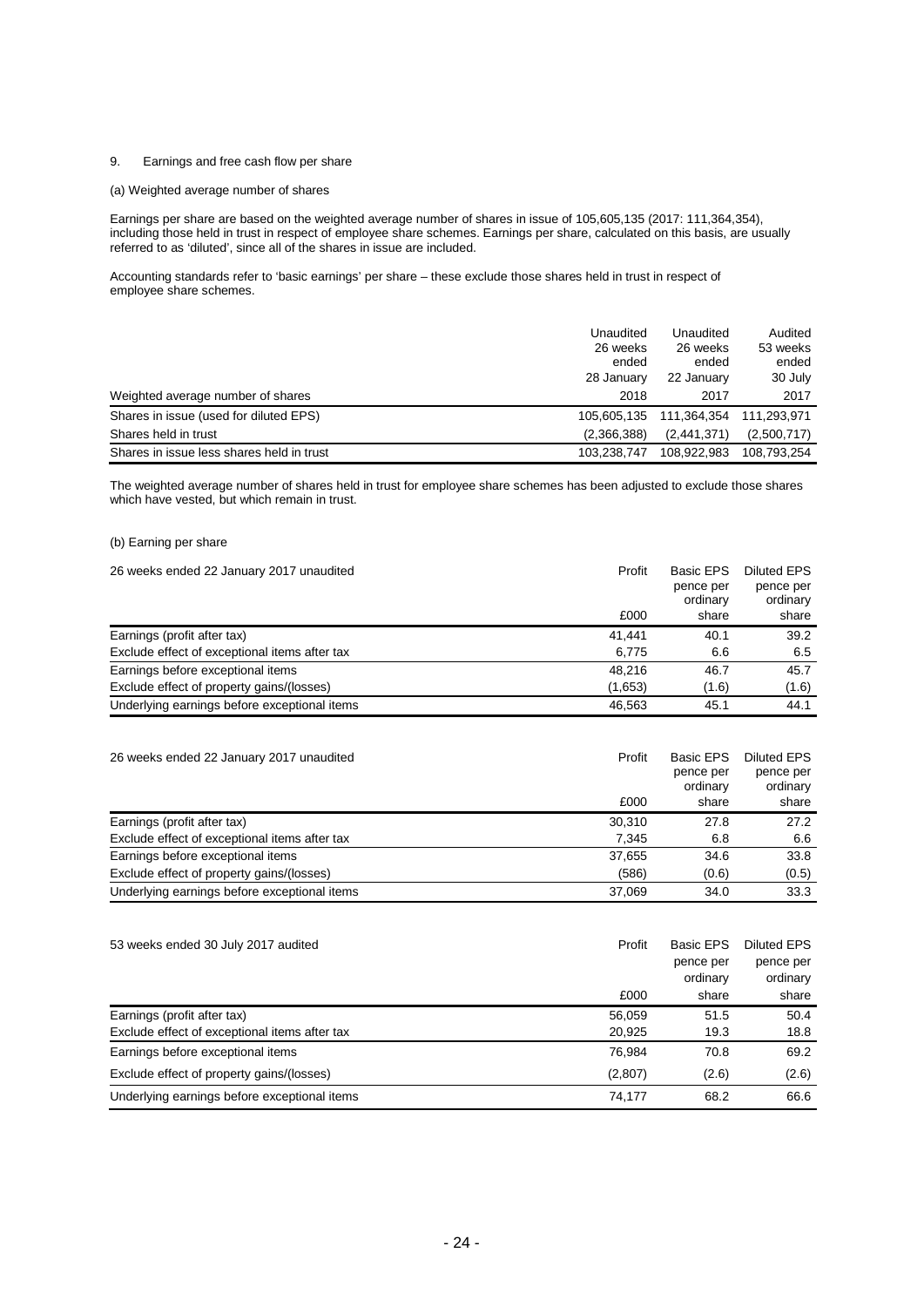# 9. Earnings and free cash flow per share (continued)

# (c) Owners' earnings per share

Owners' earnings measure the earning attributable to shareholders from current activities adjusted for significant non-cash items and one-off items. Owners' earnings are calculated as profit before tax, exceptional items, depreciation and amortisation and property gains and losses less reinvestment in current properties and cash tax. Cash tax is defined as the current year current tax charge.

| 26 weeks ended 28 January 2018 unaudited                   | Owner's<br>Earnings | <b>Basic EPS</b><br>pence per | Diluted EPS<br>pence per |
|------------------------------------------------------------|---------------------|-------------------------------|--------------------------|
|                                                            |                     |                               |                          |
|                                                            | £000                | share                         | share                    |
| Profit before tax and exceptional items (income statement) | 62,001              | 60.1                          | 58.7                     |
| Exclude depreciation and amortisation (note 2)             | 38,460              | 37.3                          | 36.4                     |
| Less reinvestment in current properties                    | (35,091)            | (34.0)                        | (33.2)                   |
| Exclude property gains and losses (note 3)                 | (1,653)             | (1.7)                         | (1.6)                    |
| Less cash tax (note 7)                                     | (13, 645)           | (13.2)                        | (12.9)                   |
| Owners' earnings                                           | 50.072              | 48.5                          | 47.4                     |
|                                                            |                     |                               |                          |

26 weeks ended 22 January 2017 unaudited **Owner's Basic EPS Diluted EPS**<br>Earnings pence per pence per

|                                                            | Earnings<br>£000 | pence per<br>ordinary<br>share | pence per<br>Ordinary<br>Share |
|------------------------------------------------------------|------------------|--------------------------------|--------------------------------|
| Profit before tax and exceptional items (income statement) | 51,415           | 47.2                           | 46.2                           |
| Exclude depreciation and amortisation (note 2)             | 36.307           | 33.3                           | 32.6                           |
| Less reinvestment in current properties                    | (28, 588)        | (26.2)                         | (25.7)                         |
| Exclude property gains and losses (note 3)                 | (586)            | (0.5)                          | (0.5)                          |
| Less cash tax (note 7)                                     | (12,491)         | (11.5)                         | (11.2)                         |
| Owners' earnings                                           | 46.057           | 42.3                           | 41.4                           |

| 53 weeks ended 30 July 2017 audited                        | Owner's   | Basic EPS | <b>Diluted EPS</b> |
|------------------------------------------------------------|-----------|-----------|--------------------|
|                                                            | Earnings  | pence per | pence per          |
|                                                            |           | ordinary  | Ordinary           |
|                                                            | £000      | share     | Share              |
| Profit before tax and exceptional items (income statement) | 102.830   | 94.5      | 92.4               |
| Exclude depreciation and amortisation (note 2)             | 73,869    | 67.9      | 66.4               |
| Less reinvestment in current properties                    | (65, 912) | (60.6)    | (59.2)             |
| Exclude property gains and losses (note 3)                 | (2,807)   | (2.6)     | (2.6)              |
| Less cash tax (note 7)                                     | (24, 837) | (22.8)    | (22.3)             |
| Owners' earnings                                           | 83.143    | 76.4      | 74.7               |

The diluted owners' earnings per share increased by 14.5% (year end 2017: decreased by 6.9%).

| Analysis of additions by type             | Unaudited  | Unaudited  | Audited  |
|-------------------------------------------|------------|------------|----------|
|                                           | 26 weeks   | 26 weeks   | 53 weeks |
|                                           | ended      | ended      | Ended    |
|                                           | 28 January | 22 January | 30 July  |
|                                           | 2018       | 2017       | 2017     |
| Reinvestment in existing pubs             | 35,091     | 28,588     | 65,912   |
| Investment in new pubs and pub extensions | 18,803     | 18.371     | 46.894   |
| Freehold reversions                       | 7,520      | 55,831     | 95,326   |
|                                           | 61.414     | 102.790    | 208,132  |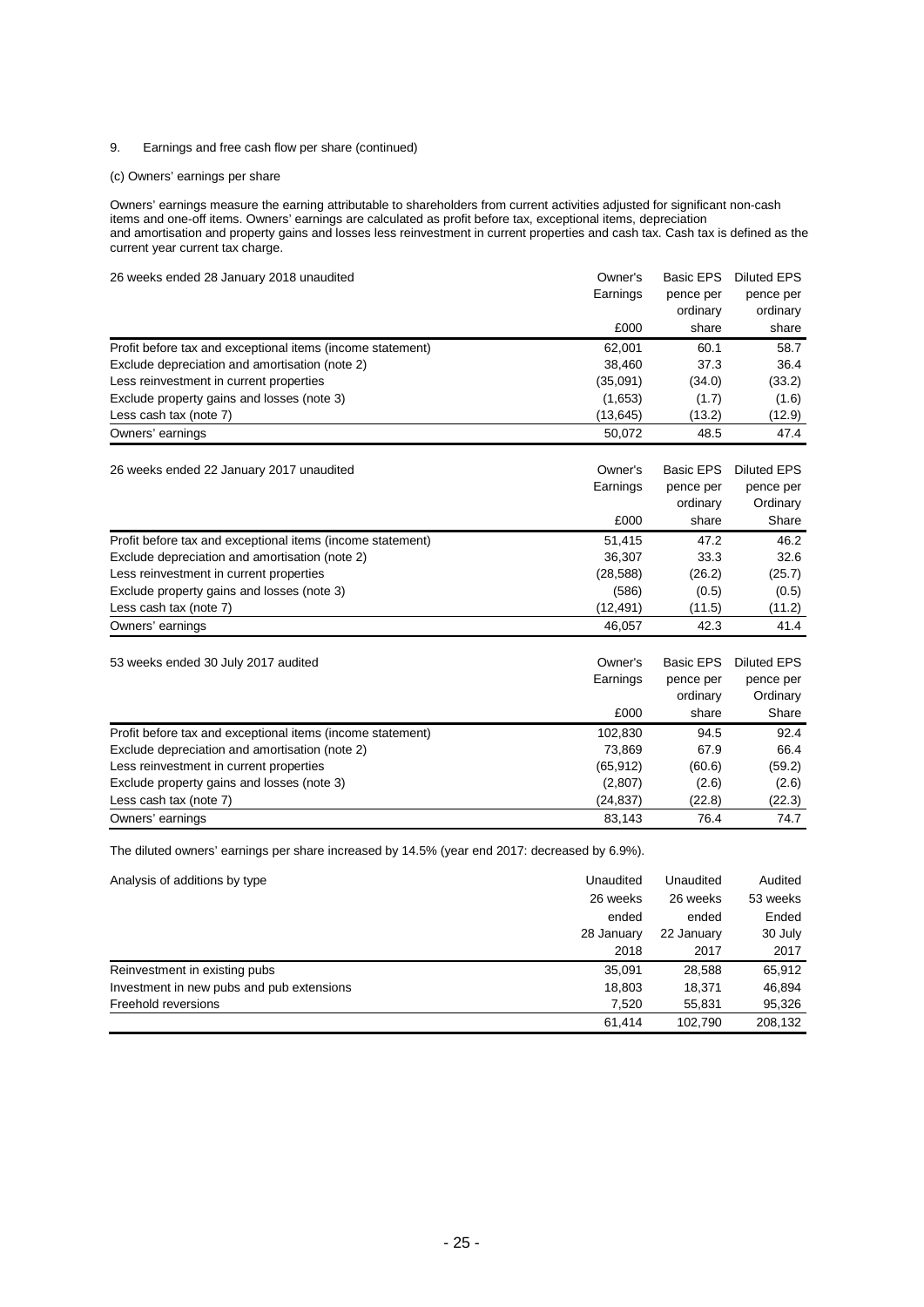# 9. Earnings and free cash flow per share (continued)

| Analysis of additions by category       | Unaudited<br>26 weeks | Unaudited<br>26 weeks | Audited<br>53 weeks |
|-----------------------------------------|-----------------------|-----------------------|---------------------|
|                                         | ended                 | ended                 | ended               |
|                                         | 28 January            | 22 January            | 30 July             |
|                                         | 2018                  | 2017                  | 2017                |
| Property, plant and equipment (note 11) | 58.894                | 95.700                | 198,556             |
| Intangible assets (note 12)             | 2.520                 | 7.090                 | 9,576               |
|                                         | 61,414                | 102.790               | 208,132             |

## (d) Free cash flow per share

|                                | Free cash<br>flow | Basic free | Diluted free |
|--------------------------------|-------------------|------------|--------------|
|                                |                   | cash flow  | cash flow    |
|                                |                   | pence per  | pence per    |
|                                |                   | ordinary   | ordinary     |
|                                | £000              | share      | share        |
| 26 weeks ended 28 January 2018 | 36.763            | 35.6       | 34.8         |
| 26 weeks ended 22 January 2017 | 49.224            | 45.2       | 44.2         |
| 53 weeks ended 30 July 2017    | 107.936           | 99.2       | 97.0         |

The calculation of free cash flow per share is based on the net cash generated by business activities and available for investment in new pub developments and extensions to current pubs, after funding interest, corporation tax, loan issue costs, all other reinvestment in pubs open at the start of the period and the purchase of own shares under the employee share-based schemes ('free cash flow'). It is calculated before taking account of proceeds from property disposals, inflows and outflows of financing from outside sources and dividend payments and is based on the weighted average number of shares in issue, including those held in trust in respect of the employee share schemes.

# 10. Cash generated from operations

|                                                   | <b>Notes</b> | Unaudited    | Unaudited    | Audited      |
|---------------------------------------------------|--------------|--------------|--------------|--------------|
|                                                   |              | 26 weeks     | 26 weeks     | 53 weeks     |
|                                                   |              | ended        | ended        | ended        |
|                                                   |              | 28 January   | 22 January   | 30 July      |
|                                                   |              | 2018<br>£000 | 2017<br>£000 | 2017<br>£000 |
|                                                   |              |              |              |              |
| Profit for the period                             |              | 41,441       | 30,310       | 56,059       |
| Adjusted for:                                     |              |              |              |              |
| Tax                                               | 8            | 12,904       | 9,622        | 20,305       |
| Share-based charges                               | 5            | 5,464        | 4,966        | 10,711       |
| Loss on disposal of property, plant and equipment | 6            | 2,592        | 5,680        | 14,484       |
| Net onerous lease provision                       | 6            | 615          | 122          | 720          |
| Net impairment charge                             | 7            | 1,131        | 5,169        | 7,787        |
| Interest receivable                               |              | (27)         | (38)         | (72)         |
| Interest payable                                  |              | 13,105       | 12,533       | 25,740       |
| Depreciation of property, plant and equipment     | 11           | 34,270       | 32,741       | 66,483       |
| Amortisation of intangible assets                 | 12           | 3,992        | 3,332        | 6,931        |
| Depreciation on investment properties             | 13           | 28           | 28           | 55           |
| Amortisation of other non-current assets          | 14           | 170          | 206          | 400          |
| Amortisation of bank loan issue costs             | 15           | 561          | 1.777        | 2,817        |
| Aborted properties costs                          |              | 262          | 631          | 1,157        |
| Net exceptional finance income                    | 7            |              | (402)        | (402)        |
|                                                   |              | 116,508      | 106,677      | 213,175      |
| Change in inventories                             |              | 1,044        | (1,233)      | (2,407)      |
| Change in receivables                             |              | (2,788)      | (793)        | 4,980        |
| Change in payables                                |              | (10,698)     | 401          | 8,655        |
| Cash flow from operating activities               |              | 104,066      | 105,052      | 224,403      |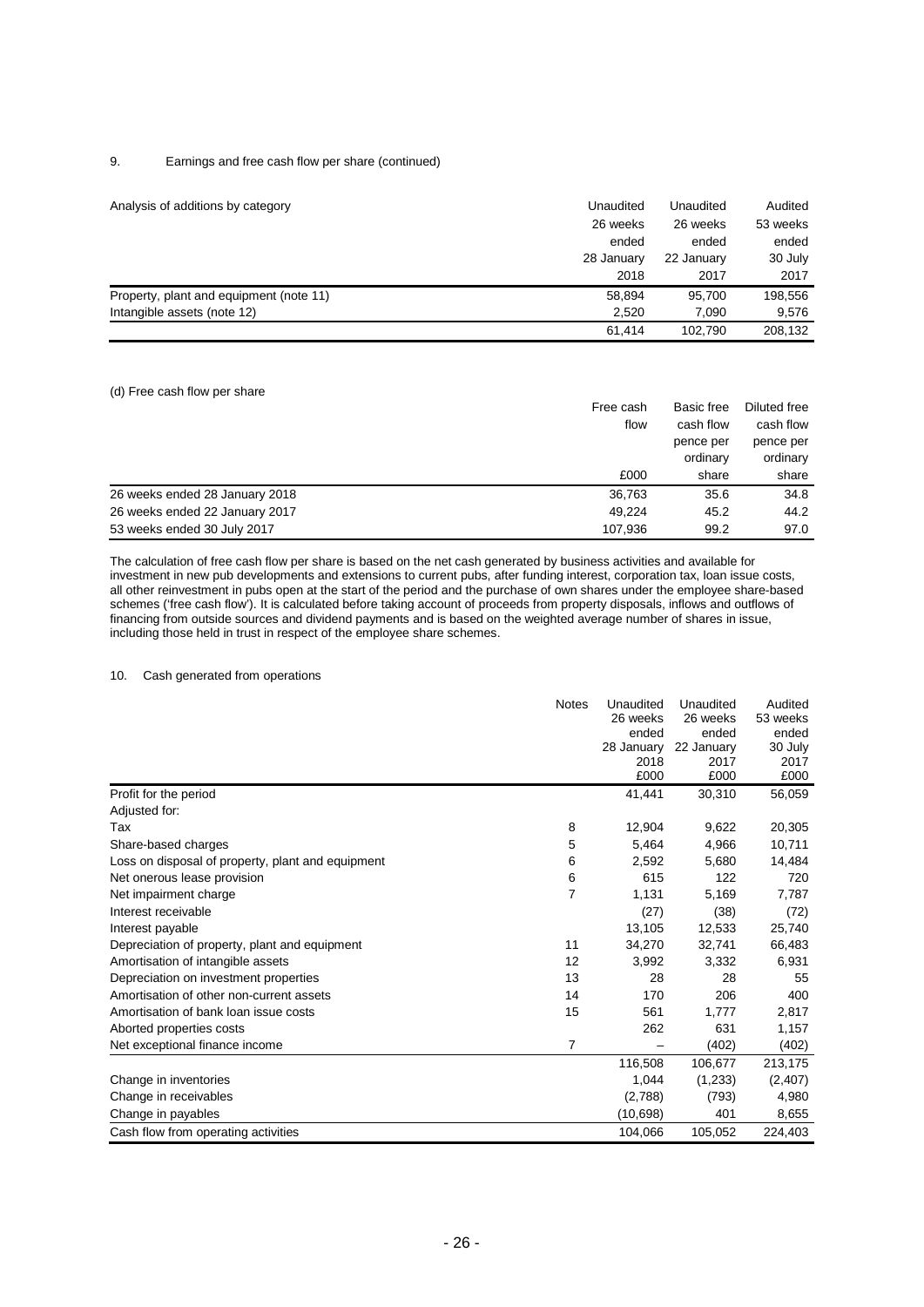# 11. Property, plant and equipment

|                                                                       | Freehold and<br>long-leasehold | Short-<br>leasehold | Equipment,<br>fixtures   | Assets<br>under          | Total                  |
|-----------------------------------------------------------------------|--------------------------------|---------------------|--------------------------|--------------------------|------------------------|
|                                                                       | property<br>£000               | property<br>£000    | and fittings<br>£000     | construction<br>£000     | £000                   |
| Cost:                                                                 |                                |                     |                          |                          |                        |
| At 24 July 2016                                                       | 935,742                        | 413,661             |                          |                          | 1,951,073              |
| Additions                                                             |                                | 1,855               | 541,125<br>14,507        | 60,545<br>27,241         |                        |
| <b>Transfers</b>                                                      | 52,097<br>14,403               | 3,163               | 2,860                    |                          | 95,700                 |
|                                                                       | 435                            |                     |                          | (20, 426)                |                        |
| Exchange differences<br>Transfer to held for sale                     |                                | 80                  | 156                      | 365                      | 1,036                  |
|                                                                       | (10, 059)                      | (5,004)             | (4, 493)                 |                          | (19, 556)              |
| Disposals                                                             | (13, 723)                      | (8,082)             | (10, 813)                |                          | (32, 618)              |
| Reclassification                                                      | 16,546                         | (16, 546)           |                          |                          |                        |
| At 22 January 2017                                                    | 995,441                        | 389,127             | 543,342                  | 67,725                   | 1,995,635              |
| Additions                                                             | 60,640                         | 3,911               | 30,966                   | 7,339                    | 102,856                |
| Transfers                                                             | 6,525                          | 107                 | 974                      | (7,606)                  |                        |
| Exchange differences                                                  | 434                            | 82                  | 161                      | 376                      | 1,053                  |
| Transfer to held for sale                                             | 6,570                          | 1,511               | 1,811                    |                          | 9,892                  |
| <b>Disposals</b>                                                      | (18, 439)                      | (17, 364)           | (15, 453)                |                          | (51, 256)              |
| Reclassification                                                      | 15,765                         | (15, 765)           | $\overline{\phantom{0}}$ | -                        |                        |
| At 30 July 2017                                                       | 1,066,936                      | 361,609             | 561,801                  | 67,834                   | 2,058,180              |
| Additions                                                             | 10,932                         | 1,238               | 25,961                   | 20,763                   | 58,894                 |
| <b>Transfers</b>                                                      | 16,799                         | 981                 | 4,211                    | (21, 991)                |                        |
| Exchange differences                                                  | (280)                          | (52)                | (102)                    | (242)                    | (676)                  |
| Transfer to held for sale                                             | (1,506)                        | (529)               | (951)                    |                          | (2,986)                |
| <b>Disposals</b>                                                      | (6,798)                        | (4, 742)            | (4, 401)                 |                          | (15, 941)              |
| Reclassification                                                      | 5,341                          | (5, 341)            |                          |                          |                        |
| At 28 January 2018                                                    | 1,091,424                      | 353,164             | 586,519                  | 66,364                   | 2,097,471              |
|                                                                       |                                |                     |                          |                          |                        |
| Accumulated depreciation and impairment:                              |                                |                     |                          |                          |                        |
| At 24 July 2016                                                       | (181, 040)                     | (207, 144)          | (374, 377)               |                          | (762, 561)             |
| Provided during the period                                            | (7, 746)                       | (6, 729)            | (18, 266)                |                          | (32, 741)              |
| Exchange differences                                                  | (13)                           | (8)                 | (82)                     |                          | (103)                  |
| Impairment loss                                                       | (3,885)                        | (836)               | (447)                    |                          | (5, 168)               |
| Transfer to held for sale                                             | 6,134                          | 5,234               | 4,055                    |                          | 15,423                 |
| Disposals                                                             | 6,259                          | 4,400               | 8,108                    |                          | 18,767                 |
| Reclassification                                                      | (9,644)                        | 9,644               |                          |                          |                        |
| At 22 January 2017                                                    | (189, 935)                     | (195, 439)          | (381,009)                | $\overline{\phantom{0}}$ | (766, 383)             |
| Provided during the period                                            | (8,056)                        | (6, 294)            | (19, 392)                | $\qquad \qquad -$        | (33, 742)              |
| Exchange differences                                                  | (23)                           | (15)                | (104)                    |                          | (142)                  |
| Impairment loss                                                       | 1,023                          | (2,637)             | (825)                    |                          | (2, 439)               |
| Transfer to held for sale                                             | (4,208)                        | (1,682)             | (1,398)                  |                          | (7, 288)               |
| Disposals                                                             | 6,362<br>(10, 537)             | 15,737              | 12,348                   |                          | 34,447                 |
| Reclassification                                                      |                                | 10,537              |                          | $\qquad \qquad -$        |                        |
| At 30 July 2017                                                       | (205, 374)                     | (179, 793)          | (390, 380)               | $\qquad \qquad -$        | (775, 547)             |
| Provided during the period                                            | (8, 185)                       | (6, 237)            | (19, 848)                |                          | (34, 270)              |
| Exchange differences                                                  |                                | (3)                 | (21)                     |                          | (24)                   |
| Impairment loss                                                       | (826)                          | (149)               | (156)                    |                          | (1, 131)               |
| Transfer to held for sale                                             | 1,261                          | 529                 | 920                      |                          | 2,710                  |
| <b>Disposals</b>                                                      | 2,586                          | 4,520               | 4,043                    |                          | 11,149                 |
| Reclassification                                                      | (2,309)                        | 2,309               |                          |                          |                        |
| At 28 January 2018                                                    | (212, 847)                     | (178, 824)          | (405, 442)               |                          | (797, 113)             |
| Net book amount at 28 January 2018                                    | 878,577                        | 174,340             | 181,077                  | 66,364                   | 1,300,358              |
| Net book amount at 30 July 2017                                       | 861,562                        | 181,816             | 171,421                  | 67,834                   | 1,282,633              |
|                                                                       |                                |                     |                          |                          |                        |
| Net book amount at 22 January 2017<br>Net book amount at 24 July 2016 | 805,506<br>754,702             | 193,688<br>206,517  | 162,333<br>166,748       | 67,725<br>60,545         | 1,229,252<br>1,188,512 |
|                                                                       |                                |                     |                          |                          |                        |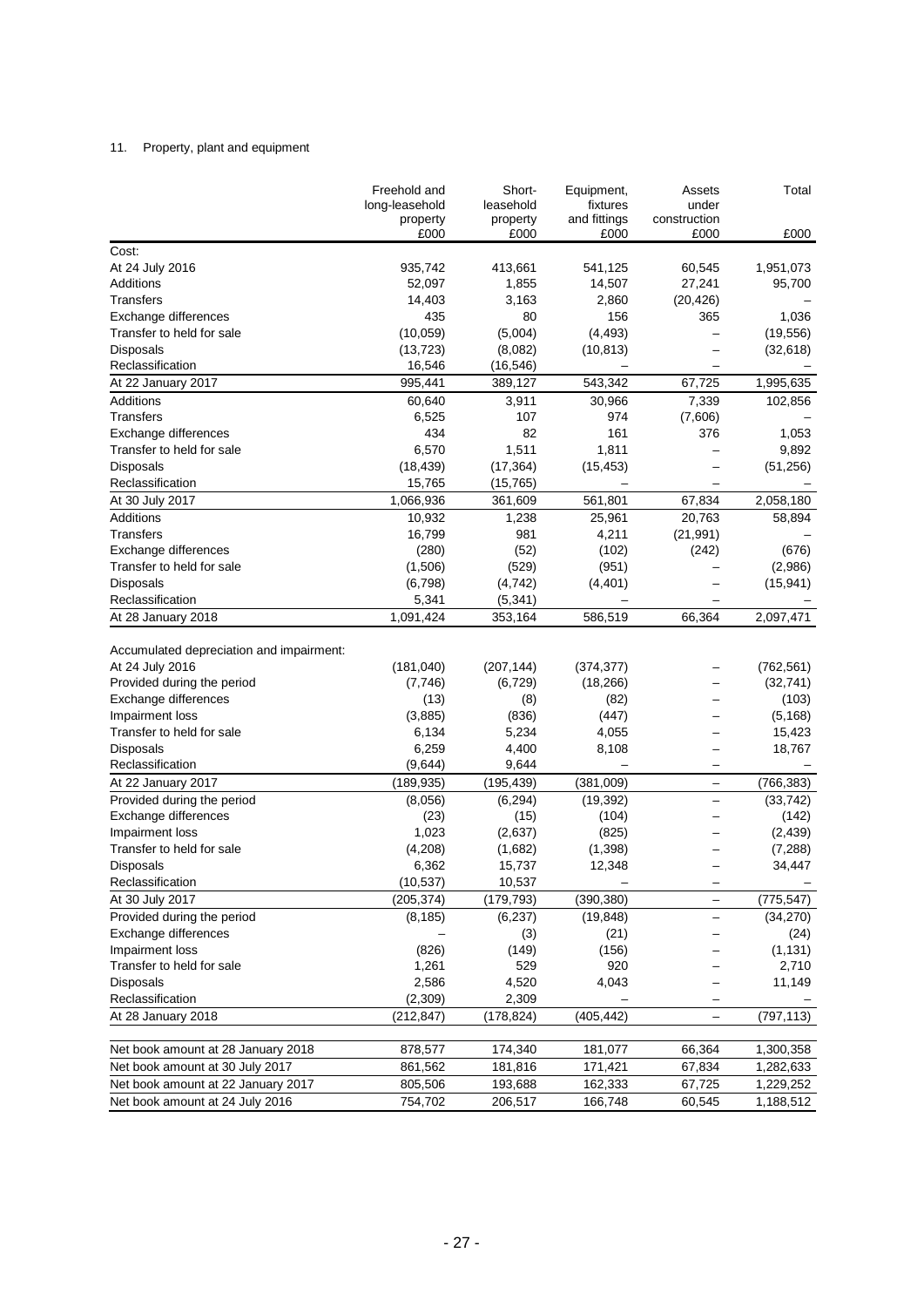# 11. Property, plant and equipment (continued)

During the period, two (2017: seven) pubs, with a carrying value of £276,000 (2017: £4,133,000), were classified as held for sale. These pubs are being disposed of as part of the Company's pub-disposal programme. Other movements include property impairment and foreign currency translation.

In addition, a carrying value of £Nil (2017: £49,000) was transferred out of other non-current assets held for sale, totalling £276,000 (2017: £4,182,000) related to the same pubs.

# 12. Intangible assets

|                                          | £000           |
|------------------------------------------|----------------|
| Cost:                                    |                |
| At 24 July 2016                          | 56,591         |
| <b>Additions</b>                         | 7,090          |
| Transfer to held for sale                | (8)            |
| Disposals                                | (6)            |
| At 22 January 2017                       | 63,667         |
| <b>Additions</b>                         | 2,486          |
| Transfer to held for sale                | 8              |
| <b>Disposals</b>                         | (487)          |
| At 30 July 2017                          | 65,674         |
| <b>Additions</b>                         | 2,520          |
| <b>Disposals</b>                         | (2)            |
| At 28 January 2018                       | 68,192         |
| Accumulated depreciation and impairment: |                |
| At 24 July 2016                          | (29, 540)      |
| Provided during the period               | (3, 332)       |
| Transfer to held for sale                | 8              |
| <b>Disposals</b>                         | 6              |
| At 22 January 2017                       | (32, 858)      |
| Provided during the period               | (3,599)        |
| Exchange differences                     |                |
| Transfer to held for sale                | (8)            |
| <b>Disposals</b>                         | 481            |
| At 30 July 2017                          | (35, 983)      |
| Provided during the period               | (3,992)        |
| Disposals                                | $\overline{2}$ |
| At 28 January 2018                       | (39, 973)      |
| Net book amount at 28 January 2018       | 28,219         |
| Net book amount at 30 July 2017          | 29,691         |
| Net book amount at 22 January 2017       | 30,809         |
| Net book amount at 24 July 2016          | 27,051         |

The intangible assets relates to computer software and development.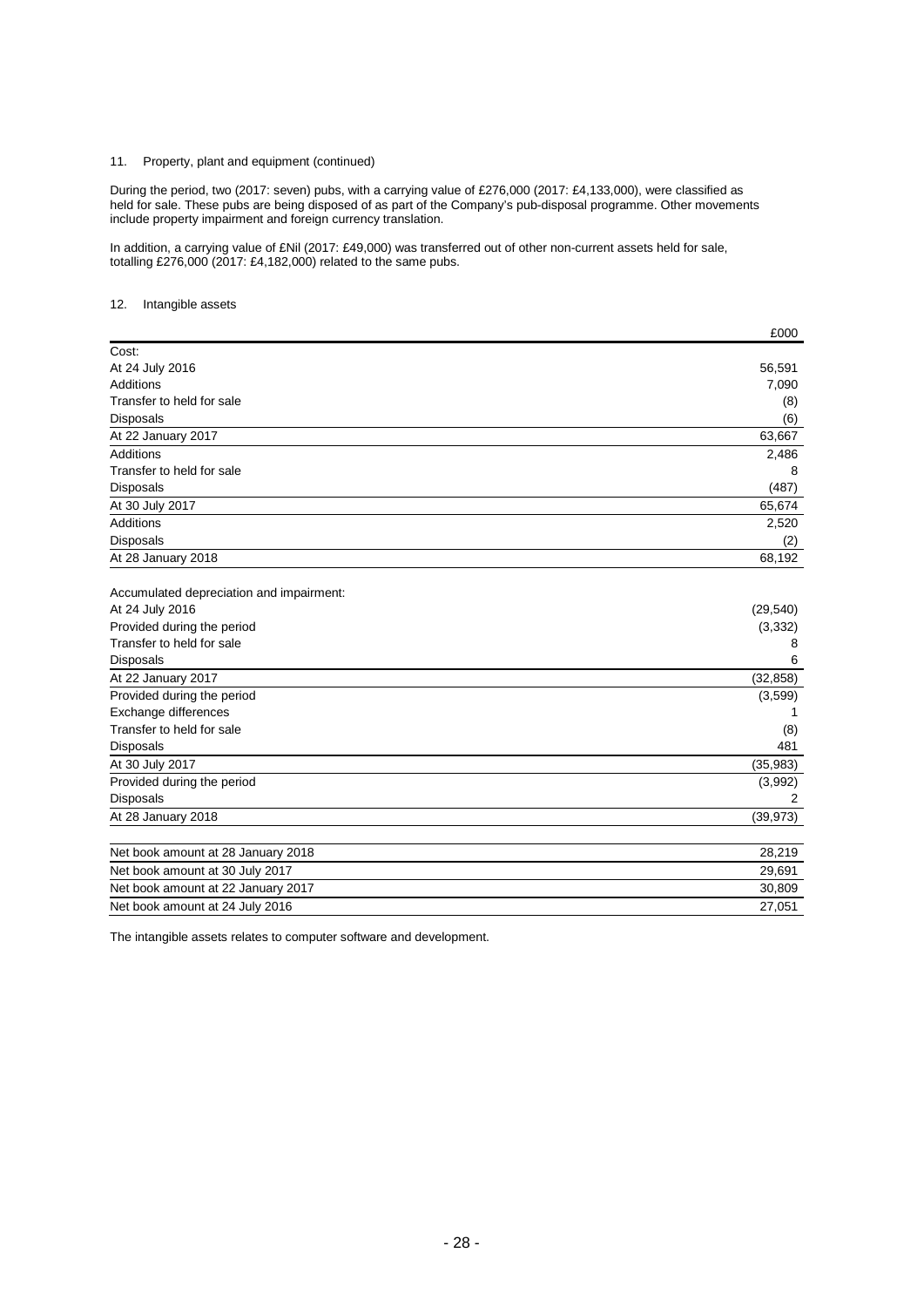# 13. Investment property

|                    | £000  |
|--------------------|-------|
| Cost:              |       |
| At 24 July 2016    | 7.751 |
| At 22 January 2017 | 7,751 |
| At 30 July 2017    | 7.751 |
| At 28 January 2018 | 7.751 |

Accumulated depreciation and impairment: At 24 July 2016 (146)

|                                    | .     |
|------------------------------------|-------|
| Provided during the period         | (28)  |
| At 22 January 2017                 | (174) |
| Provided during the period         | (27)  |
| At 30 July 2017                    | (201) |
| Provided during the period         | (28)  |
| At 28 January 2018                 | (229) |
| Net book amount at 28 January 2018 | 7,522 |
| Net book amount at 30 July 2017    | 7,550 |
| Net book amount at 22 January 2017 | 7,577 |
| Net book amount at 24 July 2016    | 7.605 |

Rental income received in the period from investment properties was £157,000 (2017: £177,000). Operating costs, excluding depreciation, incurred in relation to these properties amounted to £10,000 (2017: £4,000).

In the opinion of the directors, the cost as stated above is equivalent to the fair value of properties.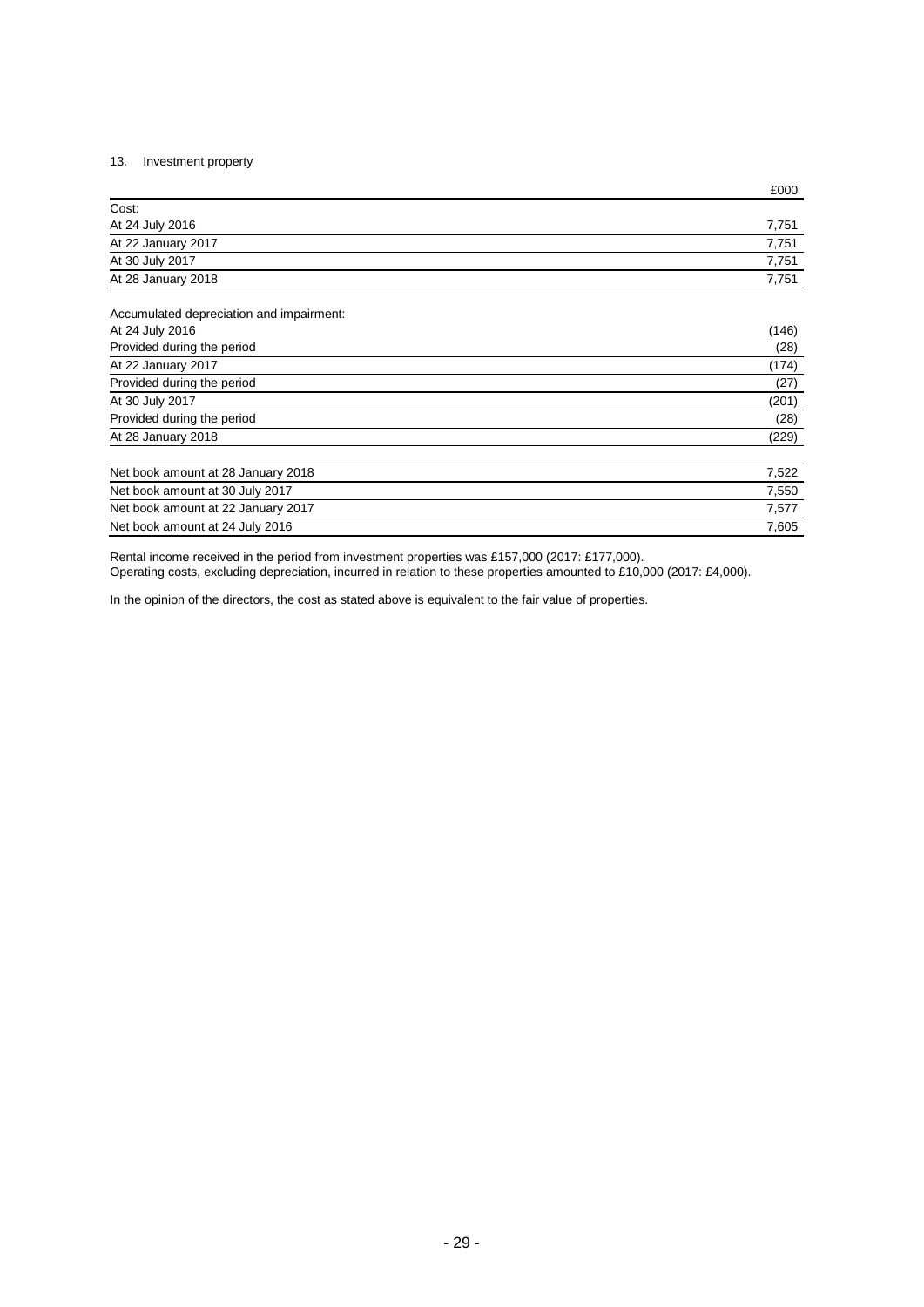# 14. Other non-current assets

|                                          | Lease<br>premiums<br>£000 |
|------------------------------------------|---------------------------|
| Cost:                                    |                           |
| At 24 July 2016                          | 16,230                    |
| Transfer to held for sale                | (76)                      |
| <b>Disposals</b>                         | (1,661)                   |
| At 22 January 2017                       | 14,493                    |
| Transfer to held for sale                | (181)                     |
| <b>Disposals</b>                         | (1,585)                   |
| At 30 July 2017                          | 12,727                    |
| At 28 January 2018                       | 12,727                    |
| Accumulated depreciation and impairment: |                           |
| At 24 July 2016                          | (6, 505)                  |
| Provided during the period               | (206)                     |
| Transfer to held for sale                | 27                        |
| <b>Disposals</b>                         | 884                       |
| At 22 January 2017                       | (5,800)                   |
| Provided during the period               | (194)                     |
| Impairment loss                          | (180)                     |
| Transfer to held for sale                | 235                       |
| <b>Disposals</b>                         | 1,484                     |
| At 30 July 2017                          | (4, 455)                  |
| Provided during the period               | (170)                     |
| At 28 January 2018                       | (4,625)                   |
| Net book amount at 28 January 2018       | 8,102                     |
| Net book amount at 30 July 2017          | 8,272                     |
| Net book amount at 22 January 2017       | 8,693                     |
| Net book amount at 24 July 2016          | 9,725                     |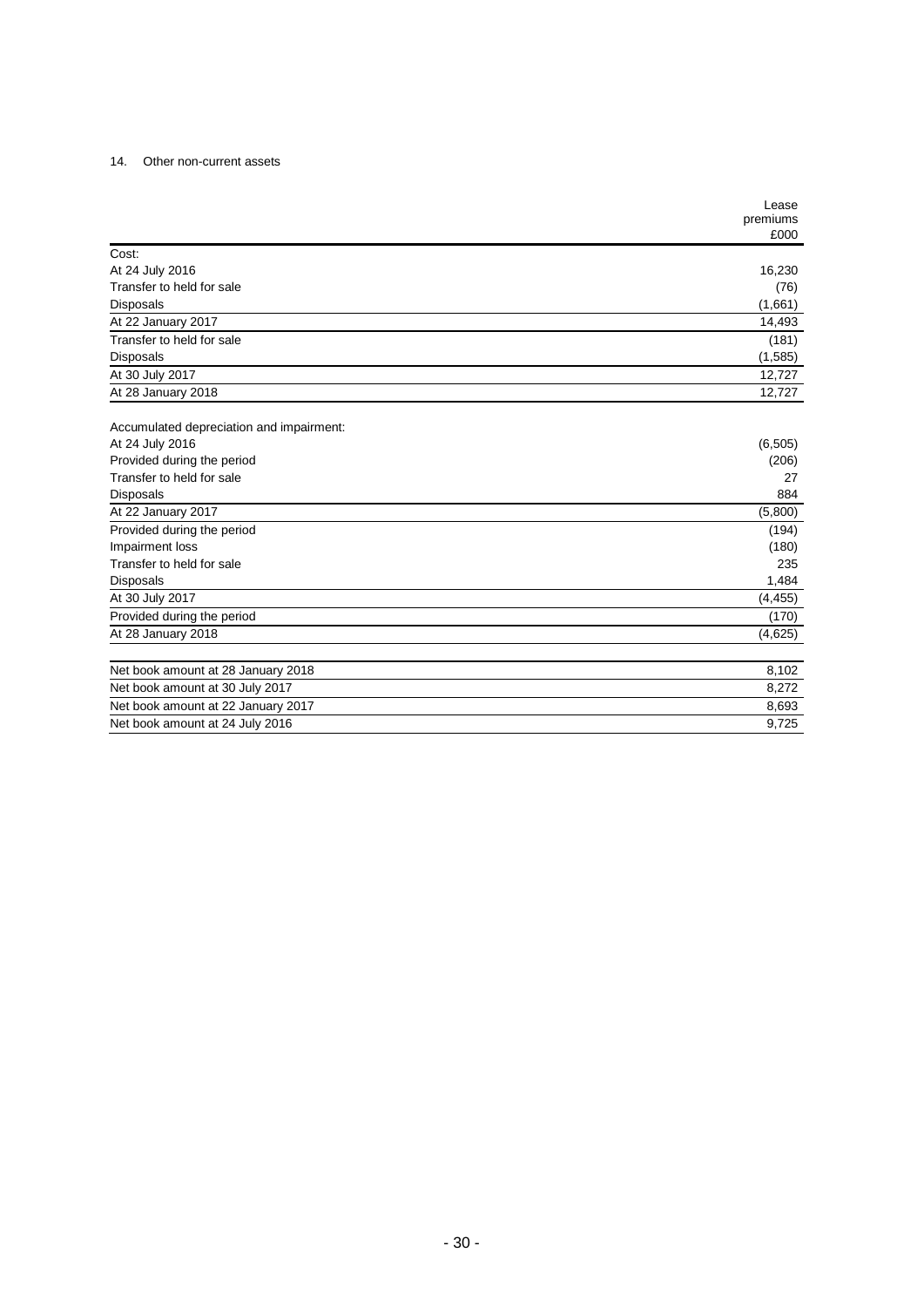# 15. Analysis of change in net debt

|                                                     | 30 July<br>2017<br>£000 | Cash<br>flows<br>£000 | movement<br>£000 | Non-cash 28 January<br>2018<br>£000 |
|-----------------------------------------------------|-------------------------|-----------------------|------------------|-------------------------------------|
| Cash and cash equivalents                           |                         |                       |                  |                                     |
| Cash in hand                                        | 50,644                  | 13,092                |                  | 63,736                              |
| Total cash and cash equivalents                     | 50,644                  | 13,092                | -                | 63,736                              |
| <b>Borrowings</b>                                   |                         |                       |                  |                                     |
| Bank loans - due before one year                    | (17, 347)               | 17,347                |                  |                                     |
| Other loans                                         | (114)                   | 61                    | (60)             | (113)                               |
| Current net borrowings                              | (17, 461)               | 17,408                | (60)             | (113)                               |
| Bank loans - due after one year                     | (729, 397)              | (90,003)              | (561)            | (819, 961)                          |
| Other loans                                         | (90)                    |                       | 60               | (30)                                |
| Non-current net borrowings                          | (729, 487)              | (90,003)              | (501)            | (819, 991)                          |
| Total borrowings                                    | (746, 948)              | (72, 595)             | (561)            | (820, 104)                          |
| Net debt                                            | (696, 304)              | (59, 503)             | (561)            | (756, 368)                          |
| <b>Derivatives</b>                                  |                         |                       |                  |                                     |
| Interest-rate swaps asset - due after one year      | 11,380                  |                       | 4,824            | 16,204                              |
| Interest-rate swaps liability - due before one year |                         |                       | (3,728)          | (3,728)                             |
| Interest-rate swap liability - due after one year   | (50, 276)               |                       | 11,005           | (39, 271)                           |
| Total derivatives                                   | (38, 896)               | -                     | 12,101           | (26, 795)                           |
| Net debt after derivatives                          | (735, 200)              | (59, 503)             | 11,540           | (783, 163)                          |

#### 16. Fair values

The table below highlights any differences between the book value and the fair value of financial instruments.

|                                            | Unaudited<br>28 January<br>2018<br>Book value<br>£000 | Unaudited<br>28 January<br>2018<br>Fair value<br>£000 | Unaudited<br>22 January<br>2017<br>Book value<br>£000 | Unaudited<br>22 January<br>2017<br>Fair value<br>£000 | Audited<br>30 July<br>2017<br>Book value<br>£000 | Audited<br>30 July<br>2017<br>Fair value<br>£000 |
|--------------------------------------------|-------------------------------------------------------|-------------------------------------------------------|-------------------------------------------------------|-------------------------------------------------------|--------------------------------------------------|--------------------------------------------------|
| Financial assets at amortised cost         |                                                       |                                                       |                                                       |                                                       |                                                  |                                                  |
| Cash and cash equivalents                  | 63,736                                                | 63,736                                                | 62,617                                                | 62,617                                                | 50,644                                           | 50,644                                           |
| <b>Receivables</b>                         | 6,514                                                 | 6,514                                                 | 4,312                                                 | 4,312                                                 | 2,122                                            | 2,122                                            |
|                                            | 70,250                                                | 70,250                                                | 66,929                                                | 66,929                                                | 52,766                                           | 52,766                                           |
| Financial liabilities at amortised cost    |                                                       |                                                       |                                                       |                                                       |                                                  |                                                  |
| Trade and other payables                   | (219,061)                                             | (219,061)                                             | (224, 316)                                            | (224, 316)                                            | (259, 798)                                       | (259, 798)                                       |
| <b>Borrowings</b>                          | (820,104)                                             | (820,165)                                             | (758,616)                                             | (754,916)                                             | (746,948)                                        | (746,951)                                        |
|                                            | (1,039,165)                                           | (1,039,226)                                           | (982, 932)                                            | (979,232)                                             | (1,006,746)                                      | (1,006,749)                                      |
| Derivatives – cash flow hedges             |                                                       |                                                       |                                                       |                                                       |                                                  |                                                  |
| Non-current interest-rate swap assets      | 16,204                                                | 16,204                                                | 17,645                                                | 17,645                                                | 11,380                                           | 11,380                                           |
| Current interest-rate swap liabilities     | (3,728)                                               | (3,728)                                               |                                                       |                                                       |                                                  |                                                  |
| Non-current interest-rate swap liabilities | (39,271)                                              | (39,271)                                              | (50, 741)                                             | (50,741)                                              | (50,276)                                         | (50,276)                                         |
|                                            | (26,795)                                              | (26, 795)                                             | (33,096)                                              | (33,096)                                              | (38,896)                                         | (38,896)                                         |

The fair value of derivatives has been calculated by discounting all future cash flows by the market yield curve at the balance sheet date. The fair value of borrowings has been calculated by discounting the expected future cash flows at the half year end's prevailing interest rates.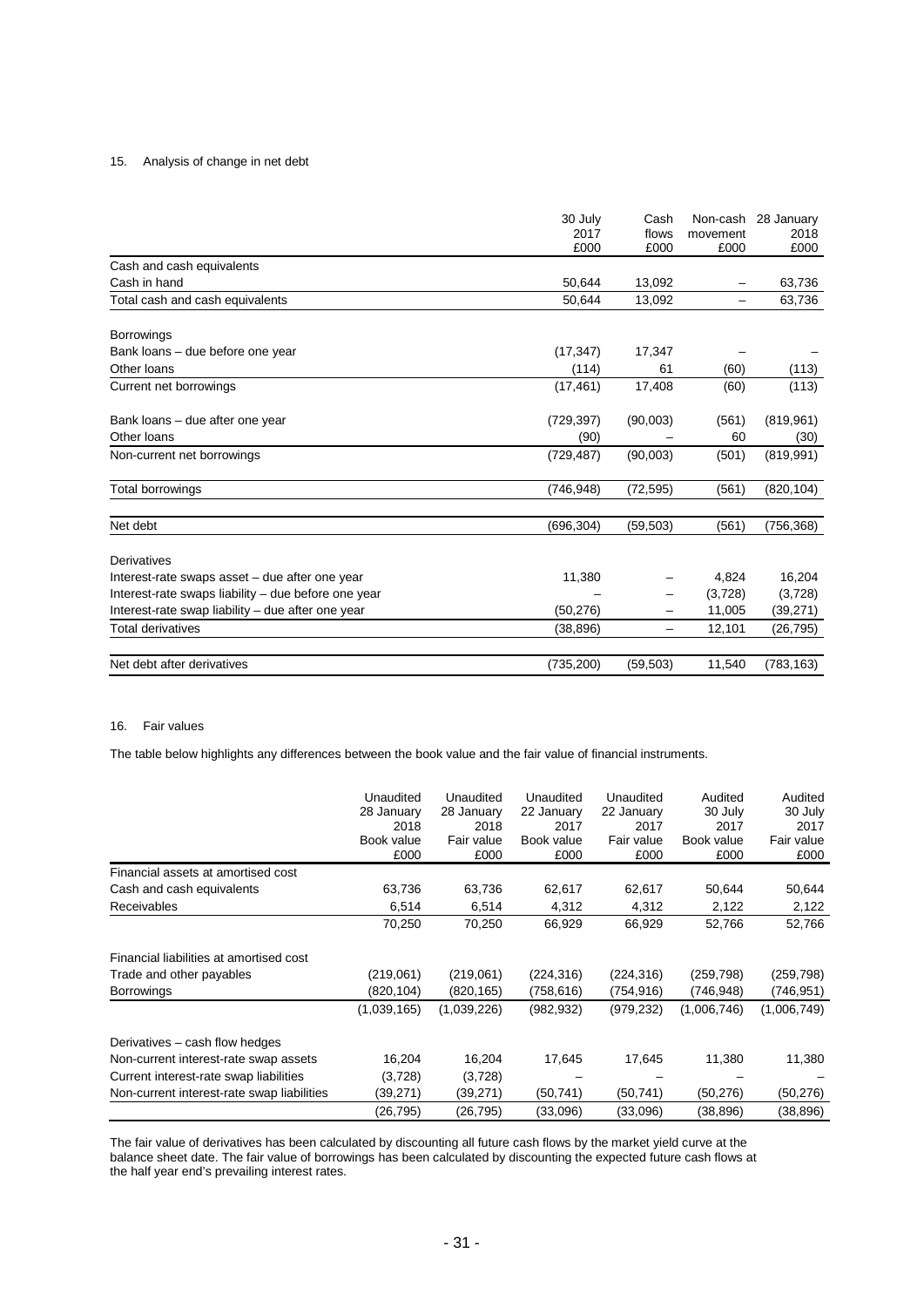# 16. Fair values (continued)

#### Interest-rate swaps

At 28 January 2018, the Company had fixed-rate swaps designated as hedges of floating-rate borrowings. The floating-rate borrowings are interest-bearing borrowings at rates based on LIBOR, fixed for periods of one month.

|                                                   | Change in<br>fair value | Deferred<br>tax | Total    |
|---------------------------------------------------|-------------------------|-----------------|----------|
| Changes in valuation of swaps                     | £000                    | £000            | £000     |
| Fair value at 22 January 2017 (unaudited)         | 33.096                  | (5,626)         | 27.470   |
| Gain taken directly to other comprehensive income | 5.800                   | (986)           | 4,814    |
| Fair value at 30 July 2017 (audited)              | 38.896                  | (6,612)         | 32.284   |
| Loss taken directly to other comprehensive income | (12.101)                | 2,056           | (10,045) |
| Fair value at 28 January 2018 (unaudited)         | 26.795                  | (4.556)         | 22.239   |

#### Fair value of financial assets and liabilities

IFRS 7 requires disclosure of fair value measurements by level, using the following fair value measurement hierarchy:

- Quoted prices in active markets for identical assets or liabilities (level 1)
- **Inputs other than quoted prices included in level 1 which are observable for the asset or liability,**
- either directly or indirectly (level 2)
- Inputs for the asset or liability which are not based on observable market data (level 3)

The fair value of the interest-rate swaps of £26.8m is considered to be level 2. All other financial assets and liabilities are measured in the balance sheet at amortised cost, and their valuation is also considered to be level 2.

## 17. Dividends paid and proposed

|                                    | Unaudited<br>26 weeks<br>ended<br>28 January<br>2018<br>£000 | Unaudited<br>26 weeks<br>ended<br>22 January<br>2017<br>£000 | Audited<br>53 weeks<br>ended<br>30 July<br>2017<br>£000 |
|------------------------------------|--------------------------------------------------------------|--------------------------------------------------------------|---------------------------------------------------------|
| Paid in the period                 |                                                              |                                                              |                                                         |
| 2016 final dividend                |                                                              | 8,933                                                        | 8,933                                                   |
| 2017 interim dividend              |                                                              |                                                              | 4,419                                                   |
| 2017 final dividend                | 8,437                                                        |                                                              |                                                         |
|                                    | 8,437                                                        | 8,933                                                        | 13,352                                                  |
| Dividends in respect of the period |                                                              |                                                              |                                                         |
| Interim dividend                   | 4,215                                                        | 4,416                                                        |                                                         |
| Final dividend                     |                                                              |                                                              | 8,488                                                   |
|                                    | 4,215                                                        | 4,416                                                        | 8,488                                                   |
| Dividend per share                 | 4p                                                           | 4 <sub>p</sub>                                               | 8p                                                      |
| Dividend cover                     | 4.9                                                          | 3.4                                                          | 4.2                                                     |

Dividend cover is calculated as profit after tax and exceptional items over dividend paid.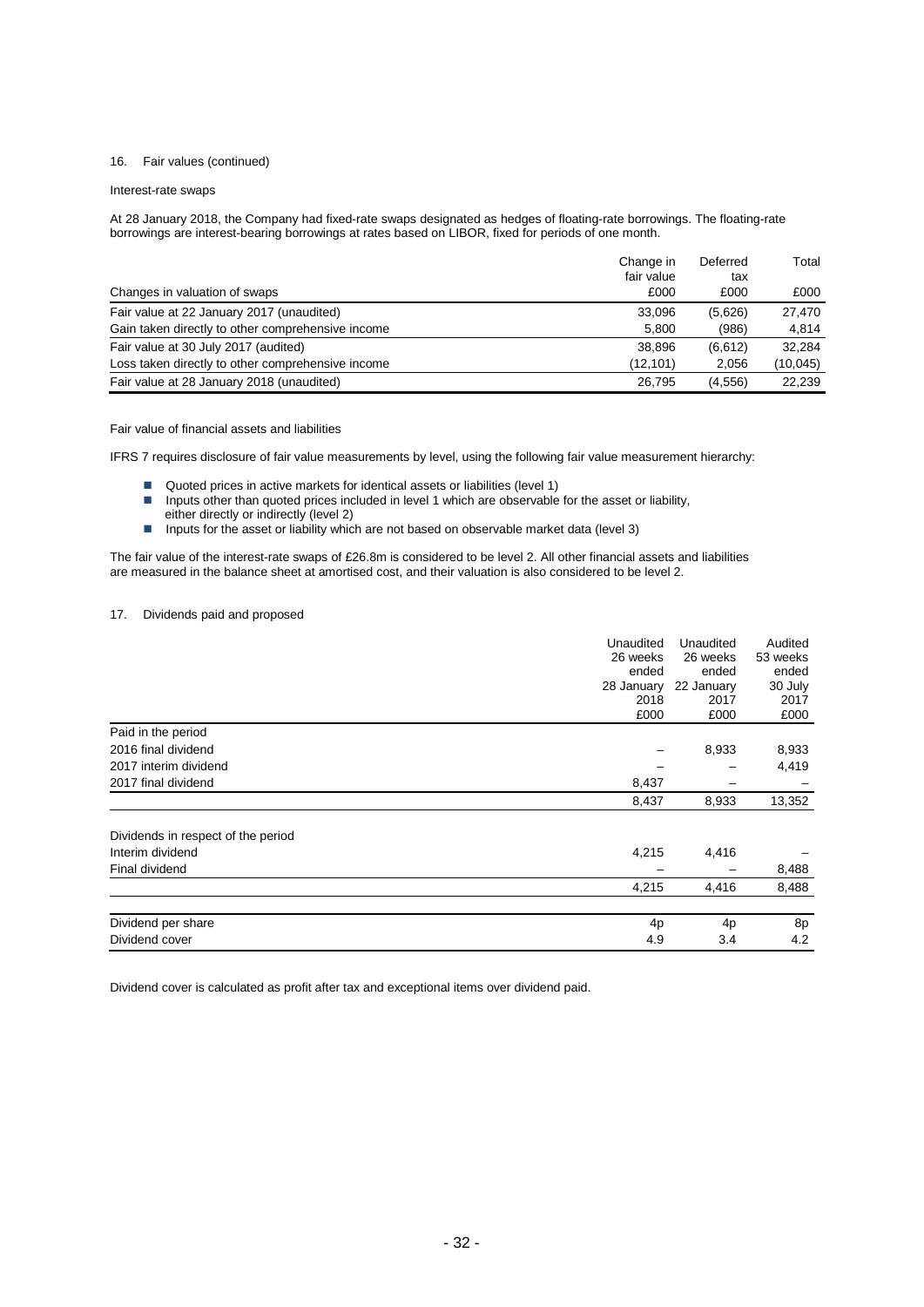# 18. Share capital

| Number of                                                 | Share   |
|-----------------------------------------------------------|---------|
| shares                                                    | capital |
| 000s                                                      | £000    |
| Opening balance at 24 July 2016 (audited)<br>113,655      | 2,273   |
| Repurchase of shares<br>(3, 106)                          | (62)    |
| Closing balance at 22 January 2017 (unaudited)<br>110,549 | 2,211   |
| Repurchase of shares<br>(1,550)                           | (31)    |
| Balance at 30 July 2017 (audited)<br>108.999              | 2.180   |
| Repurchase of shares<br>(3, 498)                          | (70)    |
| Closing balance at 28 January 2018 (unaudited)<br>105.501 | 2,110   |

All issued shares are fully paid.

# 19. Related-party disclosure

There were no material changes to related-party transactions described in the last annual financial statements. There have been no related-party transactions having a material effect on the Company's financial position or performance in the first half of the current financial year.

# 20. Capital commitments

The Company had £28.1m of capital commitments for which no provision had been made, in respect of property, plant and equipment, at 28 January 2018 (2017: £5.6m).

The Company has some sites in the property pipeline; however, any legal commitment is contingent on planning and licensing. Therefore, there are no commitments at the balance sheet date, in respect of these sites.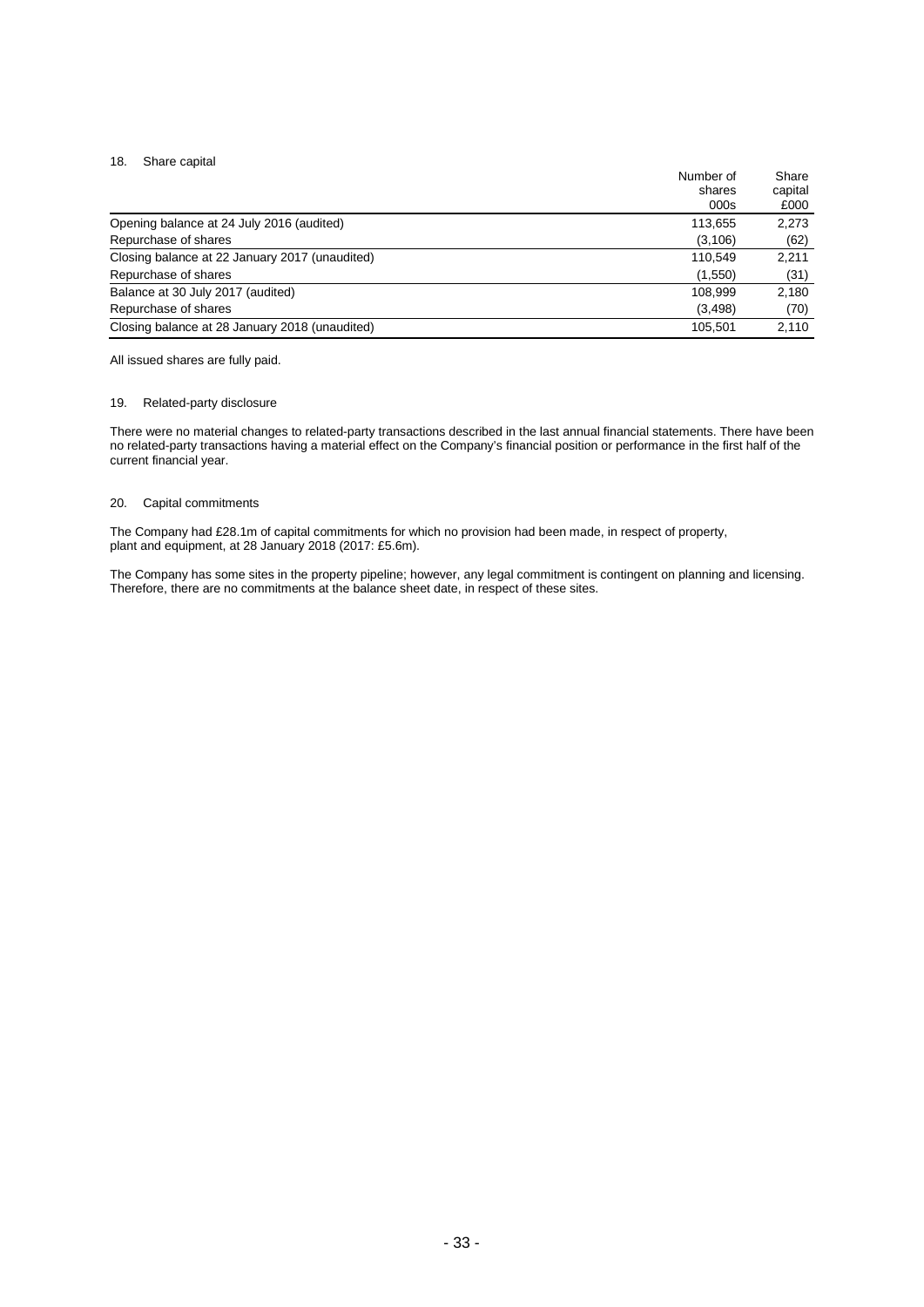# STATEMENT OF DIRECTORS' RESPONSIBILITIES

The directors confirm that this condensed interim financial information has been prepared in accordance with IAS 34, as adopted by the European Union, and that the interim management report includes a fair review of the information required by DTR 4.2.7 and DTR 4.2.8, namely:

- an indication of important events which have occurred during the first 26 weeks and their impact on the condensed set of financial statements, plus a description of the changes in principal risks and uncertainties for the remaining 26 weeks of the financial year.
- material related-party transactions in the first 26 weeks and any material changes in the related-party transactions described in the last annual report.

The directors of J D Wetherspoon plc are listed in the J D Wetherspoon annual report for 30 July 2017. A list of current directors is maintained on the J D Wetherspoon plc website: jdwetherspoon.com

By order of the board

John Hutson Ben Whitley Ben Whitley Ben Whitley<br>
Director Ben Whitley Birector Director Director 15 March 2018 15 March 2018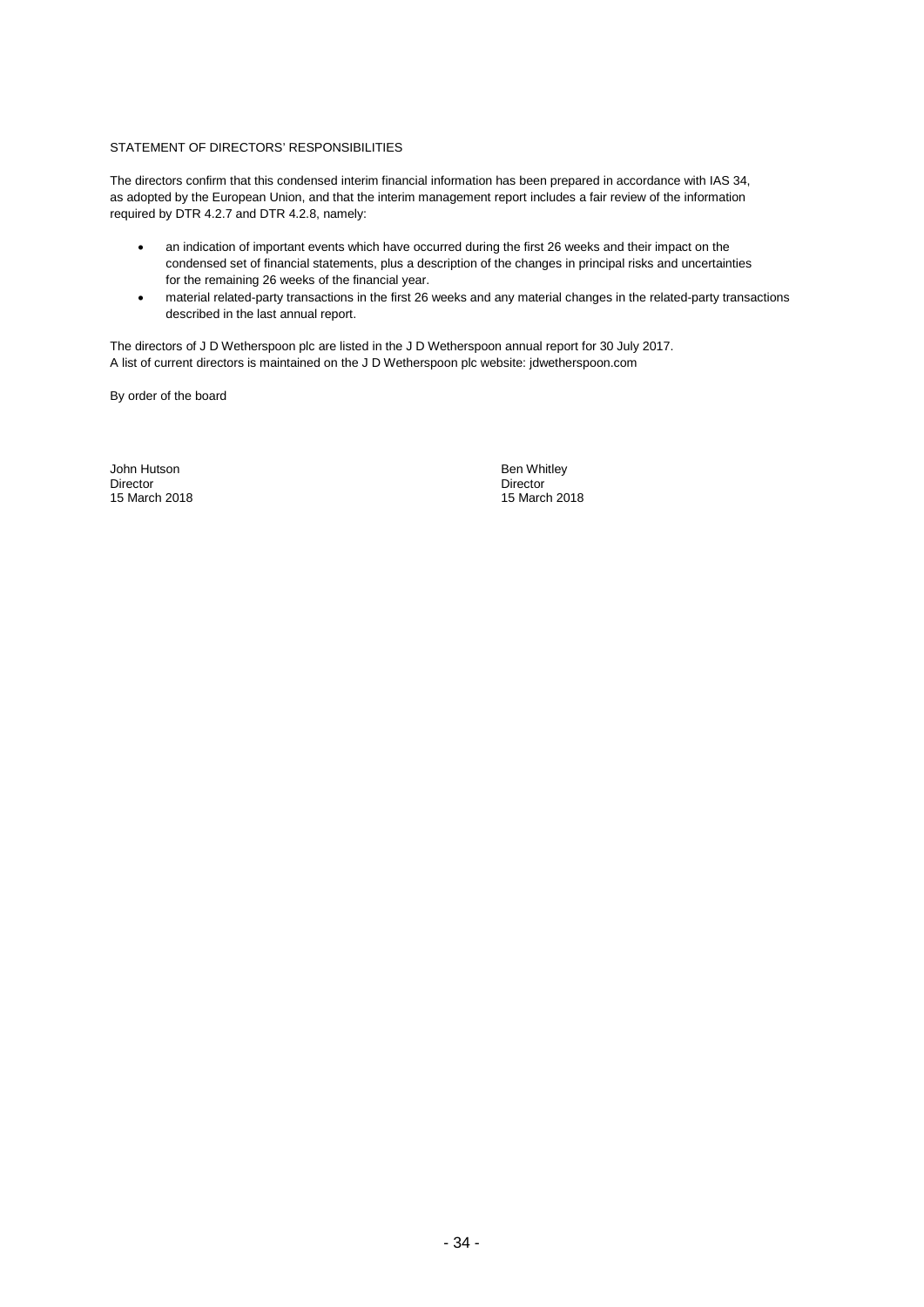#### INDEPENDENT REVIEW REPORT TO J D WETHERSPOON PLC

#### Introduction

We have been engaged by the Company to review the condensed set of financial statements in the half-yearly financial report of J D Wetherspoon plc for the 26 weeks ended 28 January 2018 which comprises the Income statement, the Statement of comprehensive income, cash flow statement, Balance sheet, Statement of changes in equity and the related notes. We have read the other information contained in the half-yearly financial report which comprises the financial highlights, Chairman's statement and operating review and considered whether it contains any apparent misstatements or material inconsistencies with the information in the condensed set of financial statements.

This report is made solely to the Company, in accordance with International Standard on Review Engagements (UK and Ireland) 2410, 'Review of Interim Financial Information performed by the Independent Auditor of the Entity' issued by the Auditing Practices Board. Our review work has been undertaken so that we might state to the Company those matters we are required to state to it in an independent review report and for no other purpose. To the fullest extent permitted by law, we do not accept or assume responsibility to anyone other than the Company for our review work, for this report, or for the conclusion we have formed.

#### Directors' responsibilities

The half-yearly financial report is the responsibility of, and has been approved by, the directors. The directors are responsible for preparing the half-yearly financial report in accordance with the Disclosure and Transparency Rules of the United Kingdom's Financial Conduct Authority.

As disclosed in note 2 the annual financial statements of the Company are prepared in accordance with International Financial Reporting Standards as adopted by the European Union. The condensed set of financial statements included in this half-yearly financial report has been prepared in accordance with International Accounting Standard 34, 'Interim Financial Reporting', as adopted by the European Union.

#### Our responsibility

Our responsibility is to express a conclusion on the condensed set of financial statements in the half-yearly financial report based on our review.

#### Scope of review

We conducted our review in accordance with International Standard on Review Engagements (UK and Ireland) 2410, 'Review of Interim Financial Information Performed by the Independent Auditor of the Entity' issued by the Auditing Practices Board for use in the United Kingdom. A review of interim financial information consists of making enquiries, primarily of persons responsible for financial and accounting matters, and applying analytical and other review procedures. A review is substantially less in scope than an audit conducted in accordance with International Standards on Auditing (UK and Ireland) and consequently does not enable us to obtain assurance that we would become aware of all significant matters that might be identified in an audit. Accordingly, we do not express an audit opinion.

#### Conclusion

Based on our review, nothing has come to our attention that causes us to believe that the condensed set of financial statements in the half-yearly financial report for the 26 weeks ended 28 January 2018 is not prepared, in all material respects, in accordance with International Accounting Standard 34, 'Interim Financial Reporting', as adopted by the European Union and the Disclosure and Transparency Rules of the United Kingdom's Financial Conduct Authority.

Grant Thornton UK LLP Statutory Auditor, Chartered Accountants London 15 March 2018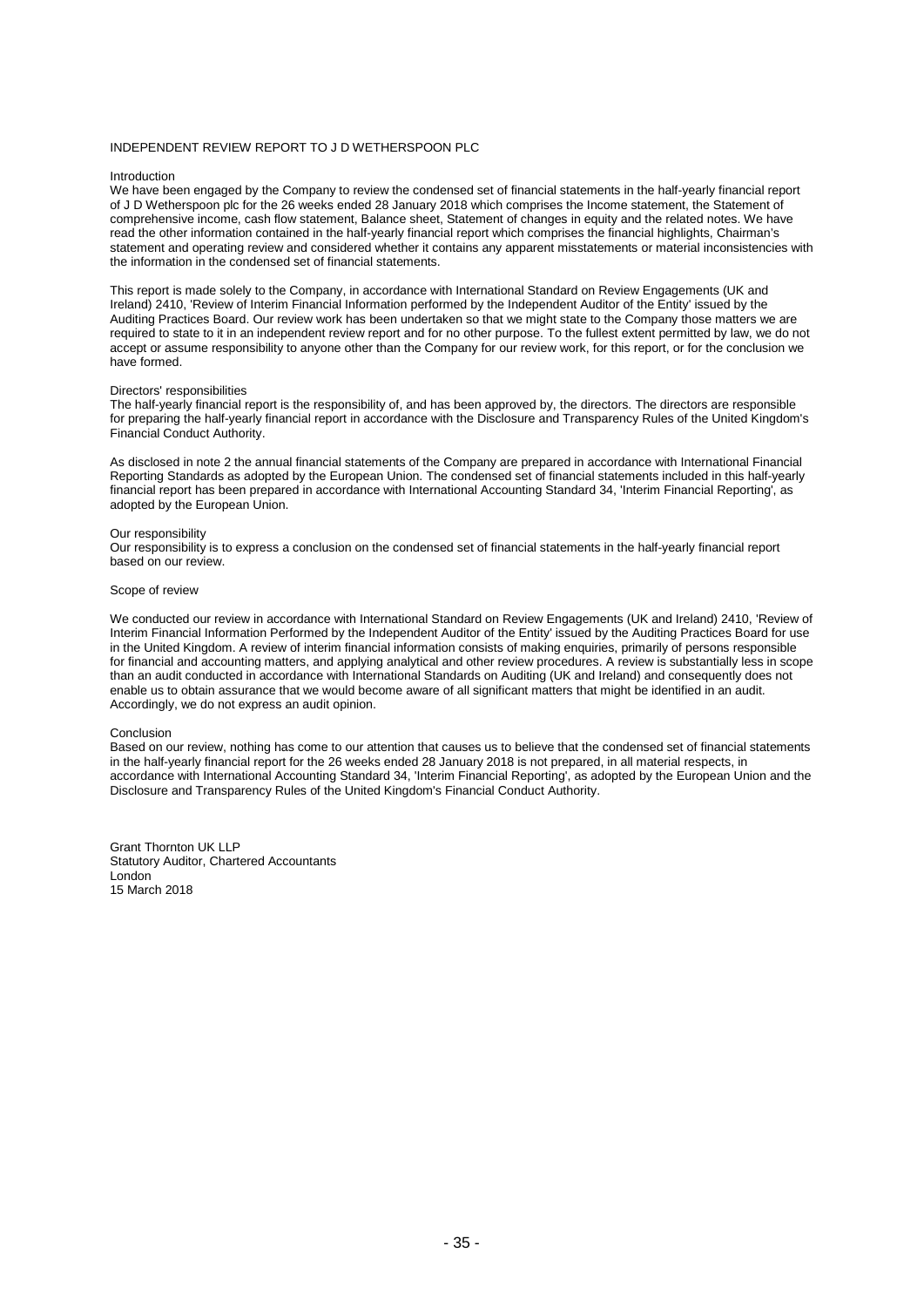# PUBS OPENED SINCE 31 JULY 2017

| Name                            | Address           | Town               | Postcode            | Country |
|---------------------------------|-------------------|--------------------|---------------------|---------|
| Royal Victoria Pavilion         | Harbour Parade    | Ramsgate           | CT11 8LS            | UK      |
| The Crown Hotel                 | 23 High Street    | <b>Biggleswade</b> | SG18 0JE            | UK      |
| Captain Ridley's Shooting Party | 183-185 Queensway | Bletchley          | MK <sub>2</sub> 2ED | UK      |